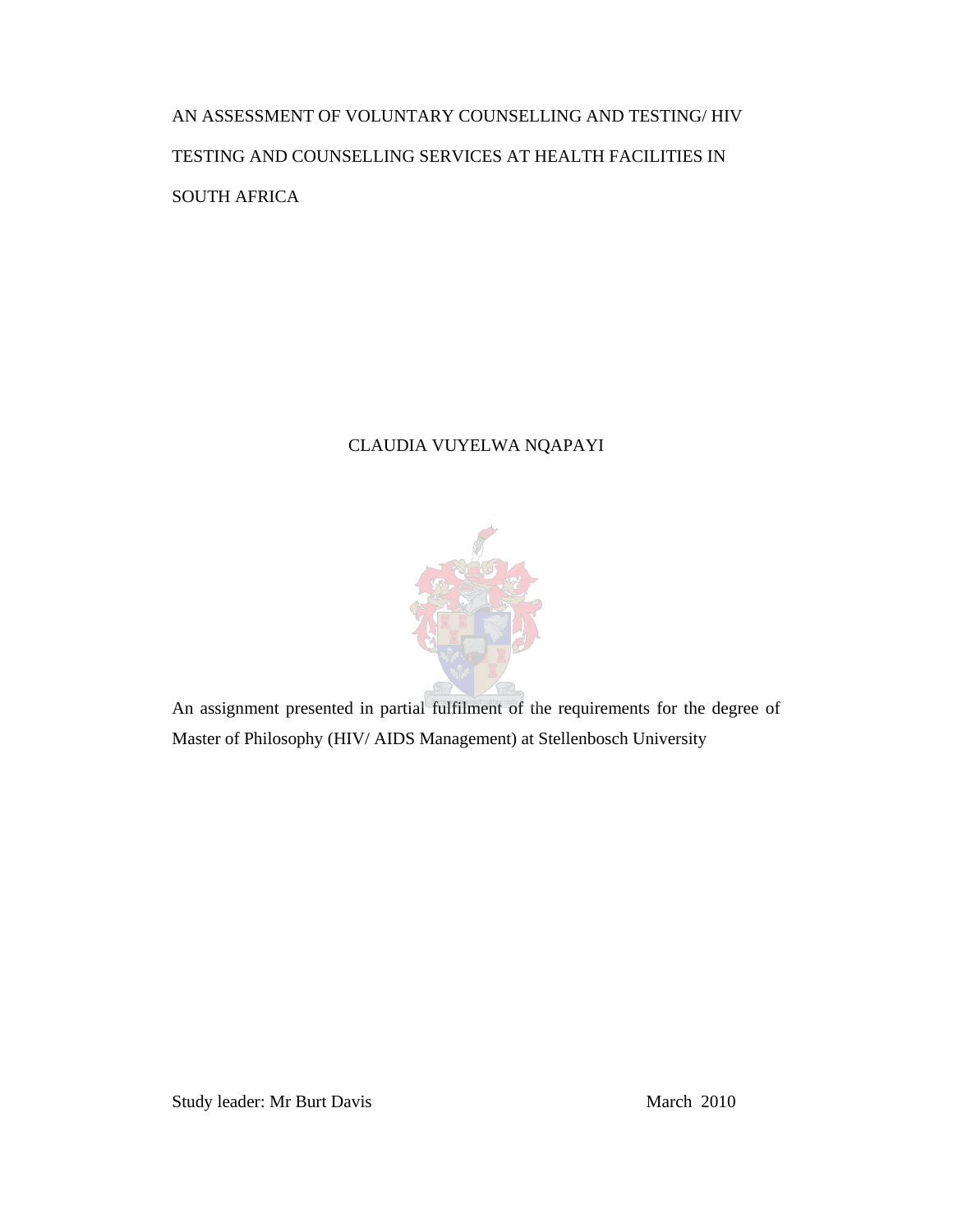# **Declaration**

By submitting this assignment electronically, I declare that the entirety of the work contained therein is my own, original work, that I am the owner of the copyright thereof (unless to the extent explicitly otherwise stated) and that I have not previously in its entirety or in part submitted it for obtaining any qualification.

22 February 2010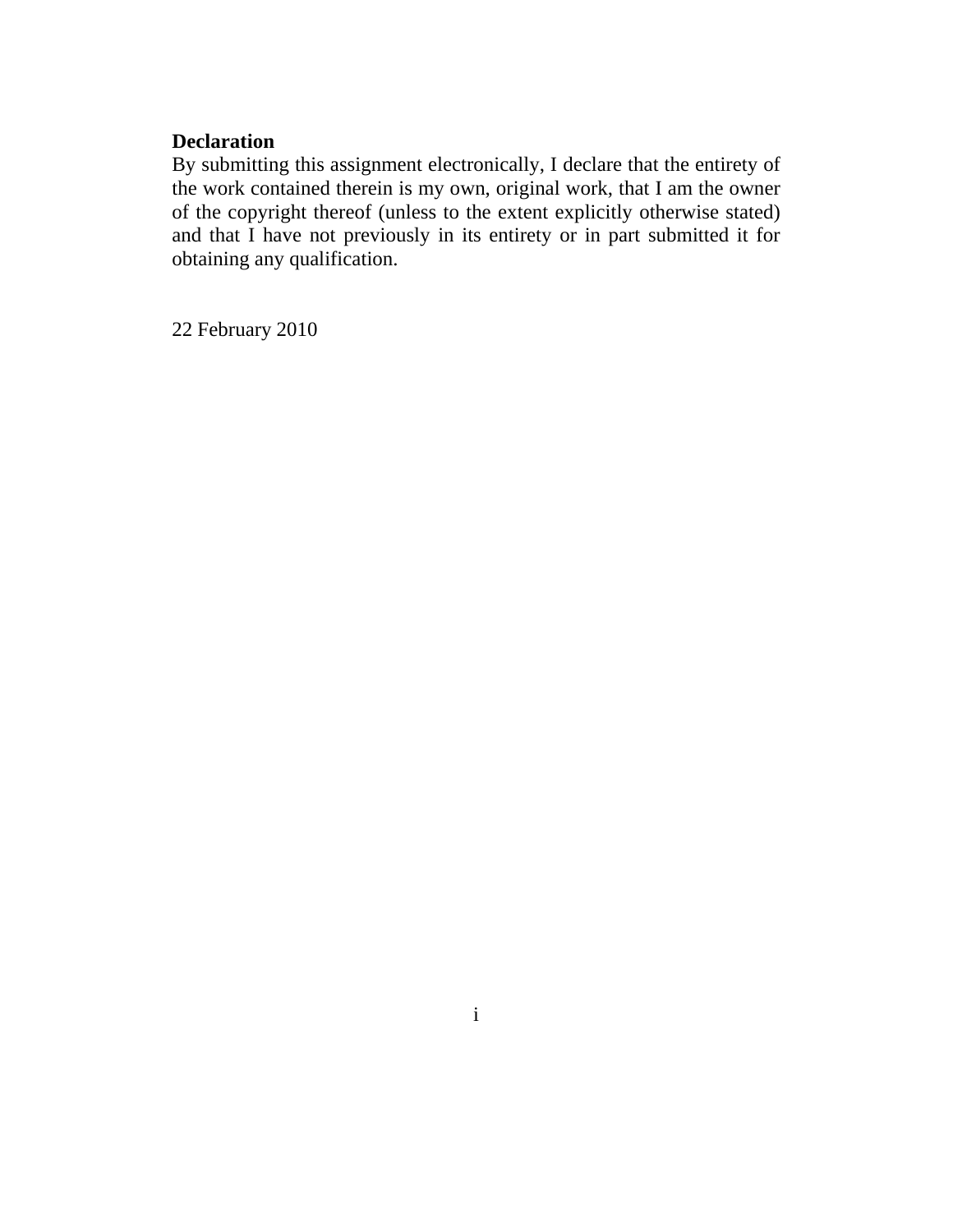## **Acknowledgements**

I would like to thank the University of Stellenbosch, particularly the Africa Centre for HIV/ AIDS Management and all staff, Prof J. Augustyn, Ms A. Laas, Prof JB du Toit for providing an excellent guidance and direction to this mammoth task given the challenges that the entire world is facing in the fight against HIV/ AIDS, my study leader Mr Burt Davis, for his tireless and selfless support and guidance for my research. Prof Herman Schoeman for providing assistance in the assistance of statistical analysis to the data collected for this study. The National Department of Health, especially Ms Thato Chidarikire, who provided enormous help during my 2009 research. My colleagues Tau Moiloa and Lebo Madisha. Special thanks to my husband, Teddy and our children, Thabile, Sithembiso, Banele, Sanele and our sonin- law, Phila Mkhwanazi for the support they gave me in all the three hectic years of my studies in this field at this level. Finally, my greatest debt of respect and gratitude is to the research participants in this study.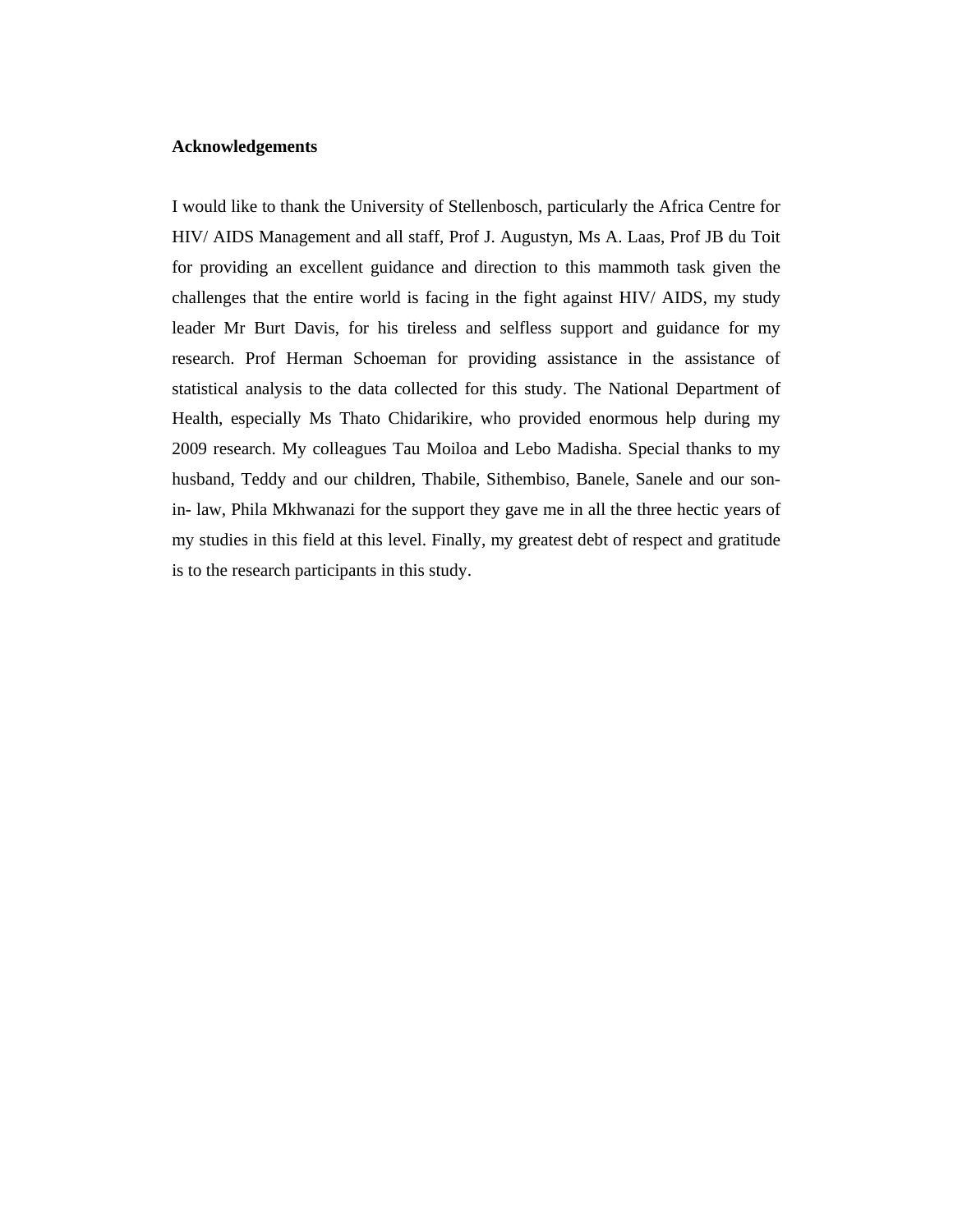# ii

| <b>Table of contents</b> |  |
|--------------------------|--|
|--------------------------|--|

| Declaration | Acknowledgements  |                                                     | $\mathbf{i}$<br>ii. |
|-------------|-------------------|-----------------------------------------------------|---------------------|
|             | Table of contents |                                                     | iii                 |
| Summary     |                   |                                                     | iv                  |
| 1.          |                   | Introduction                                        | 1                   |
|             | 1.1               | <b>Research Objectives</b>                          | 4                   |
| 2.          |                   | HIV Counselling: A South African Perspective        | 5                   |
|             | 2.1               | Group Information Pre- Test Counselling             | 5                   |
|             | 2.2               | Pre-test Individual Counselling                     | 6                   |
|             | 2.3               | Post-test Counselling                               | 7                   |
| 3.          |                   | <b>Research Problem</b>                             | 8                   |
| 4           |                   | <b>Literature Review</b>                            | 9                   |
|             | 4.1               | Benefits of VCT/HCT                                 | 10                  |
|             | 4.2               | <b>Couple Testing</b>                               | 10                  |
| 5           |                   | <b>Research Methodology</b>                         | 11                  |
|             |                   | 5.1 Research Design                                 | 11                  |
|             |                   | 5.2 Sampling                                        | 12                  |
|             |                   | 5.3 Data Collection                                 | 13                  |
| 6           |                   | <b>Statistics Analysis</b>                          | 15                  |
|             | 6.1               | Respondents Data (Clients)                          | 16                  |
|             | 6.2               | Respondents Data (Lay Counsellors)                  | 16                  |
|             | 6.3               | Socio-demogaphic data (Clients)                     | 16                  |
|             | 6.4               | Socio-demogaphic data (Lay Counsellors)             | 16                  |
|             | 6.5               | <b>Statistics Analysis: Graphs and Tables</b>       | 18                  |
| 7           |                   | Findings and Recommendations                        |                     |
|             | 7.1               | Findings and Recommendations (Client/patient Data)  | 43                  |
|             | 7.2               | Findings and Recommendations (Lay Counsellors Data) | 44                  |
| 8           |                   | Recommendations                                     | 45                  |
|             | 8.1               | Availability of Adequately Trained Personnel        | 45                  |
|             | 8.2               | <b>Organisational Support For Staff</b>             | 45                  |
|             | 8.3               | Monitoring and Evaluation                           | 46                  |
| 9           | References        |                                                     | 47                  |
| 10          |                   | Addendum A                                          | 50                  |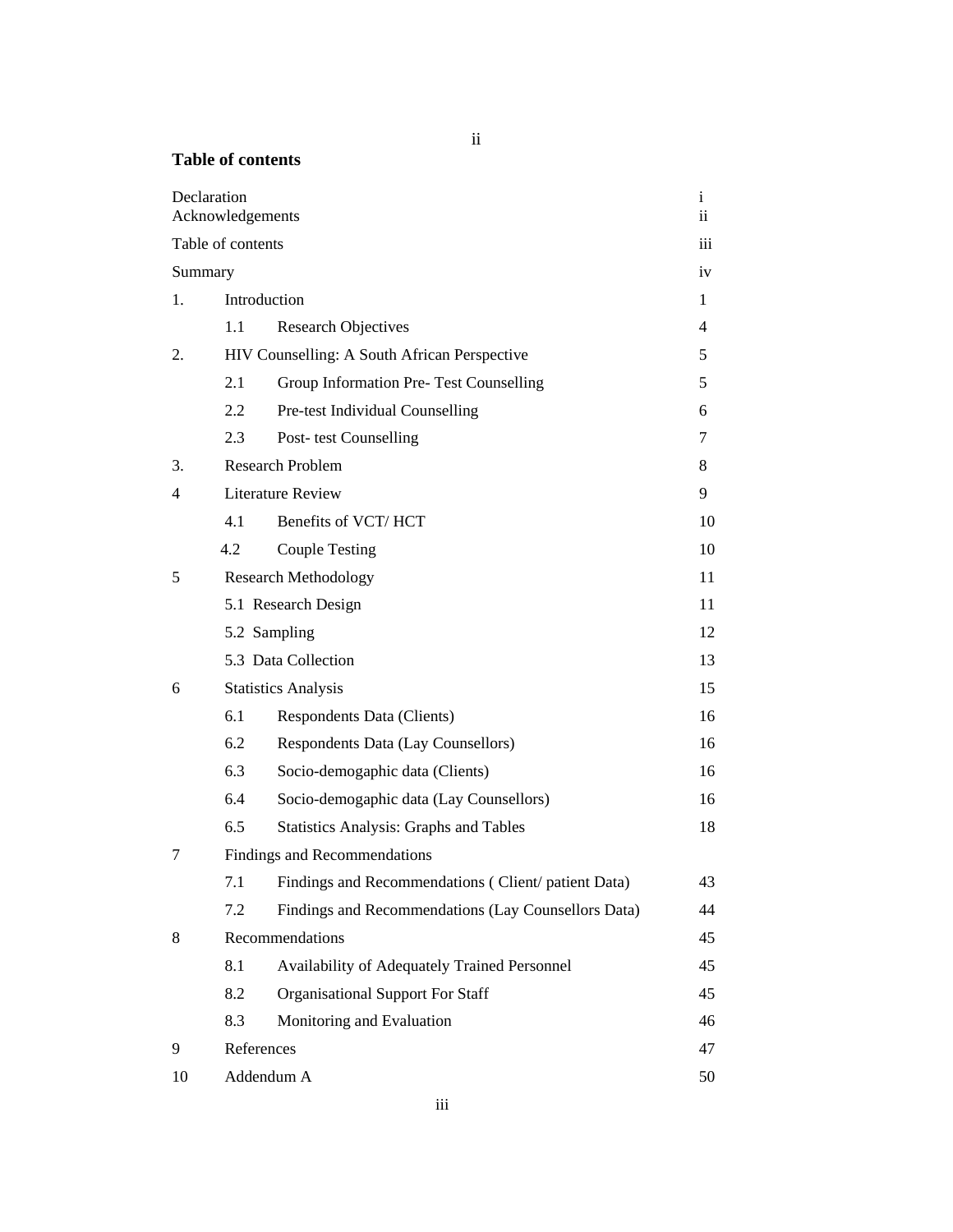## **Summary**

This study assesses the quality of Voluntary Counselling and Testing or HIV Counselling and Testing (VCT/HCT) services among antenatal clients/patients at three health facilities in the Tshwane Region (Pretoria), as a service rendered for the prevention of mother to child transmission (PMTCT). It also examines the experiences of those who render this type of a service- lay counsellors at these health facilities.

While the survey results show a remarkably high level of access to VCT/HCT amongst pregnant women, it could be proven that the quality of services they get are not as satisfactory as expected. A total of 150 clients/ patients, and 15 lay counsellors were invited to participate in the survey. At the end of the survey period, which ran from 21 to 25 September 2009, it was found that a total of 150 clients/ patients, and a total of 15 lay counsellors responded by completing the survey. This represents a return of 100%.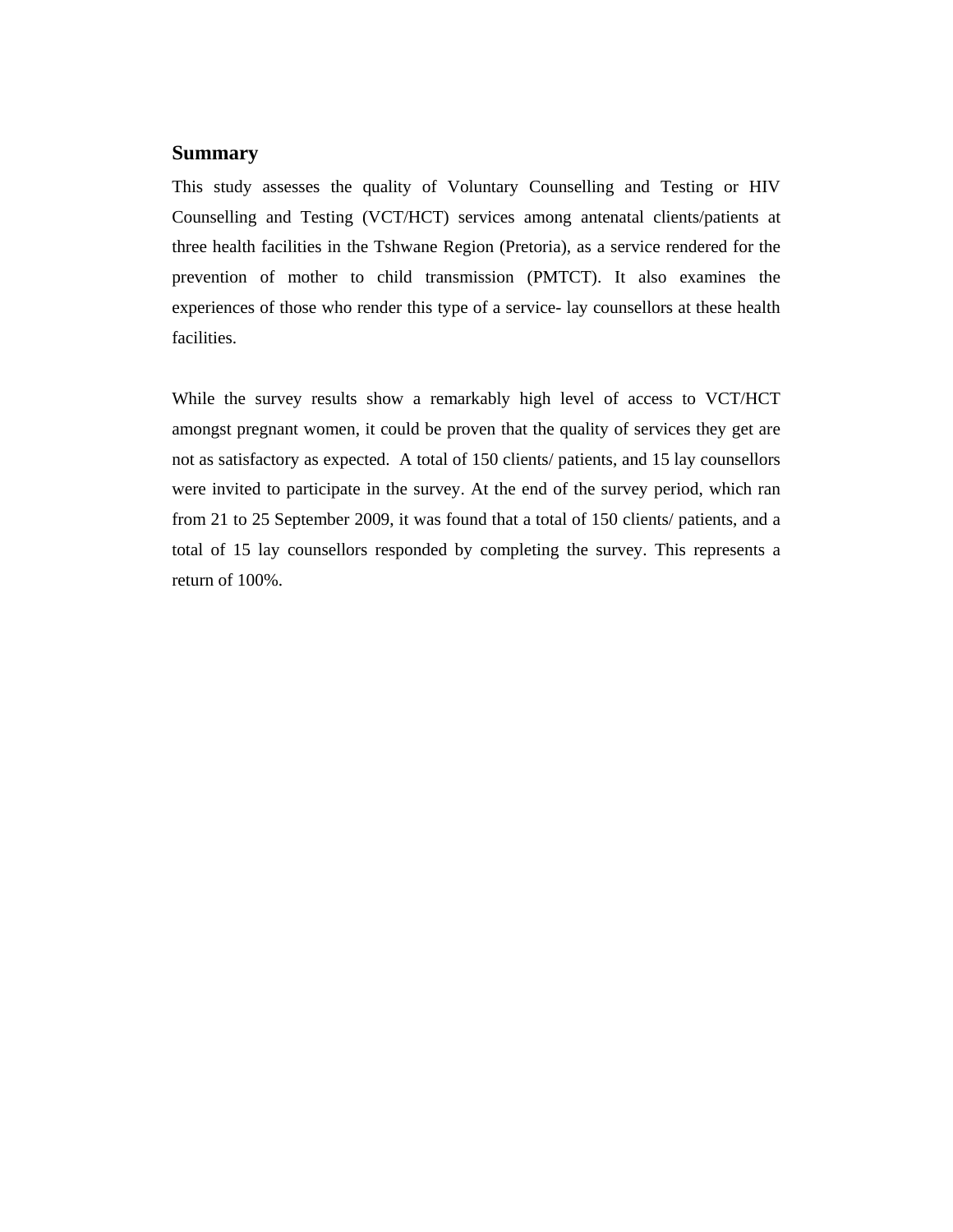## **Opsomming**

Hierdie studie assesseer die gehalte Vrywillige Voorligting- of MIVvoorligtingdienste (VCT/HCT) onder voorgeboorte-kliënte/-pasiënte by drie gesondheidsfasiliteite in die Tshwane area (Pretoria), as diens wat gelewer word ter voorkoming van moeder tot kind oordraging (PMTCT). Die studie ondersoek ook die ervarings van diegene wat hierdie tipe diens lewer – lekevoorligters binne hierdie gesondheidsfasiliteite.

Waar die studie 'n merkwaardige hoë mate van toeganklikheid tot dié VCT/HCT onder swanger vroue aantoon, kan daar insgelyks bewys word dat die gehalte dienste wat hulle ontvang, nie so bevredigend is as wat verwag word nie. 'n Totaal van 150 kliënte/pasiënte en 15 lekevoorligters is genooi om aan die opname deel te hê. Teen die einde van die opnametydperk, wat van 21 tot 25 September 2009 gestrek het, is bevind dat 'n totaal van 150 kliënte/pasiënte en 'n totaal van 15 lekevoorligters gereageer het deur aan die opname deel te neem. Dit verteenwoordig 'n rendement van 100%.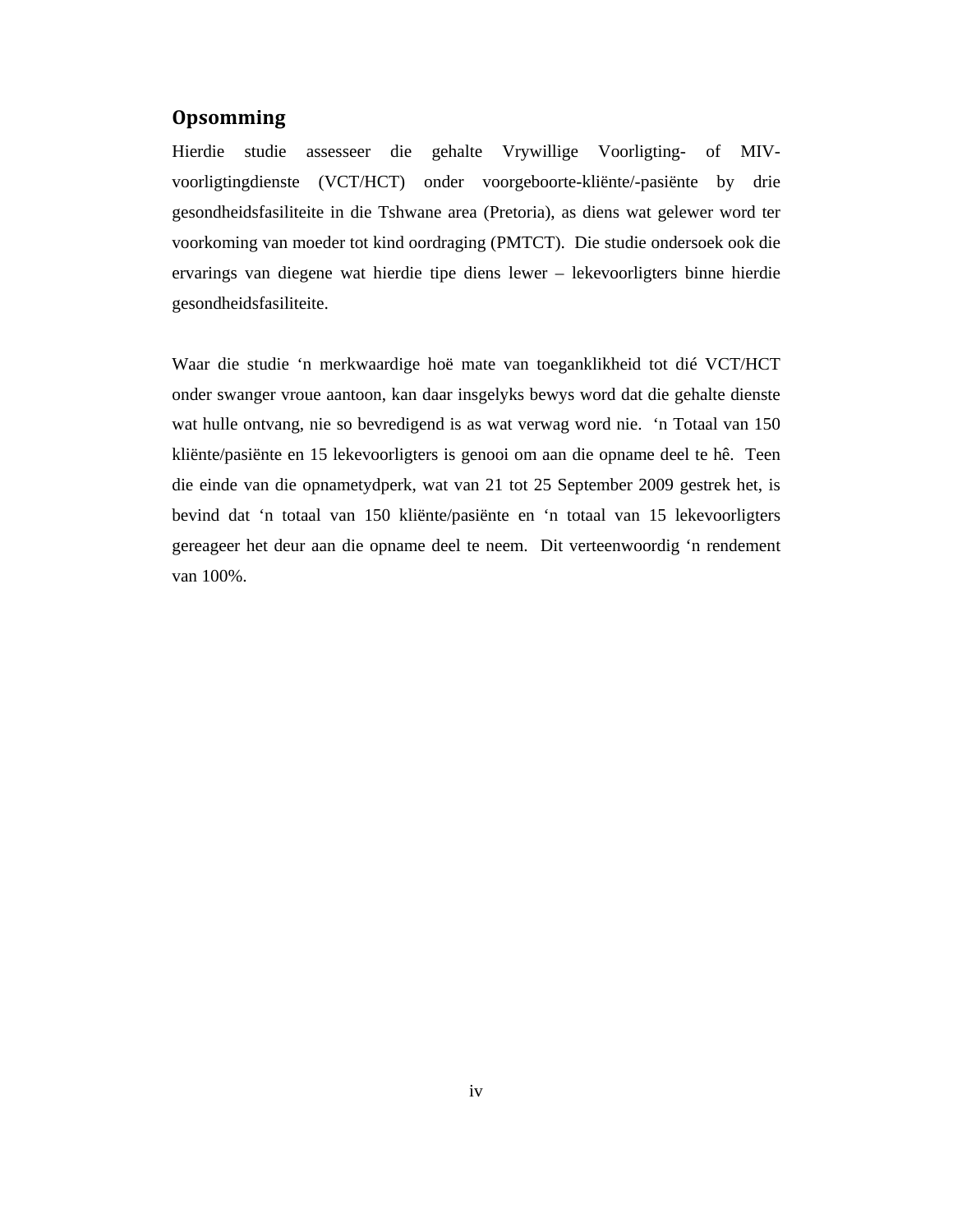# **1 Introduction**

HIV and AIDS is one of the most important challenges facing South Africa today. The S.A. government has made the fight against this disease one of its top priorities. Knowledge of HIV status is critical to both prevention and treatment. The implementation of VCT services within a legal and human rights framework is a key intervention towards the realisation of the continuum of care. National Strategic Plan (2007- 2011)

According to the '3 by 5' millennium goals, SA government is one of the countries which made a commitment that 3 million people who are legible for antiretroviral treatment (ARVs) will be able to access it by 2005. WHO (2004)

Health facilities represent a key point of contact with people with HIV who are in need of HIV prevention, treatment, care and support, however, at the same time, when HIV counselling and testing is implemented, equal efforts must be made to ensure that a support social, policy and legal framework is in place to maximize positive outcomes and minimize potential harms to patients which includes the following:

- $\triangleright$  Community preparedness and social mobilization
- $\triangleright$  Adequate resources and infrastructure
- $\triangleright$  Health care provider training
- $\triangleright$  A strong monitoring and evaluation system.

#### WHO & UNAIDS (2007)

However, one of the key challenges the S.A. government is experiencing in order to meet the expansion of such services including VCT uptake, is the lack of skilled health workers, ranging from specialized physicians, nurses, etc.

VCT services seek to ensure that people who test HIV negative are encouraged and motivated to maintain their negative status and those who test HIV positive are supported in living healthy lives through positive health.

WHO (2002)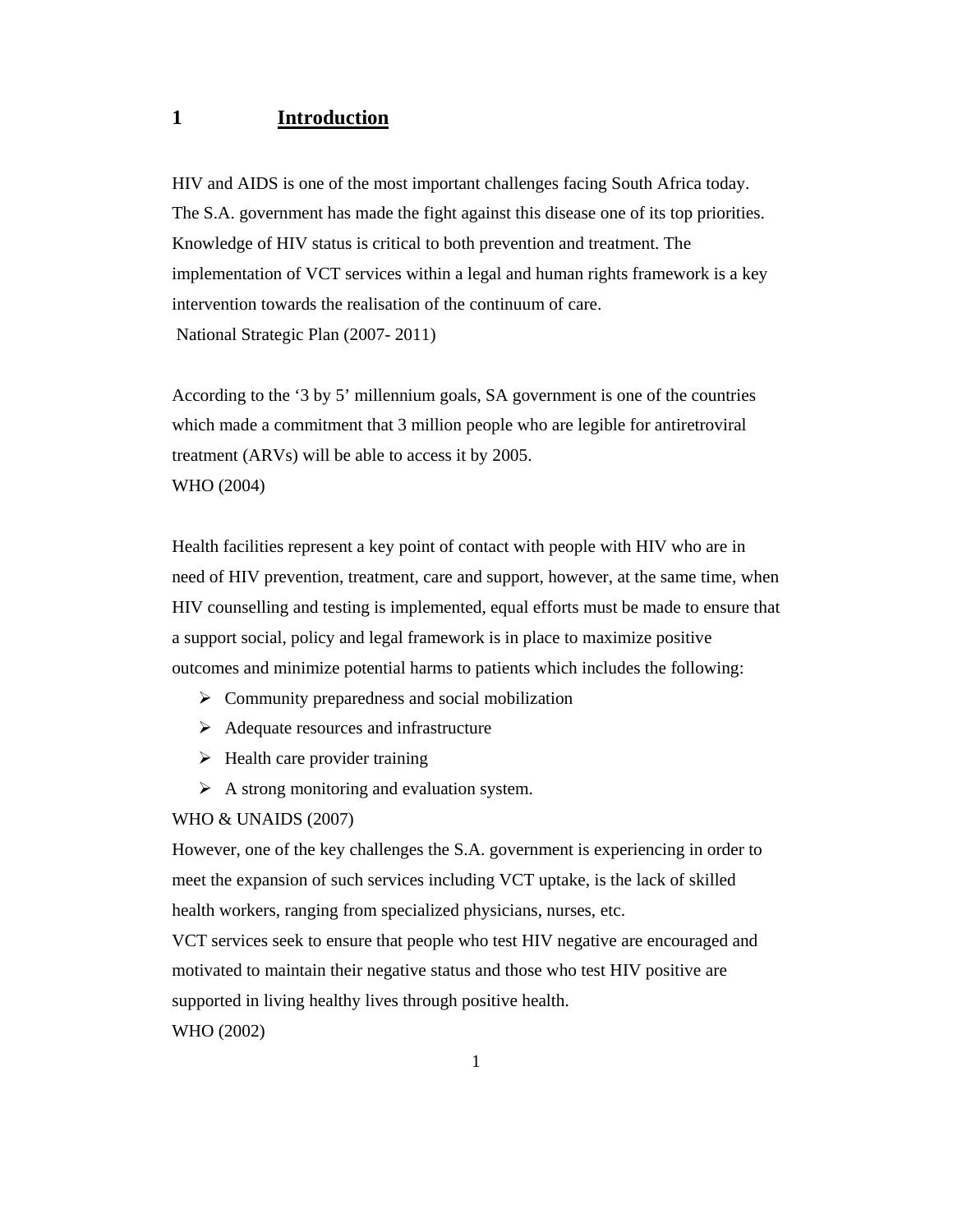HIV and AIDS Counselling is increasingly recognised by national programmes as the gateway to prevention, care, treatment and support interventions. The more people learn about HIV and AIDS, the better able they are to prevent transmission and to protect themselves from opportunistic infections. If they test negative, they can take measures to protect themselves and their families from getting infected. WHO (2002)

As people become better informed, stigma and discrimination decline, making it easier for others to determine their status and thus break the chain of transmission. (WHO 2004)

Community assessment is useful for building on existing services rather than duplicating them, knowing the responses of local organizations to the idea of introducing VCT/ HCT services, and compiling a list of referral centres for care and support services. Community assessment comprises the following:

- Deciding the target groups for VCT/ HCT services (high- risk and general population) and to calculate prevalence rates of HIV infection to prioritise allocation of resources for activities.
- $\triangleright$  Study the knowledge and attitudes of the community by listening surveys, observation of education sessions, and field- based research.
- $\triangleright$  Estimating level of risk among potential clients. These include gender- related power relations that affect negotiation of safer sexual relations, economic pressure resulting in commercial sexual activity, relations between young women and older men, and cultural practices contributing to high HIV prevalence rates. If the risk factors are high in the general population, routine
- $\triangleright$  risk assessment is necessary. If risks are high in certain sub-groups in the population, specialized outreach services may be suitable.
- $\triangleright$  Charting the existing HIV/ STI- related services: This involves collecting information by interviewing staff of local organizations/ health facilities and this can be used for mapping existing HIV/ STI related services, community needs, and gaps in services.

## UNAIDS (2000)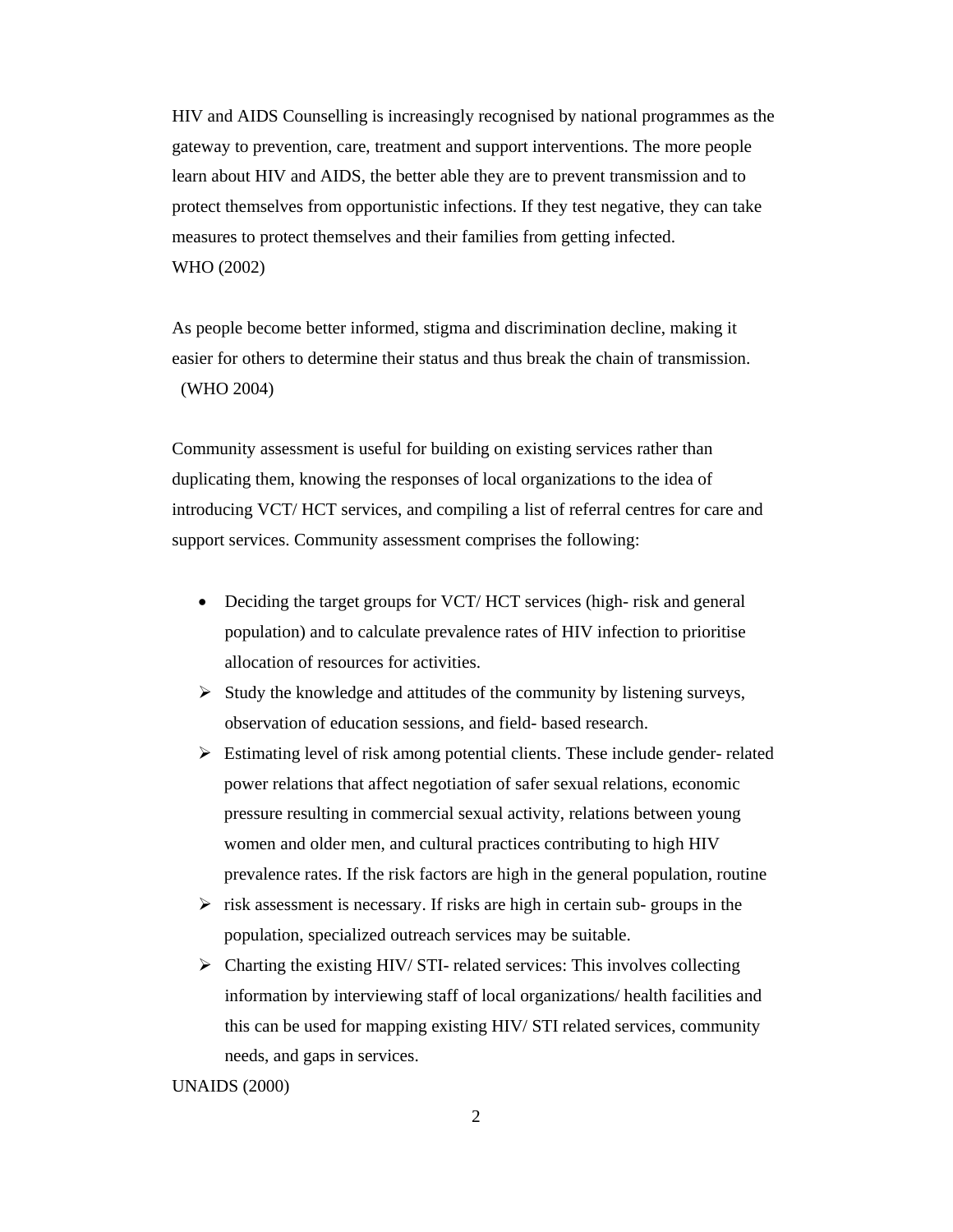Health care training and ongoing supervision is an investment. A redistribution of health worker responsibilities (task- shifting) in health facilities may help to overcome chronic staff shortages in some settings. This may entail identifying appropriately skilled lay counsellors who can receive training and remuneration to carry out VCT activities under the supervision of health care professionals with more specialised expertise.

UNAIDS (2004)

Evian (2000) cites the fact that HIV infection and AIDS lead to ill- health and often to emotional, psychological and social problems and these problems can also cause severe difficulties with relationships. It is therefore, important for people who are providing HIV counselling to do it very well from the onset.

The empowerment of women in the prevention of the spread of HIV and AIDS is critical, therefore, if VCT/ HCT services are strongly supported in the community they can be implemented successfully.

UNAIDS supports the notion by S.A. National Department of Health that their prevention strategy though VCT, they are able to estimate on HIV prevalence which is generated through blood tests on a sample of the women who visit antenatal clinics provided by the public health care system. During October every year HIV tests are done on blood taken from a representative sample of all women who visit public clinics for the first time in their current pregnancy, and they are asked if they wish to participate in the HIV tests and it is very rare that women decline to give blood for this purpose. Once the blood is taken, and the testing is done, there is no way for tracing the sample back to the women who gave blood. Therefore, the strengths of this method is that the HIV test in itself is very reliable and that the response rate is close to 100%, meaning that all of the sampled women in clinics do indeed provide the necessary information to generate an estimate.

Strand et al (2005)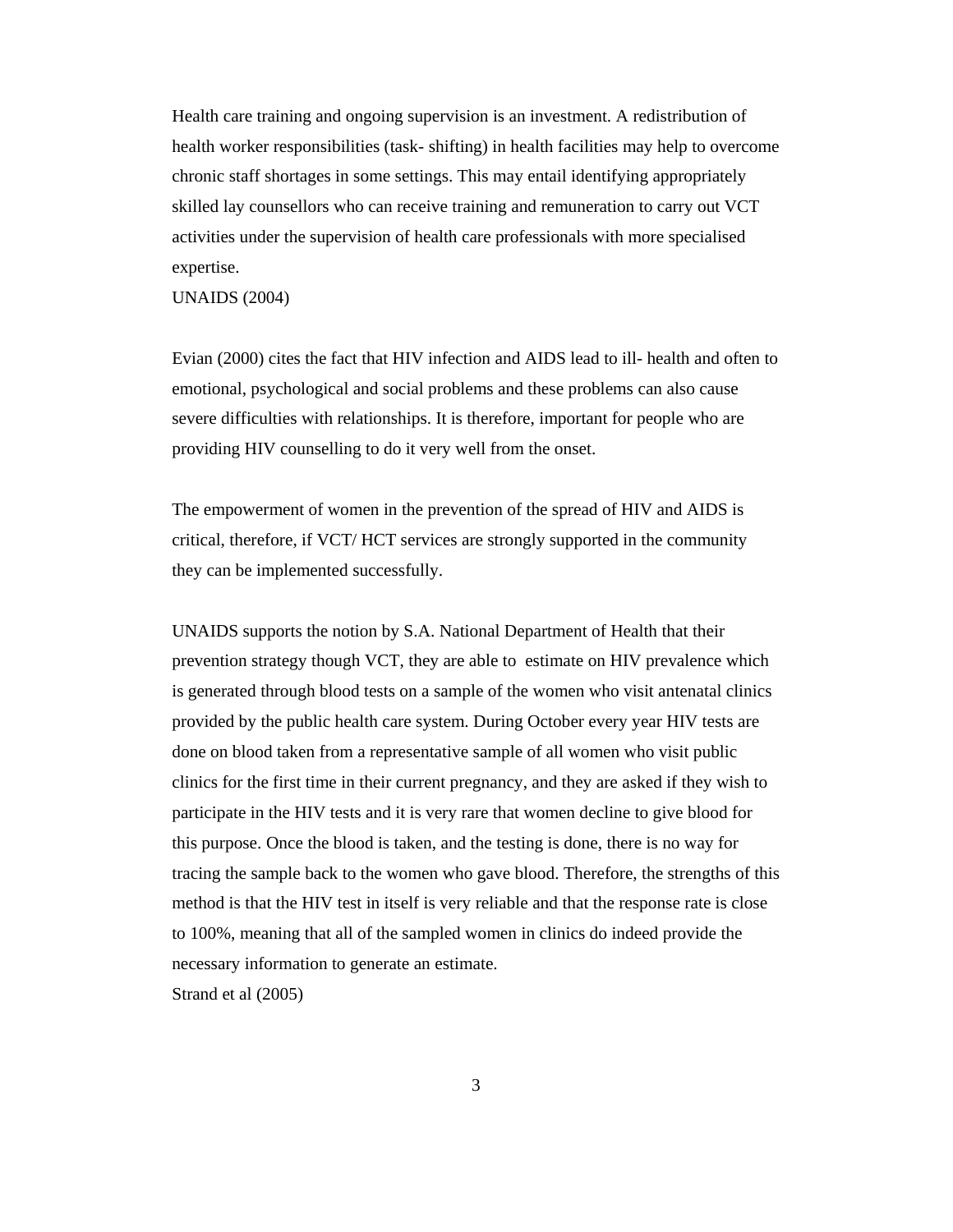In industrialized world, a number of European countries have introduced providerinitiated HIV testing and counselling in the context of pre-natal care. Providerinitiated HIV testing and counselling appears to have resulted in considerable increases in testing uptake in the United States, United Kingdom, Hong Kong, Singapore, Norway and Canada, where the majority of clients ( 4/5 or more in most studies) agreed to be tested. Concerned by persistent late diagnoses of HIV infection and a high proportion of people with HIV who are unaware of their HIV status, and in light of evidence that people who are aware of their HIV status reduce risk behaviours, the United States Centres for Disease Control and Prevention to issue revised guidelines recommending 'HIV screening' for all persons aged 13- 64 years attending health facilities in the US.

(WHO & UNAIDS (2007)

VCT/ HCT can only be successful if all target groups are in the community are more involved, therefore, if more support is available, the stronger the incentive will be for staff and clients/ patients to test for HIV and be open about results- just as it happens with cancer.

Jackson (2002)

## **1.1 Research Objectives**

The objectives of this research paper will be to:

- $\triangleright$  determine if HIV counselling services in health facilities are of the required standard and quality
- $\triangleright$  establish whether the public opinion in SA among respondents who have been exposed to HIV counselling services have easy access to health facilities
- $\triangleright$  determine if lay counsellors are adequately trained for the work that they do
- $\triangleright$  ultimately lay a foundation for the improvement of HIV counselling services in health facilities to strengthen health care system.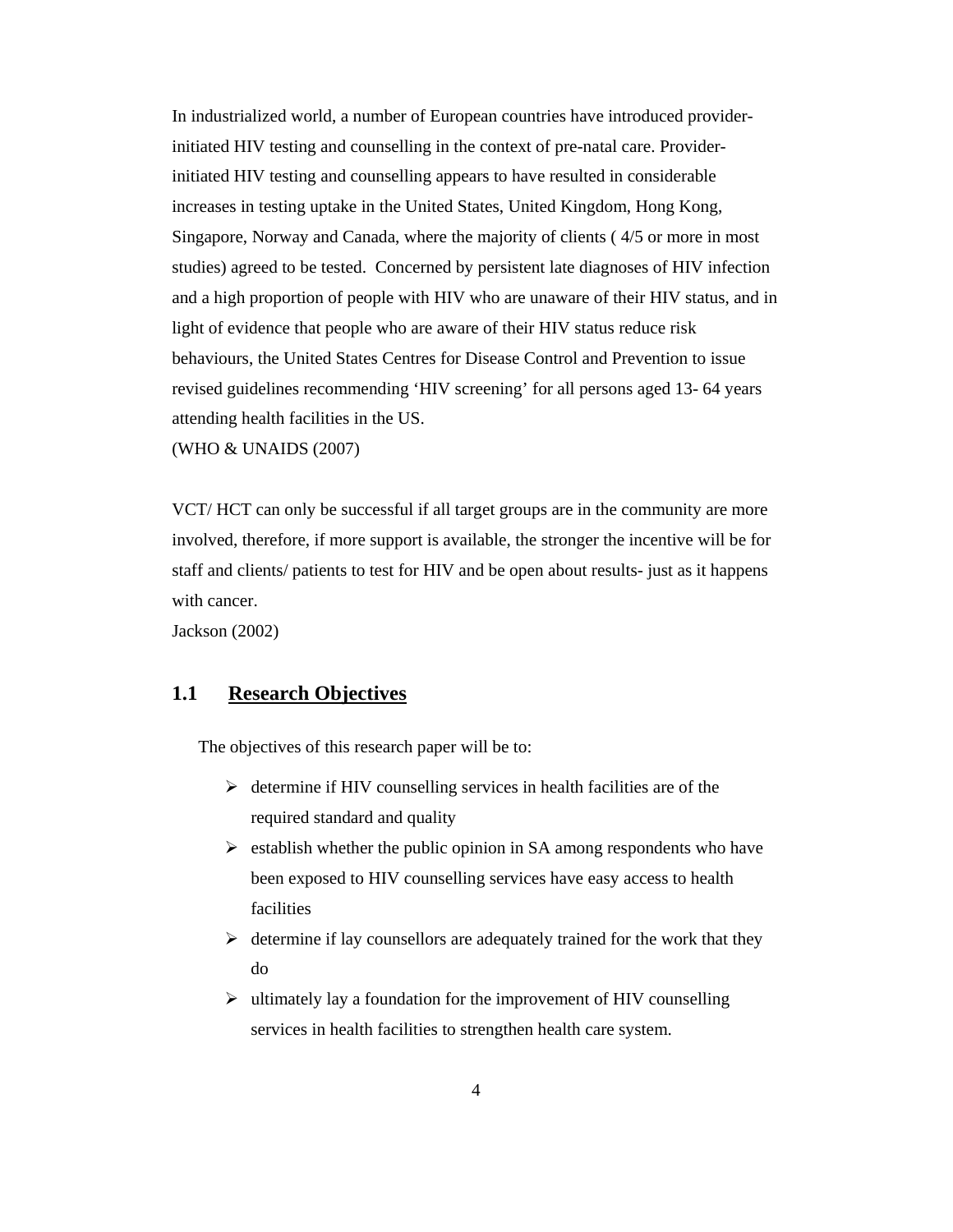# **2. HIV Counselling: A South African Perspective**

In 2004, the SA government introduced VCT services as part of the strategy to reduce the increasing spread of HIV transmission. These services were rolled out to more than 4,172 facilities country wide and many of these services were established in already existing health facilities.

HIV and AIDS & STIs Cluster: National Department of Health (2008)

In order to achieve HIV counselling goals, it is important to make sure that counselling sessions are easily accessible and information is provided during sessions, namely: pre- test counselling, post- test counselling and ongoing counselling. In public health

facilities, the pre- test education sessions are typically conducted in a group information session, followed by a short individual counselling session. It is also important that the following sessions take place as each leads to the other.

## **2.1 Group Information: Pre- Test Counselling**

A health care worker should conduct a general group information session on general health, HIV and AIDS related issues for all clients including pregnant women and clients for tuberculosis (TB), and other illnesses, and this should happen on a daily basis. A group information session should include the following key components

beneficial to the client, as appropriate to the circumstances:

- $\triangleright$  Information about HIV acquisition and transmission.
- $\triangleright$  Information about effective prevention measures, including consistent and correct use of condoms, partner education and other options.
- $\triangleright$  Emphasis on the importance and advantages of early testing to facilitate diagnosis, positive living and healthy lifestyles as well as preventing diagnosis
- $\triangleright$  Information about the HIV testing process
- $\triangleright$  Option not to take the test.
- $\triangleright$  An opportunity to test at a later date should the client the test.
- $\triangleright$  Referral to HIV and AIDS related services such as nutrition, TB screening,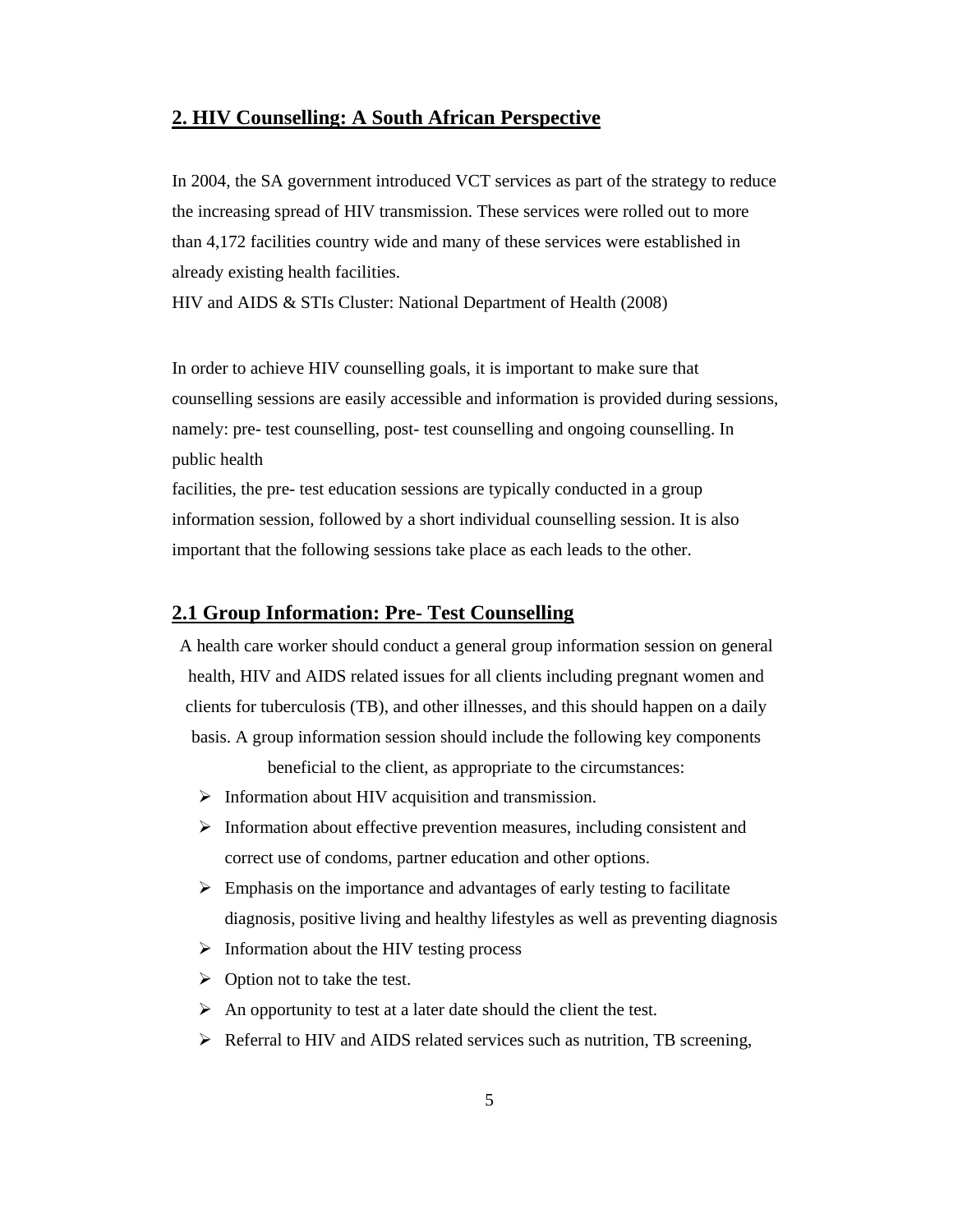$\triangleright$  CD4 count, opportunistic management and clinical staging. (Kartikeyan et al, 2007)

#### **2.2 Pre-test Individual Counselling**

Pre- test counselling is the dialogue between the client and the counsellor that is aimed at discussing the HIV test and the possible implication of knowing one's HIV status. The quality and content of this session ought to be ensured because clients should be able to make informed decisions on whether or not to take the test. If they decide to take the test, they should be well- prepared for the result. Pre- test counselling provides an opportunity to help clients assess their personal risk and to know how to reduce that risk, even if they decide not to take the test. (CDC, 1995)

Individual information should be available to all clients considering taking the HIV test in their language and the components of the individual information session should include the following:

- $\triangleright$  An assessment to determine if the information provided in the group session has been absorbed.
- Answering remaining questions, and seeking to clarify any misunderstanding.
- $\triangleright$  Discussion of specific issues for individual and assessment of individual risk, including enquiring whether a history of domestic violence exists.
- $\triangleright$  Discussion of risk reduction and the window period should the client test HIV negative.
- $\triangleright$  Discussion of prevention strategies including delayed sexual debut, abstinence and regular and correct use of condoms.
- $\triangleright$  Discussion of the way forward and management options including TB screening, clinical staging, pre antiretroviral management and healthy lifestyle, should the client test HIV positive
- $\triangleright$  Discussion on partner involvement and referral for testing.
- $\triangleright$  Discussion of the option to refuse testing.
- Obtaining of written or verbal informed consent for HIV testing.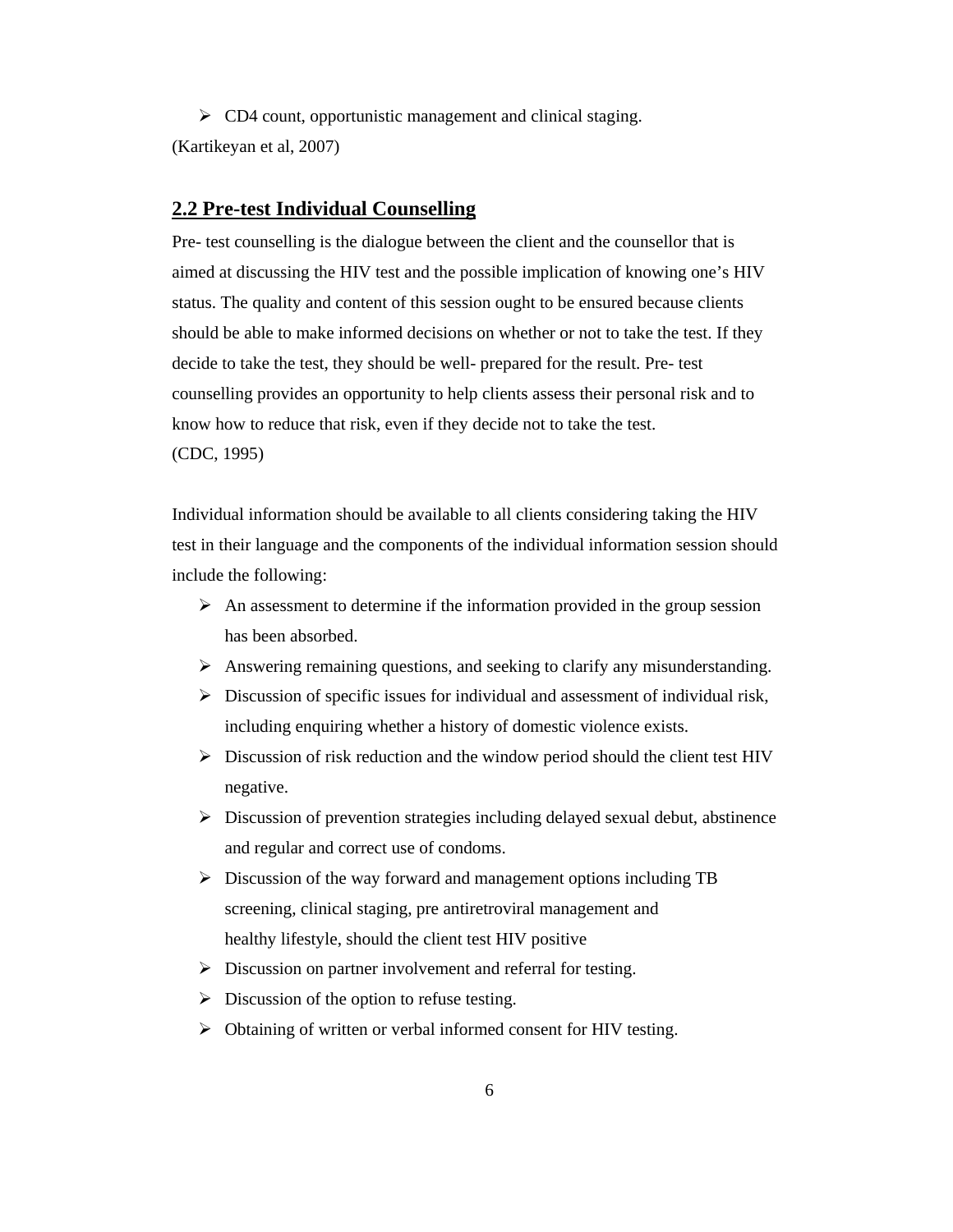$\triangleright$  This information should be provided in the language of the client. (UNAIDS, 2000)

## **2.3 Post- Test Counselling**

This dialogue between the client and the counsellor intends to discuss the HIV test result. It aims to provide appropriate information, support and referral, and information on behaviour change that reduces the risk of becoming infected, even if the client is not infected. It also aims to reduce the risk of transmission of HIV to others, if the client is infected.

( Kartikeyan et al, 2007)

All clients, regardless of the outcome of the HIV test, should receive post- test counselling, and HIV negative clients should be offered post- test counselling that includes risk- reduction and be encouraged to repeat the test three months after the negative result to exclude the possibility of the window period. It is vital that HIV positive clients must only be given their test results and counselled post test about their positive status if the second confirmatory test is also positive.

Counselling clients who test HIV positive is about reducing the risk of transmission, ongoing positive living, healthy lifestyle and nutrition and referral to psychosocial support, (for example, support groups), preventative and medical services. After posttest counselling, referral of HIV positive clients for laboratory staging by CD4 count and clinical staging by a clinician trained in HIV and AIDS management, TB screening and pre antiretroviral (ART) management.

(Department of Health, Policy Guideline for HIV Counselling and Testing, 2009)

#### **Post- test counselling must take the following steps**:

- $\triangleright$  Give the results clearly.
- $\triangleright$  Deal with feelings arising from positive and negative results.
- $\triangleright$  Explain the meaning of a HIV test and the window period.
- $\triangleright$  Encourage the client to repeat the test after three months in order to exclude the possibility of the window period.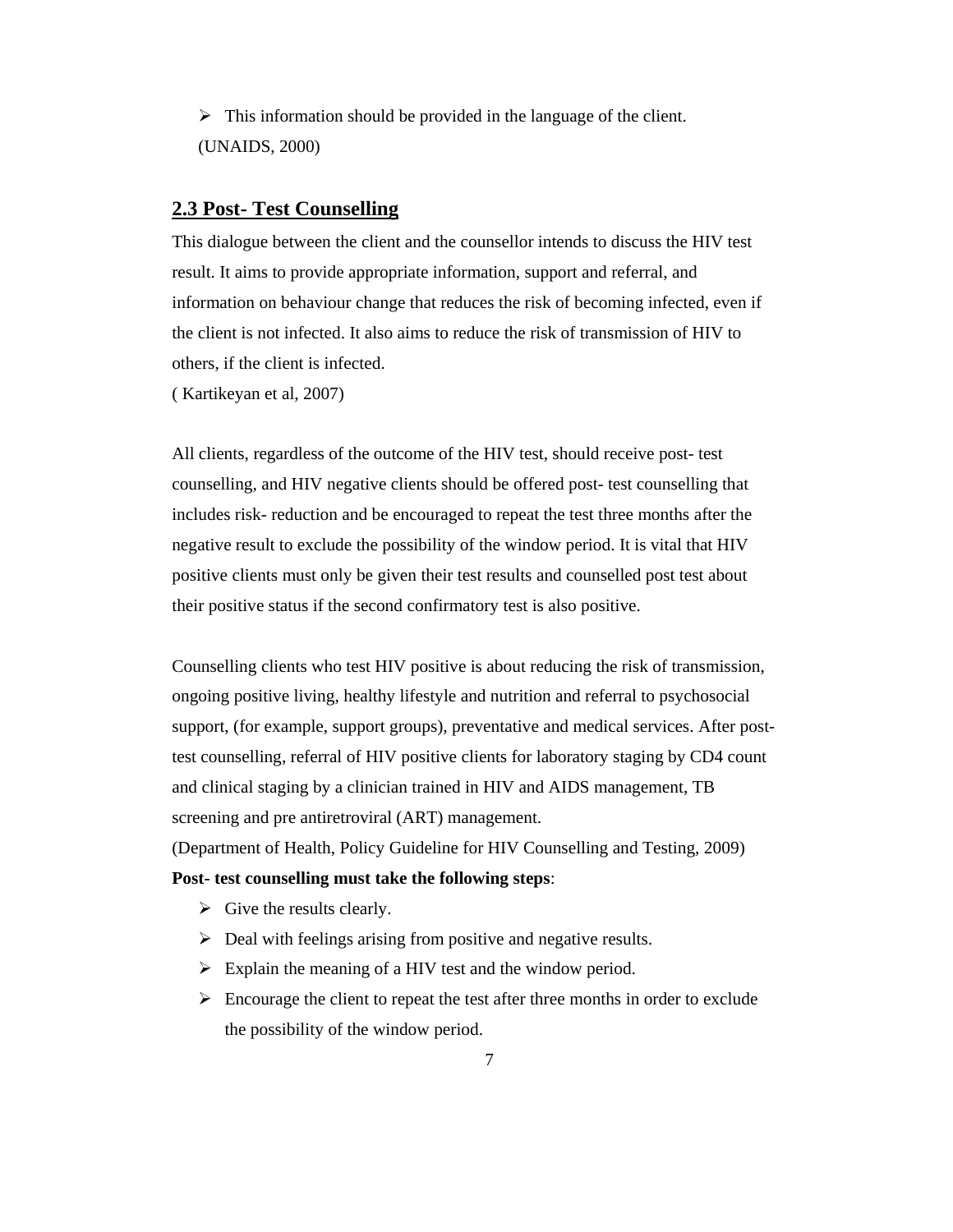- $\triangleright$  Discuss the way forward including risk reduction and window period, and ongoing testing should the client test HIV negative.
- $\triangleright$  Discuss prevention strategies and safe sex practices including delayed sexual debut, abstinence and regular and correct use of condoms.
- $\triangleright$  Identify the client's immediate concerns and help with them
- $\triangleright$  Discuss what support the client has and what s/he needs.
- $\triangleright$  Discuss with whom the client may want to share the results.
- $\triangleright$  Where the client is in an abusive relationship, ask the client how s/he thinks the abusive partner will respond and refer the client for appropriate support.
- Discuss the importance of TB screening, clinical staging, CD4 count, pre-ART management and healthy lifestyle.
- $\triangleright$  Discuss the importance of partner testing.
- $\triangleright$  Encourage the client to ask questions.
- $\triangleright$  Provide information on and discuss a continuing healthy lifestyle.
- $\triangleright$  Provide information on future family planning choices/ options.

This information and follow- up counselling must be provided in the local language (or the language of choice) of the client/ patient. HIV counselling must ethical, based on human rights, conducted within a supportive environment and be provided where there is adequate health care infrastructure.

Department of Health, Policy Guideline for HIV Counselling and Testing (2009)

# **3 Research Problem**

The aim of this research paper is to determine the access to proper service delivery in health facilities with reference to HIV and AIDS Counselling.

In essence, the **research problem** to be discussed and analysed is:

**Is it easy to access proper service delivery in health facilities with reference to Voluntary Counselling and Testing/ HIV Counselling and Testing ?**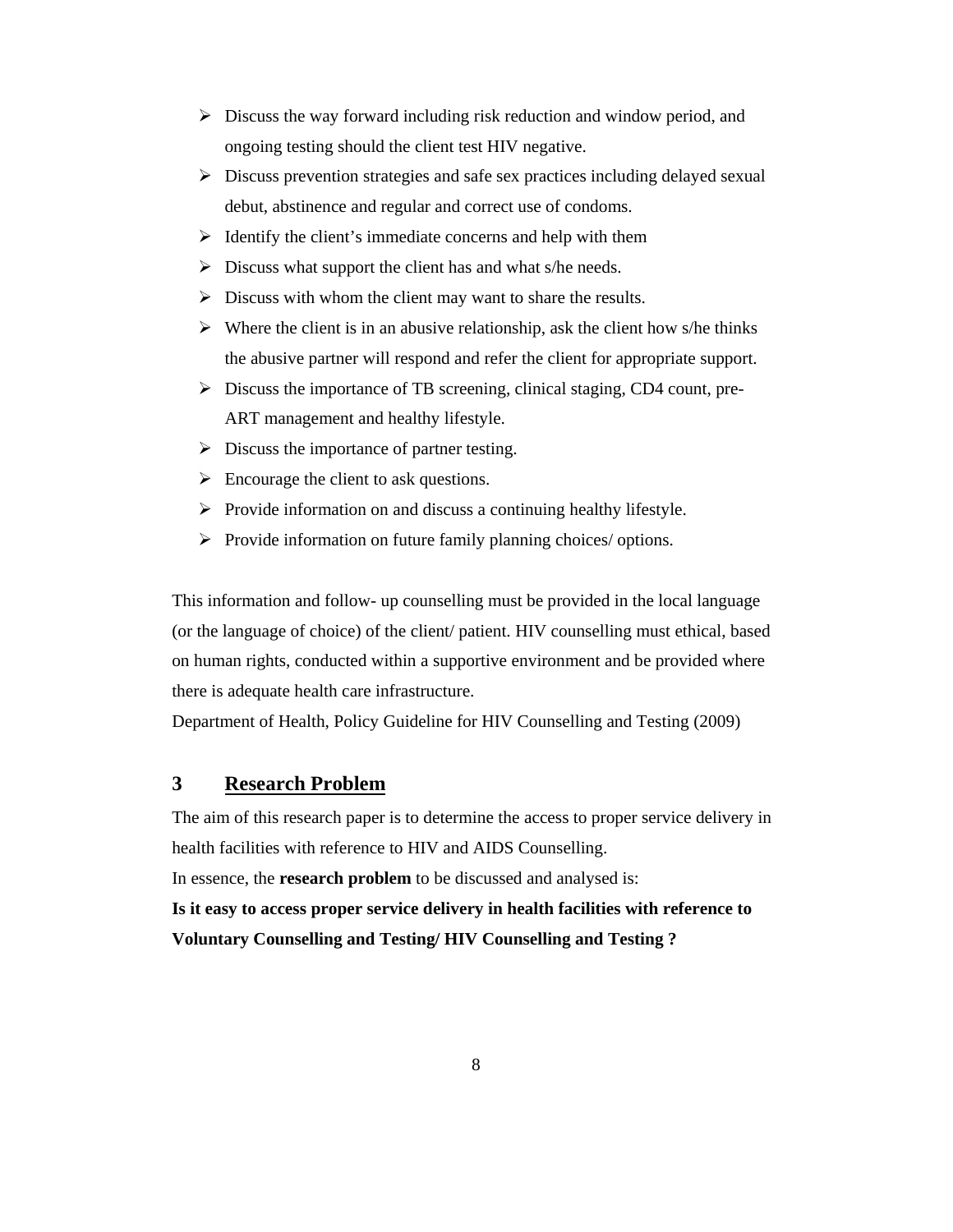# **4 Literature Review**

The following information as an indication that VCT/ HCT among pregnant women can be utilized for every country that is facing the threat of HIV/ AIDS. The research study that was done in India in 2005 shows that the HIV prevalence infection among pregnant women was more than 1% among antenatal clinic attendees in 95 districts. China's response was to introduced interventions which include policy of 100% condom use and most importantly, VCT.

(Kartikeyan, 2007)

VCT/ HCT is an important entry point for prevention of MTCT and must be available to all pregnant women. The benefits to a woman knowing her HIV status include earlier access to care for herself and her child, the ability to make informed choices about infant feeding options, the opportunity to terminate pregnancy where desired and legal, and the ability to make informed decisions about sexual practices and future fertility. VCT can also promote openness and acceptance of HIV as an important social issue.

(University of Kwazulu-Natal Implementation Manual for an Integrated Comprehensive Package of Care for PMTCT, 2006)

VCT/ HCT targets individuals, couples, families, and groups are the intended beneficiaries and the client should choose the person(s) who should be involved. (Kartikeyan et al, 2007)

People solve their problems through a process of learning and experience, sometimes they may seek help from a family member, a friend or a respected colleague, but there are times when even these people cannot help, because the problem is too big, too new, too much of a secret or too strange. When this happens, ongoing counselling may be used as an intervention. The client/ patient often needs emotional support and an opportunity to express or open up their feelings and emotions, and they can only do this with the help of those who are better equipped to provide that kind of support. Machedi (2006)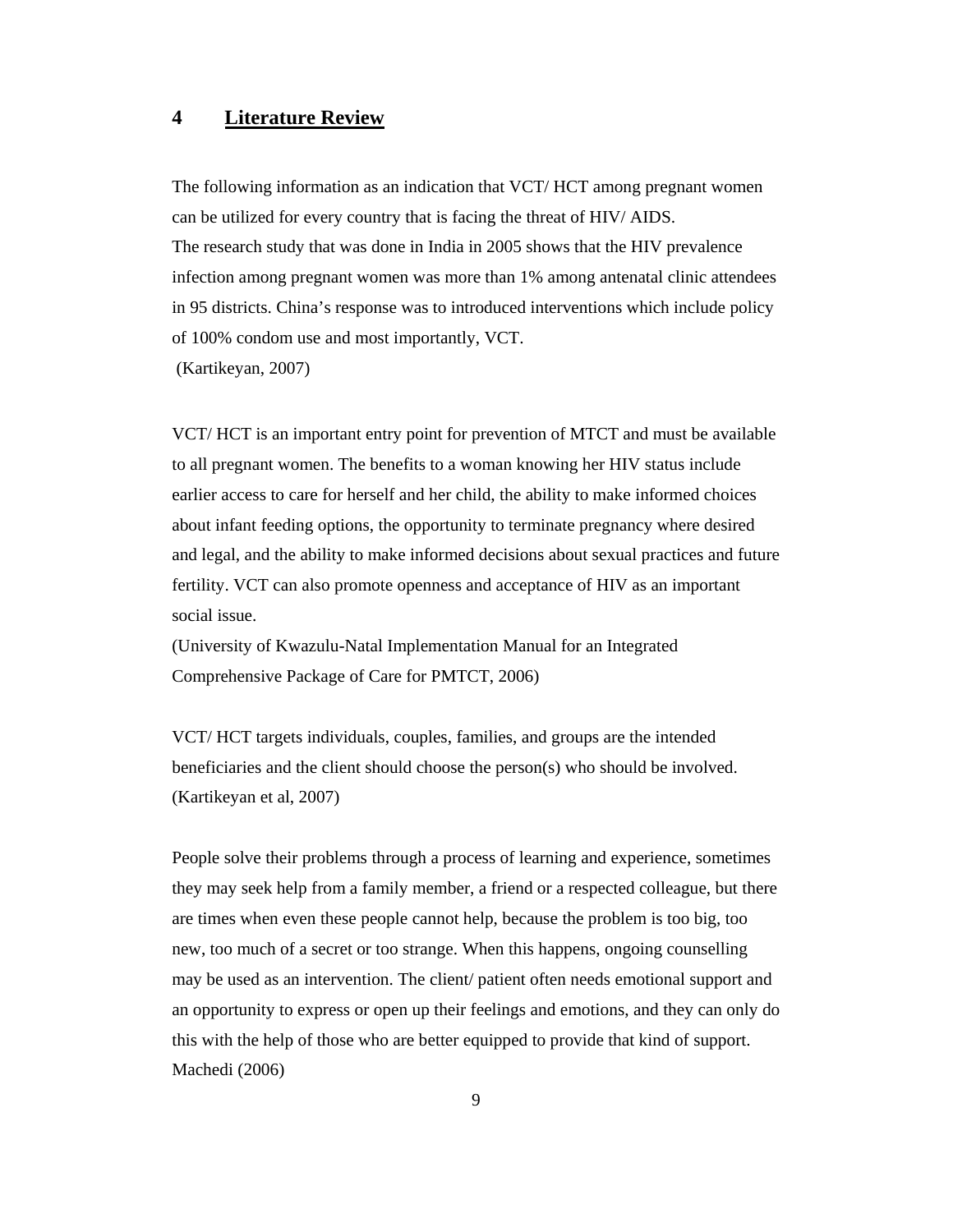Van Rensburg (2004) discovered that in terms of the referral systems for these who provide HIV counselling and testing, it is important that clients/ patients are treated by appropriately trained staff and, on the other, the frontline health workers have support and back- up for decision making and are qualified for the service they render.

Voluntary Counselling and Testing is increasingly being recognized as a crucial component of effective strategies for HIV and AIDS prevention and care. If implemented properly, VCT has the potential of providing multiple benefits. In communities, VCT is as a means to create awareness, mobilize local responses and reduce denial, stigma and discrimination.

UNAIDS (2003)

#### **4.1 Benefits of VCT/ HCT**

- $\triangleright$  Encourages people to go for testing
- $\triangleright$  Early diagnosis is beneficial for prevention, care and treatment
- $\triangleright$  Allows for early coping with opportunistic infections and sexually transmitted infections ( STIS)
- $\triangleright$  Helps to normalize HIV and AIDS
- $\triangleright$  Helps to counter denial, fear and stigma
- $\triangleright$  Gives people a better chance to be cared for and supported
- $\triangleright$  Reduces mother to child transmission
- $\blacktriangleright$  Helps change behaviour.

Jackson (2002)

#### **4.2 Couple Testing**

There are far more benefits to VCT when both partners in an ongoing relationship get tested and counselled together. If both partners are HIV negative or both are HIV positive, sharing this knowledge can help to either maintain a shared negative status, positively with HIV. If the couple have different HIV test results, couple counselling can make it easier to disclose test results and to introduce correct and consistent condom use into an ongoing relationship. While promoting couple testing, it is also important to ensure that each partner consents individually and privately to a test to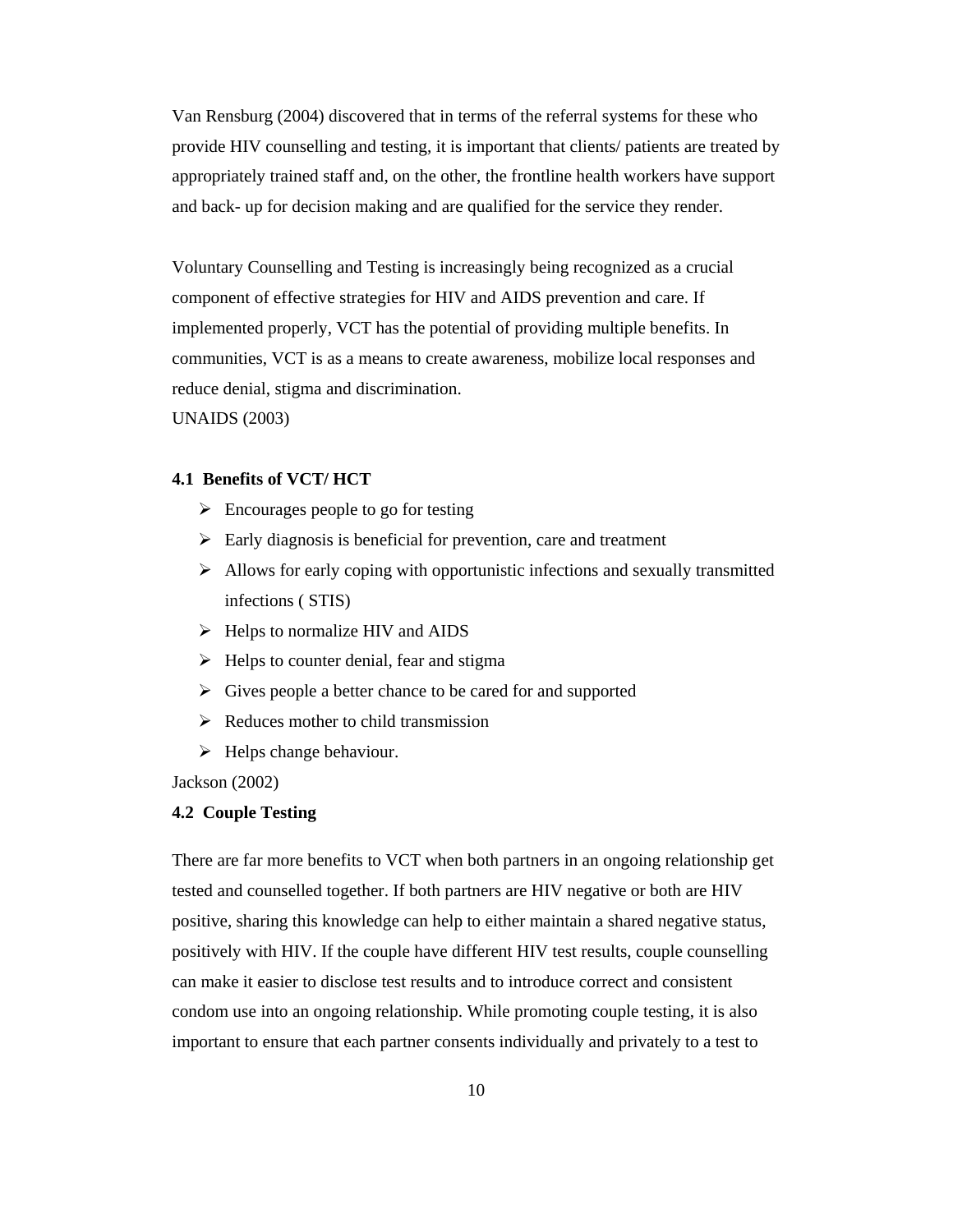prevent any form of coercion.

UNAIDS (2002)

Utility for HIV infected clients is the strategy that enables early initiation of desirable behaviour changes to prevent transmission of infection and re-infection. It empowers the individual to cope with the diagnosis, take informed decisions about informing sexual partners, and this could not be possible if VCT/ HCT was not provided to clients.

(Kartikeyan et al, 2007)

The VCT services should comply with the protocols and national laws related to the provision of HIV related services. (UNAIDS, 1999)

# **5 Research Methodology**

# **5.1 Research Design**

An attitude survey was done among the 150 clients/ patients at the following health facilities are identified as facility 1, facility 2, and facility 3 in Pretoria, South Africa, during September 2009 to determine whether access to HIV counselling could play a role in improving the uptake of Voluntary Counselling and Testing.

In addition to the 150 questionnaires for the clients/ patients, 15 were given to HIV lay counsellors to determine their capacity in terms of the service they provide to their clients/ patients.

Clients/ patients from facility 1, facility 2, and facility3 were chosen as population for this survey because they had been exposed to HIV counselling during their antenatal visits ranging between the months of May- August 2009. Here they gained first hand experience and knowledge of VCT during their pregnancy to promote the prevention of mother to child transmission (PMTCT). The HIV counselling is done by lay counsellors.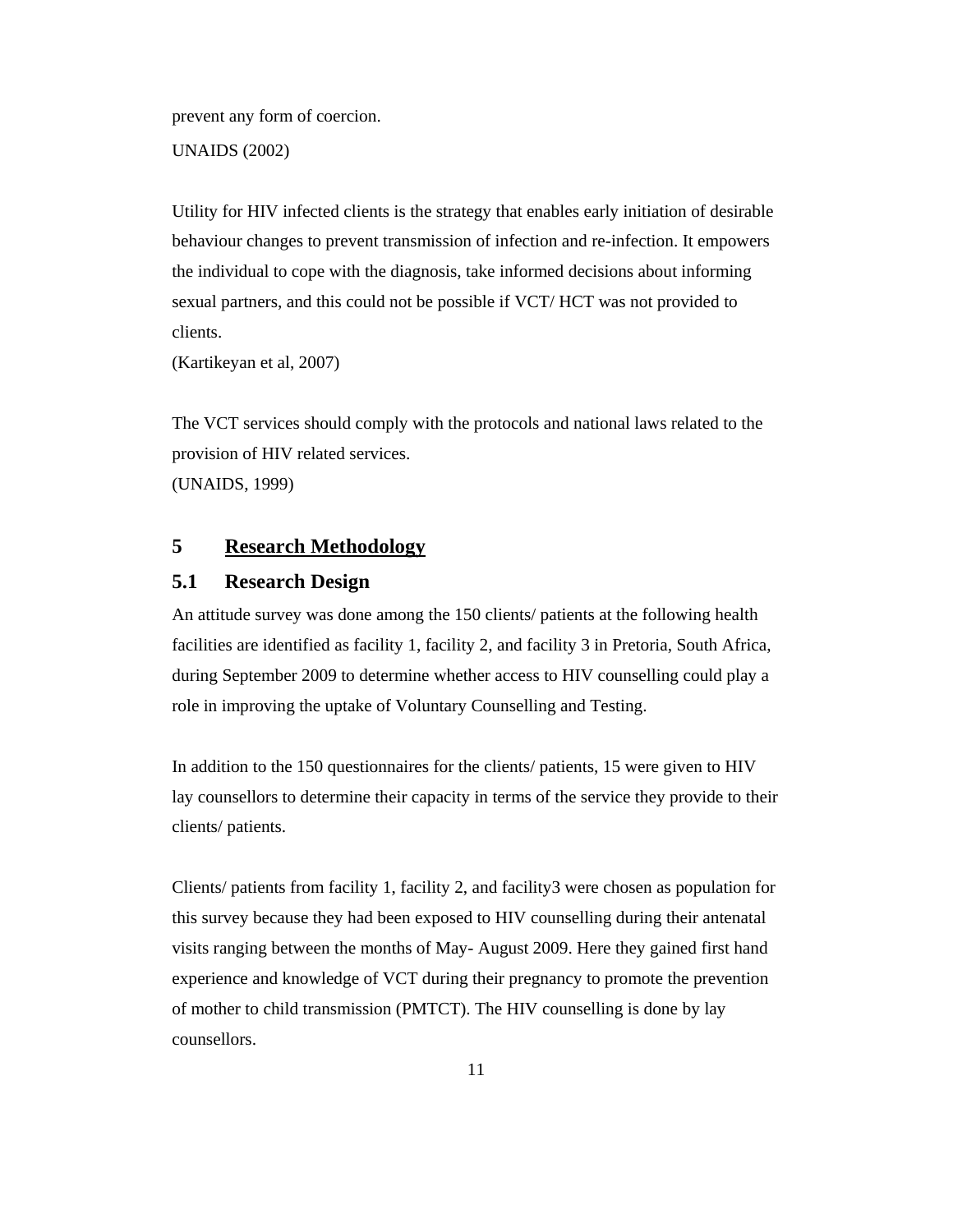Christensen (2001) cites the notion that the survey method is a widely used descriptive research design that can be defined as a field of study in which an interview technique is used to gather data on a given state of affairs in a representative sample of the population.

Surveys are appropriate for gathering data regarding opinions and attitudes on the one hand, and behaviour on the other.

(Kerlinger, 1992)

According to Shiffman and Kanuk (1994), the survey is an accepted method of measuring both attitudes and behaviours.

Christensen (2001) added that 'the descriptive research technique provides a description or a picture of a situation, and tries to describe the relationship that exists between variables'. In this case scenario, neither random assignment nor experimental manipulation of the variables are possible, therefore, a descriptive research approach, and more specifically, an ex- post- facto research design will be used in this study. This is used because the variables are not under the experimenter's control and are not subject to direct manipulation but must be chosen after the effect.

The weaknesses and limitations of the design will be taken into consideration during the interpretation of the results.

Other possible disadvantages of a survey include sampling error, time required, and constraints in the length of the survey.

(Christensen, 2001 & Theron, 2001)

# **5.2 Sampling**

Because the survey is optional to complete, each respondent in the sample of  $n=165$ had the same probability of being part of the survey. All the responses were gathered over a one week period.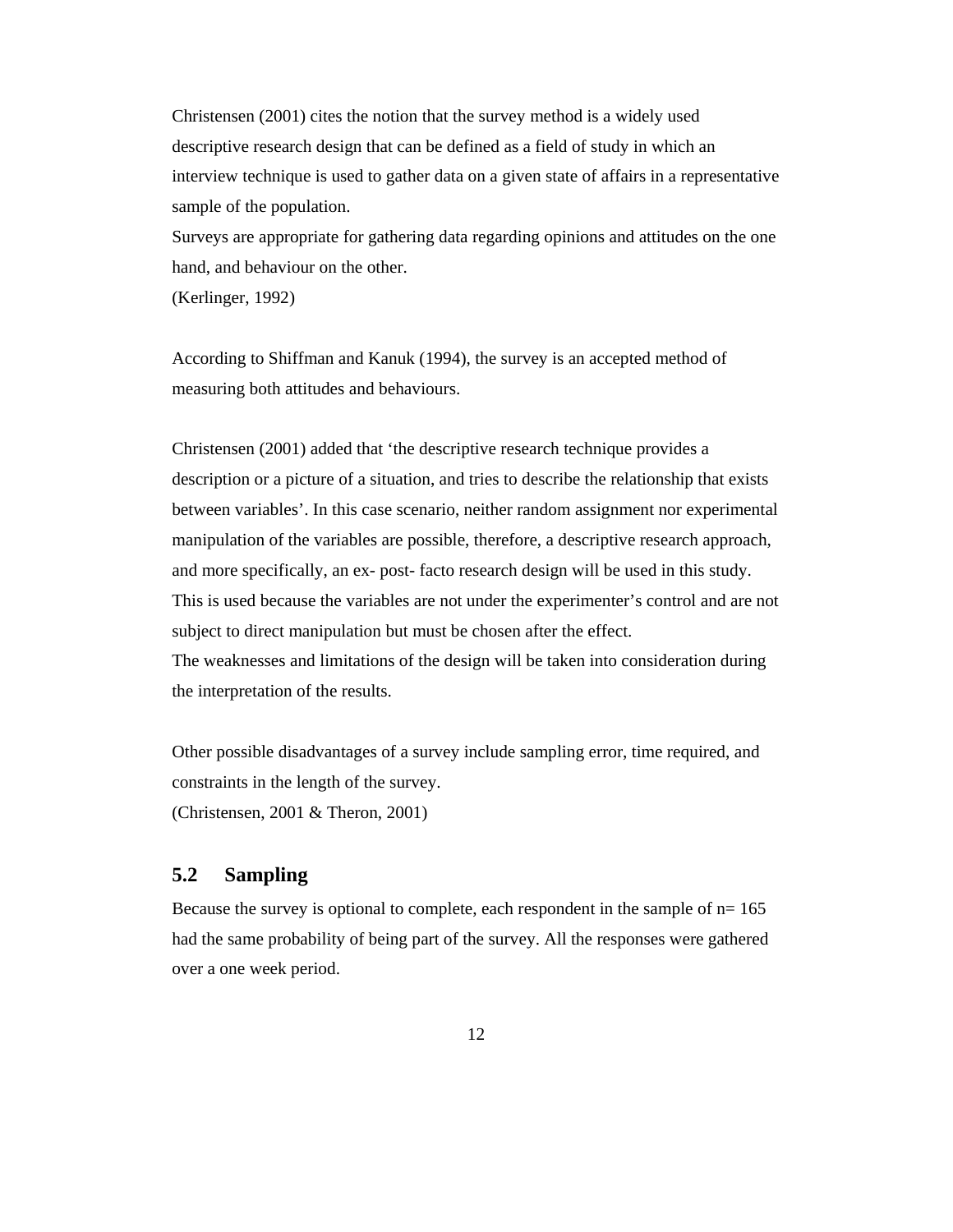# **5.3 Data Collection**

Respondents were notified via the VCT/HCT coordinator of the Tshwane region. The survey questionnaires were distributed by the coordinator then the respondents were randomly asked to complete the questionnaires.

At the beginning of the survey, respondents were assured that the survey was voluntary, anonymous and confidential. If they chose to proceed, they were asked to indicate their age group and the number of their clinic according to the coding that was used on questionnaires.

All respondents from these health facilities were asked to answer questions 1- 4 first, to ascertain how respondents perceived VCT/HCT counselling services during their recent ante- natal visit.

In doing this, they were asked to respond to the following questions:

- $\triangleright$  Whether VCT/HCT services are accessible for 24 hours in their respective health facilities,
- $\triangleright$  Whether HIV counselling was conducted in the language of their choice,
- $\triangleright$  Whether the counsellor secured a follow- up session,
- $\triangleright$  Whether the room provided adequate space for the counselling session.

Christensen (2001) defines closed ended questions as questions that require respondents to choose from a limited number of predetermined responses.

From question 5- question 14, all respondents were further asked to indicate the extent of their agreement or disagreement with the following statements listed below:

- $\triangleright$  The counsellor provided me with adequate health education during the session
- $\triangleright$  I did not have to wait for a long time before I received counselling,
- $\triangleright$  The counsellor gave me an opportunity to ask questions so I could get clarity on some things I did not know,
- $\triangleright$  We had a meaningful counselling session with the counsellor,
- $\triangleright$  The counselling room provided adequate privacy for the session,
- $\triangleright$  The counsellor assured confidentiality during the session,
- $\triangleright$  The counsellor was friendly when providing counselling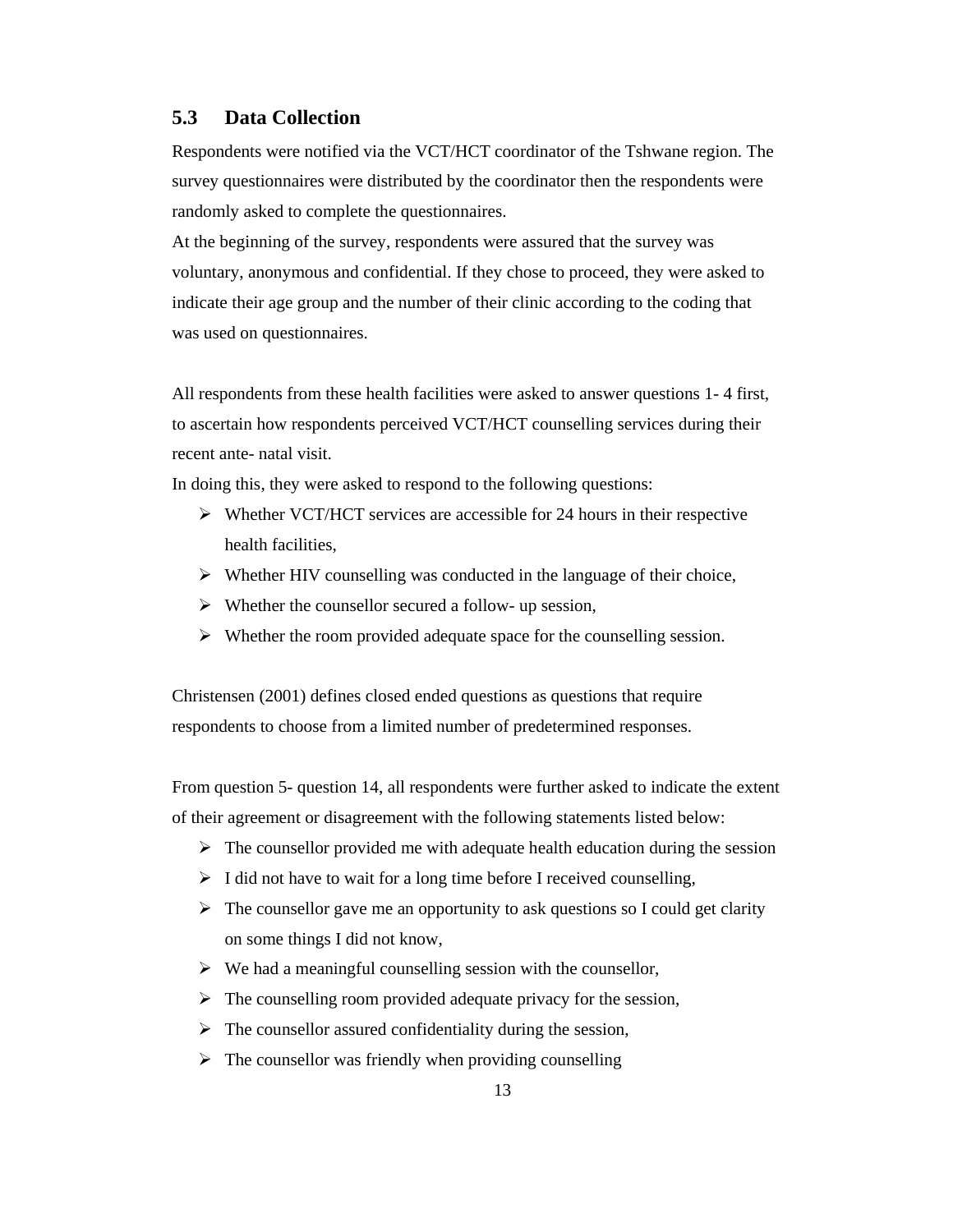- $\triangleright$  It is easy to refer friends, colleagues and family members to the clinic,
- $\triangleright$  It was easy to identify where I could go for VCT/ HCT at the clinic,
- $\triangleright$  There is ongoing counselling services available at the clinic whether for HIV positive or HIV negative patients.

These types of questions were applicable and used to test attitudes regarding the stated research problem.

The reasons for this were that the survey was done after the whole testing at these three different facilities. Confidentiality and anonymity was guaranteed because of the following reasons:

(i) No respondent was requested to provide her personal identification

(ii) The VCT/HCT coordinator distributed questionnaires to respondents, some who attended the ante- natal clinic or post- natal: for those who had already given birth.

This was possible to do as nobody will know whether they are HIV positive or not, as both ante- natal and post- natal services are provided to all the women. As a result of this, the respondents in all three health facilities completed the survey. Taking into account the high pregnancy rate in all the three areas including the feeder health facilities, the rate for pregnant women is 90%. Also, all the respondents who participated in the survey are aware that HIV counselling is compulsory for pregnant women visiting health facilities.

Therefore, the assumption is made that all the respondents were able to form a learned opinion of these VCT/HCT services, irrespective of whether they take the test after the HIV counselling or not.

In addition to the number of patients/ clients, 15 lay counsellors were notified via the VCT/ HCT coordinator of the Tshwane region. The questionnaires were distributed by the coordinator then the respondents were randomly asked to complete the questionnaires.

At the beginning of the survey respondents were assured that the survey was voluntary, anonymous and confidential. If they chose to proceed, they were asked to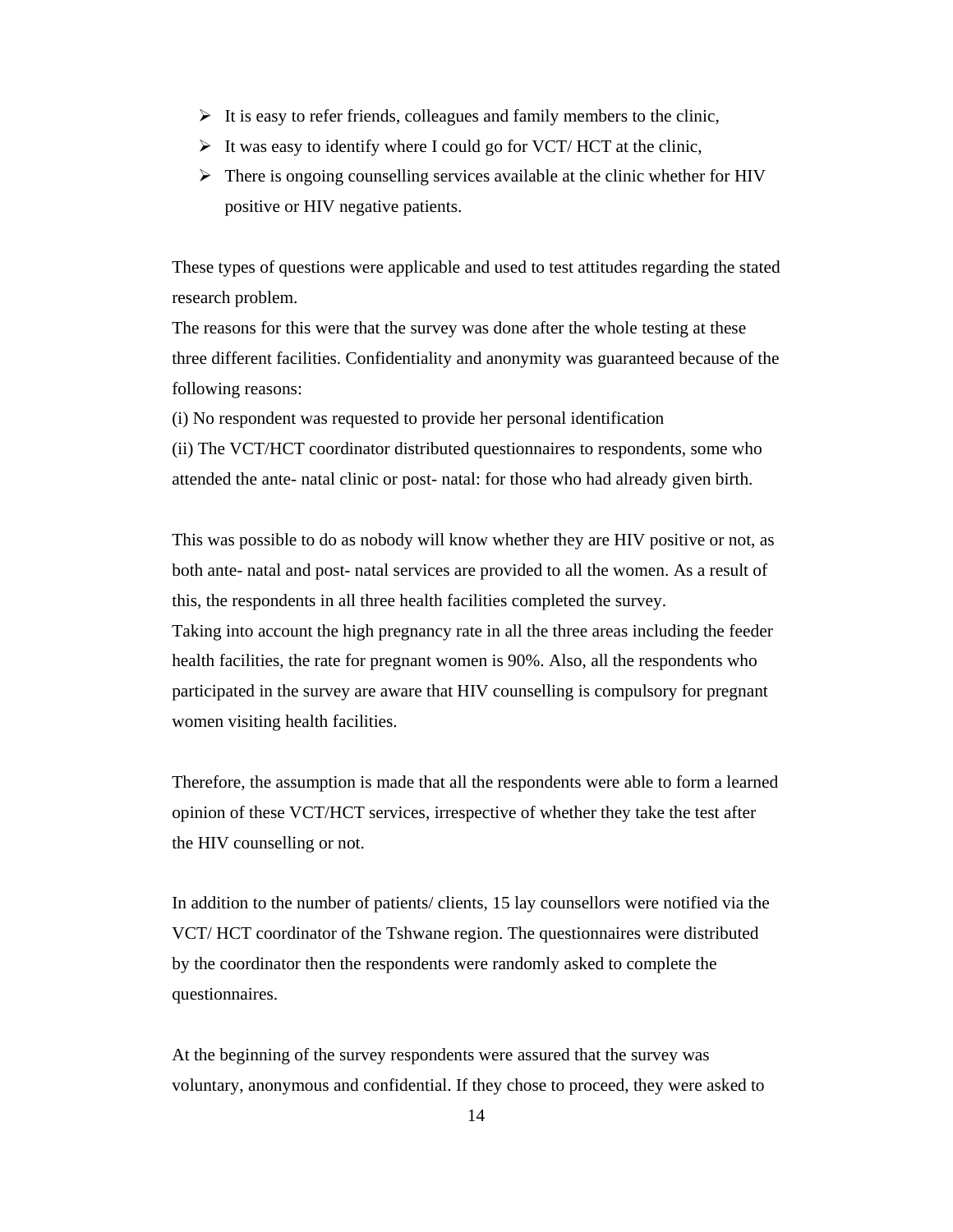indicate their health facility according to the coding that was used on questionnaires.

All respondents from these health facilities were asked to answer questions 1- 6 to ascertain how respondents perceived their daily VCT/HCT counselling experiences and skills when providing the service to their patients/ clients.

In doing this, they were asked to indicate the extent of their agreement or disagreement with the statements below:

- $\triangleright$  I feel I am adequately trained to do HIV counselling,
- $\triangleright$  I feel the number of clients I counsel per day are too many,
- $\triangleright$  Due to time constraints, I am unable to spend enough time on counselling,
- $\triangleright$  Sometimes counsellors at my clinic are expected to do the pricking for VCT instead of nurse,
- $\triangleright$  I do not have an opportunity to attend debriefing sessions in my workplace,
- $\triangleright$  I am presented with opportunities to attend refresher courses.

No respondent was requested to provide his/ her personal identification, so as to guarantee anonymity and confidentiality. This was possible to do as nobody will know which lay counsellor participated in the study. As a result of this, the respondents from in all three facilities completed the survey.

## **6. Statistical Analysis**

The statistical calculations were done with the assistance of Professor Herman Schoeman, a Clinical Biostatistician of the University of Limpopo (MEDUNSA).

- $\triangleright$  Frequency tables and graphs
- $\triangleright$  Likert scale
- $\triangleright$  Frequency counts and percentages.

The above mentioned analyses were done by using SAS, Release 9.1.3 a statistical analysis software programme.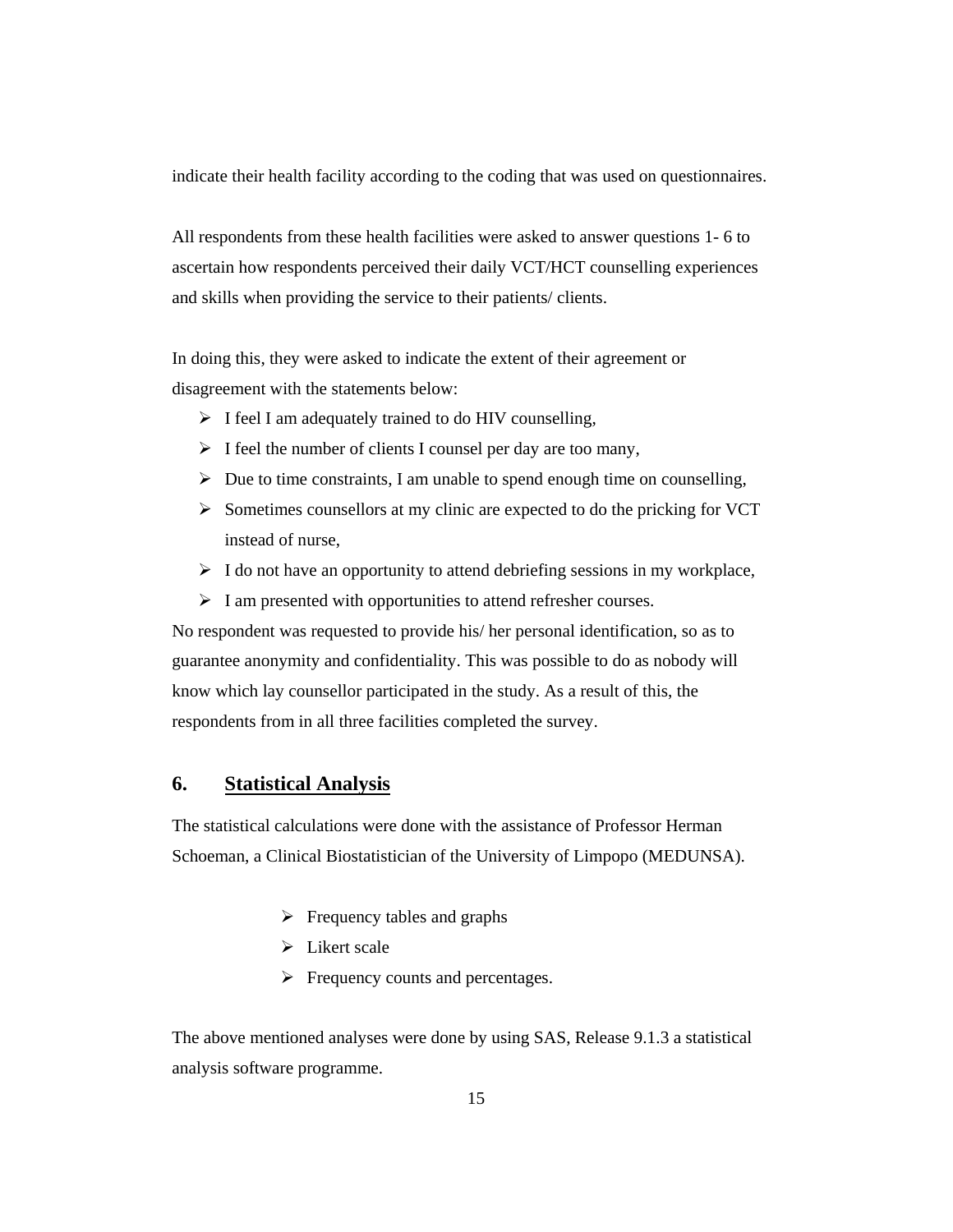# **6.1 Respondents Data (Clients)**

Three facilities, with 50 participants from each facility, and that makes up to 150 clients/ patients who were invited to participate in the survey,  $150$  (n=150) responded by completing the questionnaire. The number of respondents represented a return of 100% and will be shown later by means of tables and graphs.

In addition to the number of clients who participated in the survey, 5 lay counsellors from each facility (from the same facilities from which clients/ patients participated) were invited to participate in the survey,  $15$  (n=15) responded by completing the questionnaire. The number of respondents represented a return of 100%. This will be shown later by means of graphs tables.

# **6.2 Respondent Data (Lay Counsellors)**

| $\triangleright$ Number of respondents invited to participate in the study : |      |
|------------------------------------------------------------------------------|------|
| $\triangleright$ Actual number of respondents who participated in the study: | 15   |
| $\triangleright$ Actual number of respondents as a percentage                | 100% |

# **6.3. Socio- demographic Data (Clients)**

The socio- demographic data is represented below according to their ages and their respective facilities.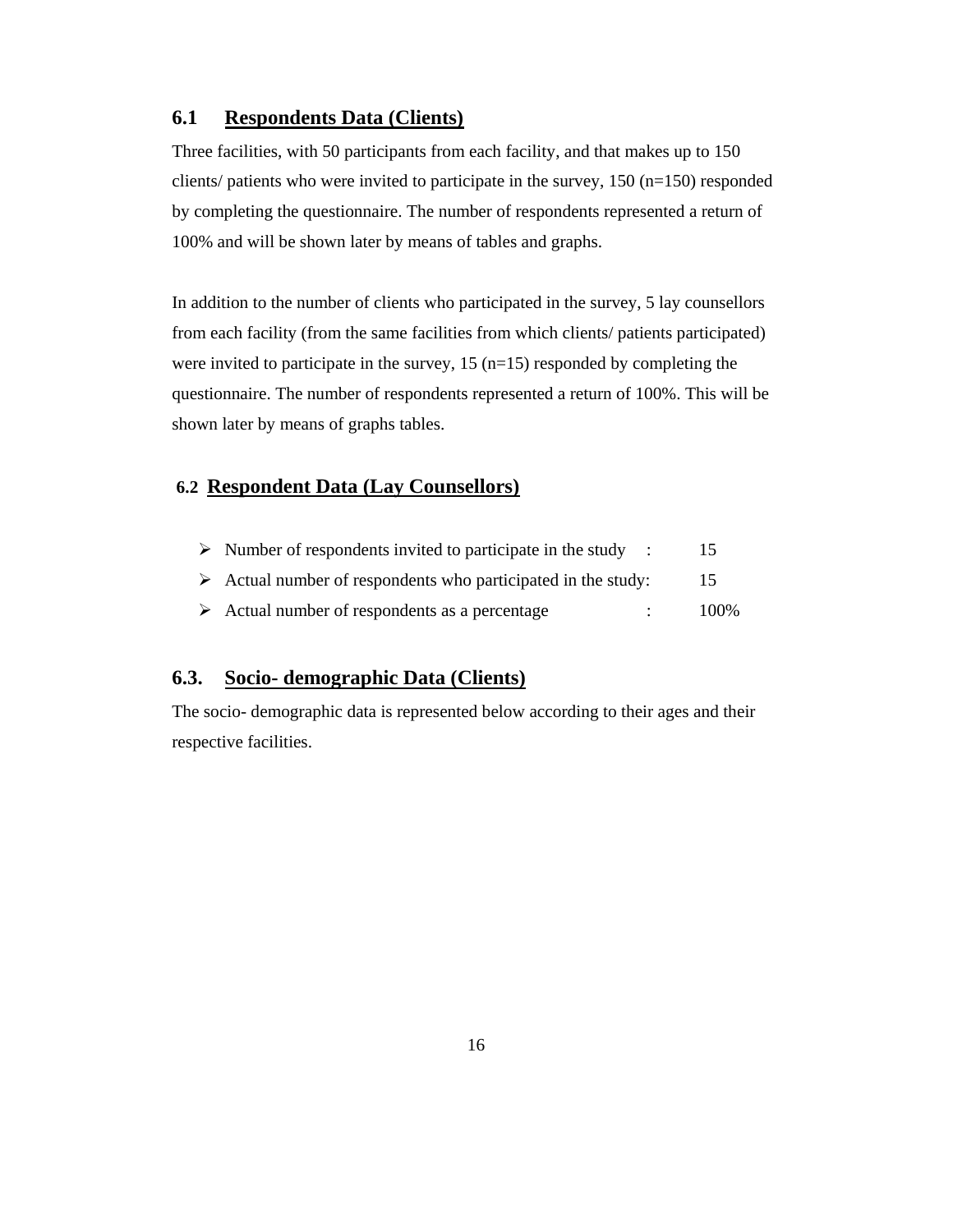# **(i) Age Distribution**



The age distribution of all the participants (clients/ patients) for facility  $1 n=50$  is as follows:

| $\triangleright$ Below 19 years of age      | ٠<br>٠ | 20  |
|---------------------------------------------|--------|-----|
| $\triangleright$ Between 20-25 years of age | ٠<br>٠ | 18. |
| $\triangleright$ Above 26 years of age      | ٠      |     |

The age distribution of all participants (clients/ patients) for facility  $2 n=50$  is as follows:

| $\triangleright$ Below 19 years of age      | 15. |
|---------------------------------------------|-----|
| $\triangleright$ Between 20-25 years of age | 20  |
| $\triangleright$ Above 26 years of age      | 15  |

The age distribution of all participants (clients/ patients) for facility 3 n=50 is as follows:

| $\triangleright$ Below 19 years of age      |   |    |
|---------------------------------------------|---|----|
| $\triangleright$ Between 20-25 years of age | ٠ | 21 |
| $\triangleright$ Above 26 years of age      | ٠ |    |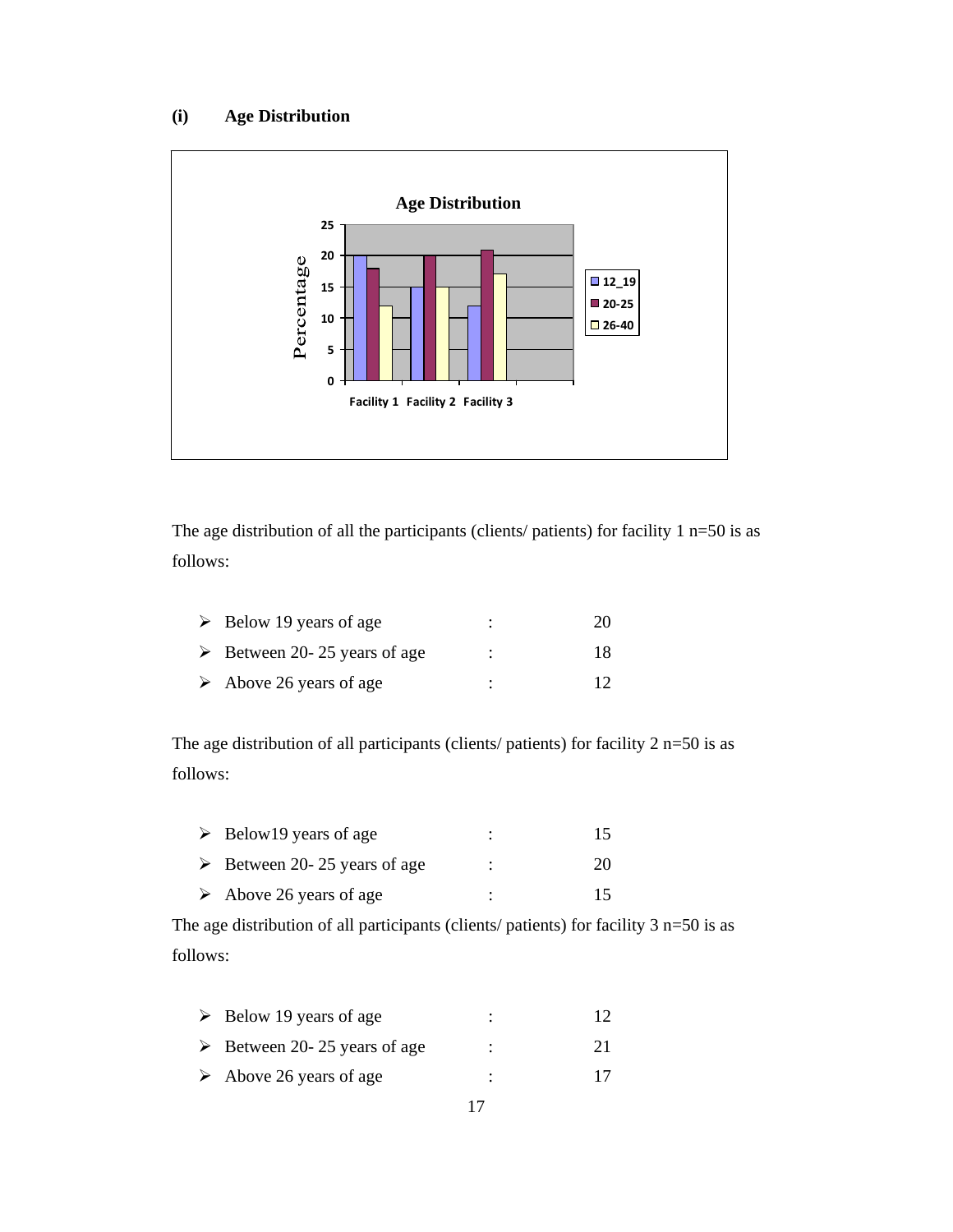The age distribution of the participants is representative of the different age groups in all the catchment areas of the facilities that are represented. The age of the antenatal attendees is fairly young, given the high rate of teenage pregnancy. It must be reiterated that the purpose of the study is not to measure the responses of the participants on the basis of their respective age groups.

It should also be noted that there is no gender distribution regarding respondents especially for the clients/ patients in the study since its main focus was on antenatal attendees, not because of gender exclusion or stereotypes.

# **6.4 Socio- demographic Data (Lay Counsellors)**

There was no demographic data for lay counsellors as the only focus of the study was their counselling and daily experiences in their field. The statistical analysis of the data collected will be shown later by means of graphs and tables.

# **6.5 Statistics Analysis: Graphs and Tables**

**Question 1:** VCT/HCT services are available for 24 hours a day

**Table 1** 

| Number $(\% )$ of patients |                   |    |                   |                   |     |              |     |  |  |  |  |  |
|----------------------------|-------------------|----|-------------------|-------------------|-----|--------------|-----|--|--|--|--|--|
|                            | <b>Facility 1</b> |    | <b>Facility 2</b> | <b>Facility 3</b> |     | <b>Total</b> |     |  |  |  |  |  |
| $(n=50)$                   |                   |    | $(n=50)$          | $(n=50)$          |     | $(n=150)$    |     |  |  |  |  |  |
| No                         | Yes               | No | Yes               | No                | Yes | No           | Yes |  |  |  |  |  |
| 50                         |                   | 35 | 15                | 50                |     | 135          | 15  |  |  |  |  |  |
| 100                        |                   |    | ′30`              | 100               |     | 90           | 10  |  |  |  |  |  |

This table represents all the respondents to question 1 and their responses in percentages and numbers from all the three health facilities where data was collected, including totals thereof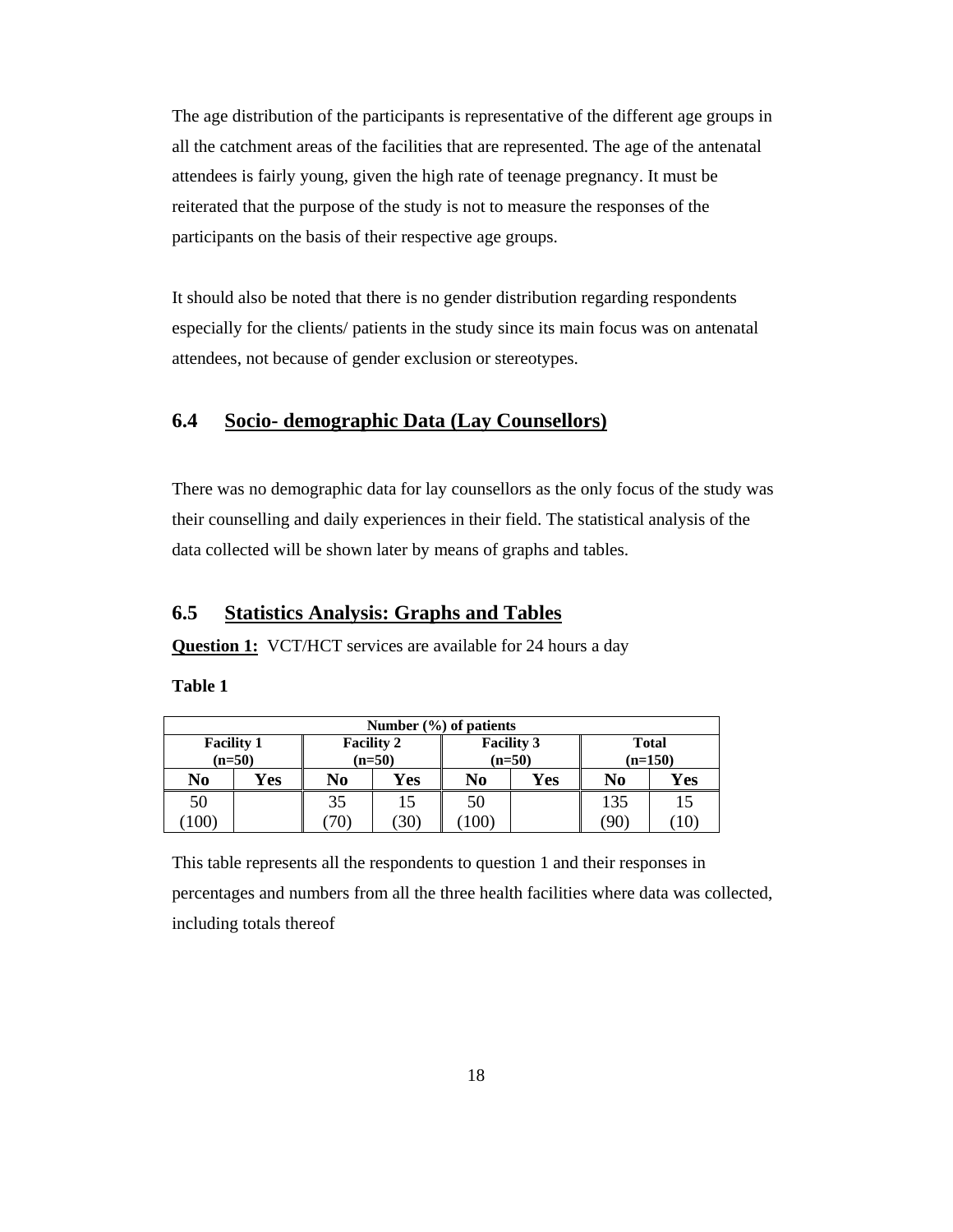

 Figure 1 shows the number of facilities and the percentages of the respondents according to their responses to question 1.

Hundred percent (100%) of respondents from facility 1 and facility 3, and 7 0% from facility 2, answered **no** to the statement in question 1 that VCT/ HCT services are available for 24 hours a day. The total percentage from all three facilities for the **no**  answer is 90% and for the **yes** answer is 10%. The assumption made in this study is that some facilities may offer this type of a service voluntarily outside normal working hours depending on the situation at that moment.

**Question 2: Was HIV counselling conducted in the language of your choice? Table 2** 

| Number $(\frac{6}{6})$ of patients |                 |                               |     |                               |    |                           |     |  |  |  |  |  |
|------------------------------------|-----------------|-------------------------------|-----|-------------------------------|----|---------------------------|-----|--|--|--|--|--|
| <b>Facility 1</b><br>$(n=50)$      |                 | <b>Facility 2</b><br>$(n=50)$ |     | <b>Facility 3</b><br>$(n=50)$ |    | <b>Total</b><br>$(n=150)$ |     |  |  |  |  |  |
| No                                 | Yes             | N <sub>0</sub>                | Yes | Yes<br>No                     |    | No                        | Yes |  |  |  |  |  |
| 20                                 | 30              |                               | 37  | 24                            | 26 | 57                        | 93  |  |  |  |  |  |
| (40)                               | 60)<br>26<br>74 |                               |     |                               | 52 | 38                        | 62  |  |  |  |  |  |

This table represents all the respondents to question 2 and their responses in percentages and numbers from all the three health facilities where data was collected, including totals thereof.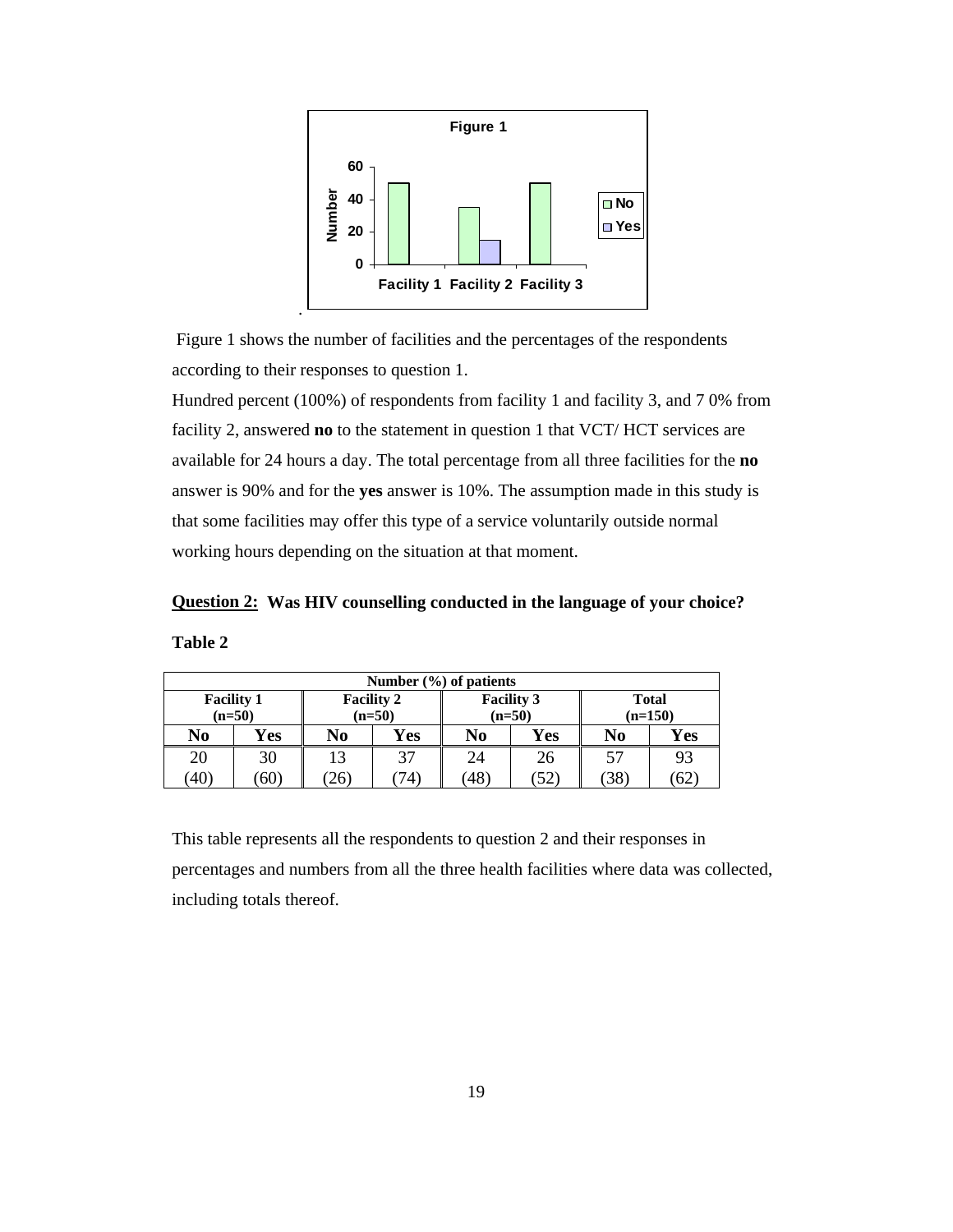

## **Figure 2**

Figure 2 shows the number of facilities and the percentages of the respondents according to their responses to question 2. Figure 2's data is as follows:

- Forty percent (40%) of the respondents from facility 1 answered **no,**
- Twenty six percent (26%) from facility 2 also answered **no** to the statement,
- $\triangleright$  Forty eight percent (48%) from facility 3 answered no to the statement, a considerable 62% from all three facilities answered **yes** to the statement that

HIV counselling was conducted in the language of their choice. The assumption made in this study is that the majority of the respondents received HIV counselling in the language preferable to them. It is also assumed in the study that the 38% who gave a different view did not make the counsellor aware about their language preference.

#### **Question 3: Did the counsellor secure a follow-up session for you?**

#### **Table 3**

| Number $(\% )$ of patients |                   |                   |          |                   |     |              |     |  |  |  |  |  |
|----------------------------|-------------------|-------------------|----------|-------------------|-----|--------------|-----|--|--|--|--|--|
|                            | <b>Facility 1</b> | <b>Facility 2</b> |          | <b>Facility 3</b> |     | <b>Total</b> |     |  |  |  |  |  |
|                            | $(n=50)$          |                   | $(n=50)$ | $(n=50)$          |     | $(n=150)$    |     |  |  |  |  |  |
| No                         | Yes               | N <sub>0</sub>    | Yes      | N <sub>0</sub>    | Yes | No           | Yes |  |  |  |  |  |
| 33                         | 17                | 44                |          | 28                | 22  | 105          | 45  |  |  |  |  |  |
| (66)                       | 34)               | $88^{\circ}$      |          | 56)               | 44) | 30<br>70     |     |  |  |  |  |  |

This table represents all the respondents to question 3 and their responses in percentages and numbers from all the three health facilities where data was collected, including totals thereof.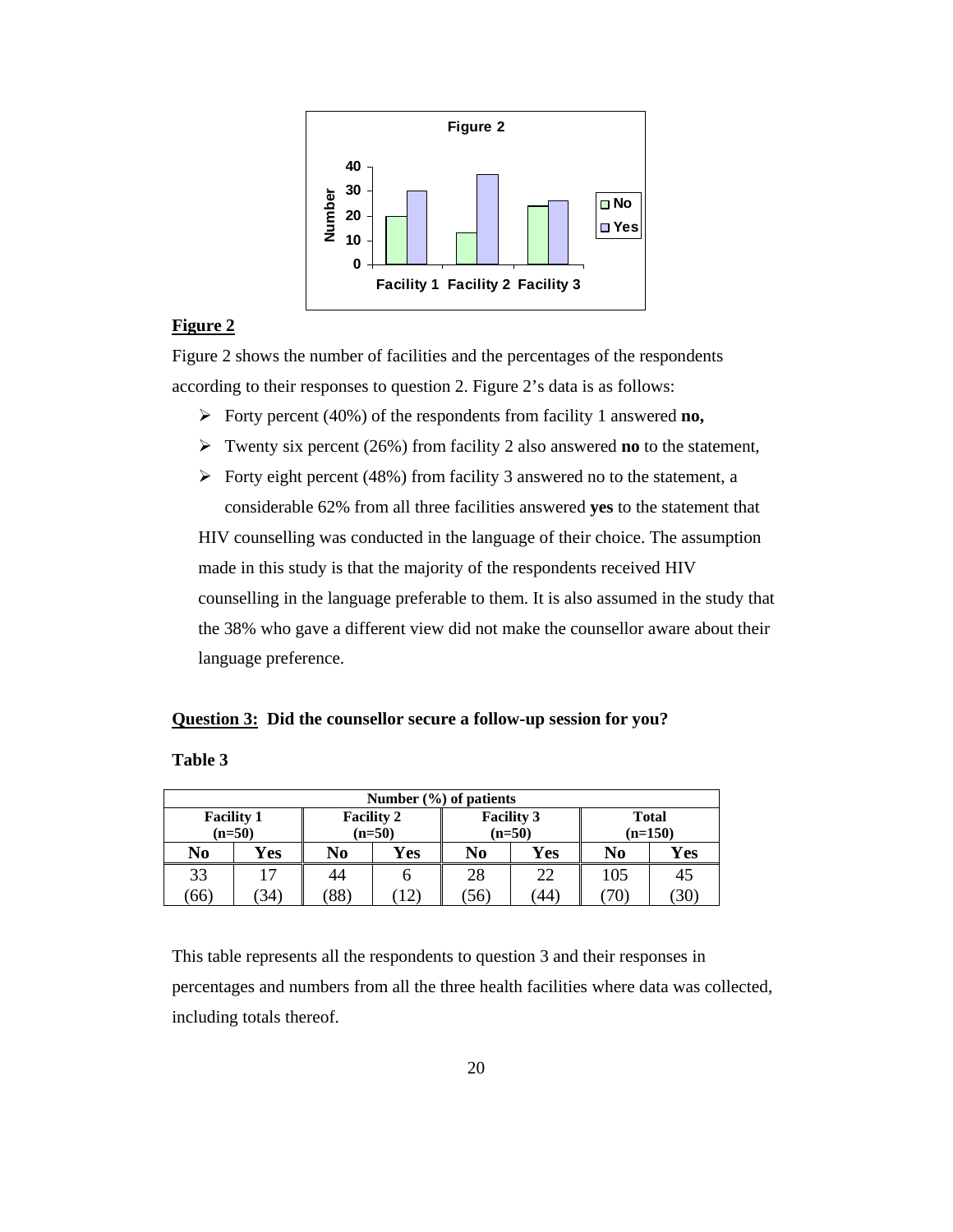

## **Figure 3.**

Figure 3 shows the number of facilities and the percentages of the respondents according to their responses to question 3. Figure 3's data is as follows:

- Sixty six percent (66%) respondents from facility 1 answered **no**,
- Eighty eight percent (88%) from facility 2 answered **no**,
- Fifty six percent (56%) from facility 3 also answered **no** to the statement that the counsellor secured a follow- up session for them.

The assumption made in the study is that there is lack of follow- up counselling sessions in all three facilities for clients/ patients who might be in need of this vital service. This also poses a risk in the community because patients/ clients, whether they are HIV positive or not, they still need support to be able to make informed decisions in the future especially for newly diagnosed HIV positive patients/ clients. This service needs to be strengthen in all health facilities.

## **Question 4: Did the room provide adequate space for the counselling session.**

#### **Table 4**

| Number $(\% )$ of patients |                   |                   |              |                      |     |                |                  |  |  |  |  |  |
|----------------------------|-------------------|-------------------|--------------|----------------------|-----|----------------|------------------|--|--|--|--|--|
|                            | <b>Facility 1</b> | <b>Facility 2</b> |              | <b>Facility 3</b>    |     | <b>Total</b>   |                  |  |  |  |  |  |
|                            | $(n=50)$          |                   |              | $(n=50)$<br>$(n=50)$ |     |                | $(n=150)$        |  |  |  |  |  |
| No                         | Yes               | N <sub>0</sub>    | Yes          | N <sub>0</sub>       | Yes | N <sub>0</sub> | Yes              |  |  |  |  |  |
| 48                         |                   | 45                |              | 50                   |     | 143            |                  |  |  |  |  |  |
| (96)                       | 4)                | (90)              | $10^{\circ}$ | $.00^{\circ}$        |     | (95            | $\left(5\right)$ |  |  |  |  |  |

This table represents all the respondents to question 4 and their responses in percentages from all the three health facilities where data was collected, including totals thereof.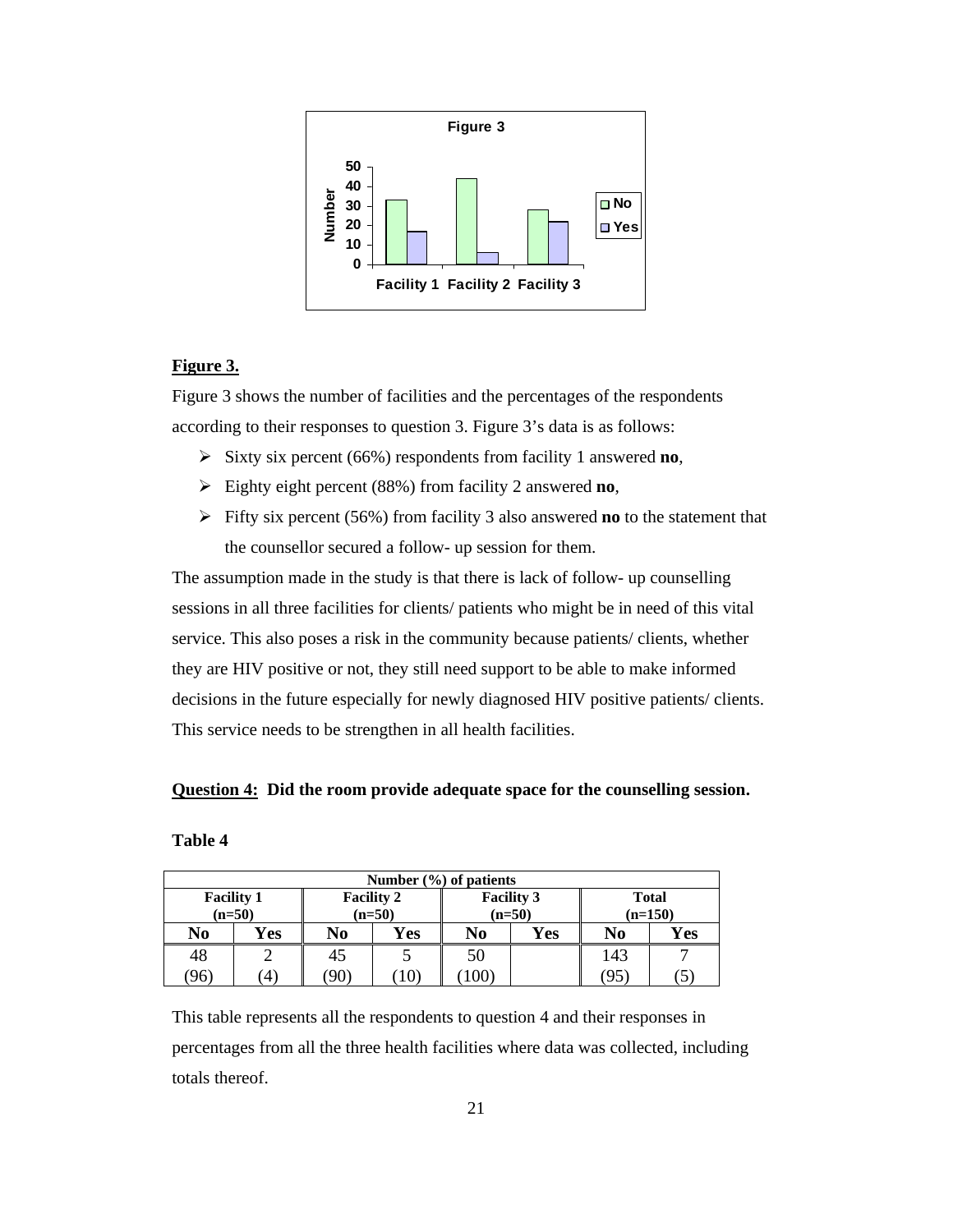

Figure 4 shows the number of facilities and the percentages of the respondents according to their responses to question 4. Figure 4's data is as follows:

- Ninety sic percent (96%) from facility 1 answered **no**,
- Ninety percent (90%) from facility 2 answered **no**,
- Hundred percent (100%) from facility 3 also answered **no** to the statement that the room provided adequate space for counselling session. The total number of the respondents who answered **no** is 95% and this gives the assumption that there lack of proper infrastructure for counselling in these three facilities. This is something that hinders the scaling of VCT/ HCT in health facilities and needs further investigation.

# **Summary table for all the responses Q1 – Q4 from three facilities grouped together**

#### **Table 5**

| Number $(\% )$ of patients |                                |                                |    |                                |      |                           |     |  |  |  |  |  |
|----------------------------|--------------------------------|--------------------------------|----|--------------------------------|------|---------------------------|-----|--|--|--|--|--|
|                            | <b>Facility 1</b><br>$(n=200)$ | <b>Facility 2</b><br>$(n=200)$ |    | <b>Facility 3</b><br>$(n=200)$ |      | <b>Total</b><br>$(n=600)$ |     |  |  |  |  |  |
| No                         | Yes                            | Yes<br>No                      |    | Yes<br>No                      |      | No                        | Yes |  |  |  |  |  |
| 151                        | 49                             | 137                            | 63 | 152                            | 48   | 440                       | 160 |  |  |  |  |  |
| 76)                        | (24)                           | (68)                           | 32 |                                | (24) | 73                        | 27  |  |  |  |  |  |

Table showing all the responses per percentage and numbers for the responses for question 1- question 4 from all three facilities.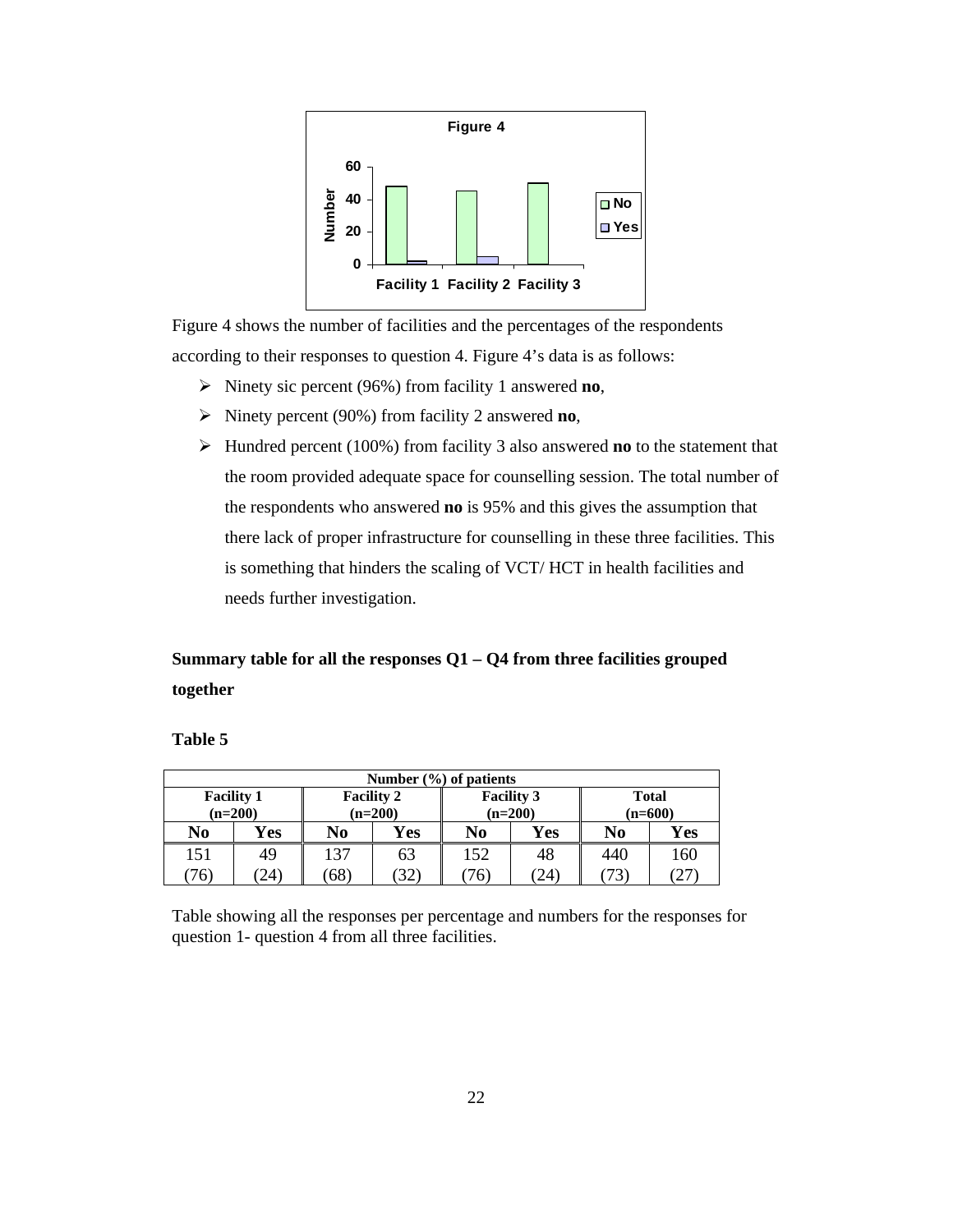

The interpretation of the total number of responses from all three facilities for summary of questions 1-4 as shown above and it is as follows:

Seventy six percent  $(76%)$  is the total number of all the **no** answers from facility 1,

and 24% is the total number of all the **yes** answers.

- $\triangleright$  Sixty eight percent (68%) is the total number of all the **no** answers from facility 2, and 32% is the total number of all the **yes** answers.
- $\triangleright$  Seventy six percent (76%) is the total number of all the **no** answers from facility 3, and 24% is the total number of all the **yes** answers.

This makes up a grand- total number of 73% of all the **no** answers and 27% of all the **yes** answers from all three facilities grouped together.

The assumption made in this study shows that there is poor access to VCT/ HCT in all three facilities regarding the following aspects:

- $\triangleright$  Times in which VCT/HCT services are provided,
- $\triangleright$  Follow- up sessions for clients who might need them,
- $\triangleright$  Space used for HIV counselling sessions.

# **Question 5: The counsellor provided me with adequate health education during the session.**

## **Table 6**

|                                                                | Number $(\% )$ of patients |     |      |   |                                                            |    |   |    |    |  |     |  |  |
|----------------------------------------------------------------|----------------------------|-----|------|---|------------------------------------------------------------|----|---|----|----|--|-----|--|--|
| <b>Facility 1</b><br><b>Facility 2</b><br>$(n=50)$<br>$(n=50)$ |                            |     |      |   | <b>Facility 3</b><br><b>Total</b><br>$(n=50)$<br>$(n=150)$ |    |   |    |    |  |     |  |  |
|                                                                |                            |     |      |   |                                                            |    |   |    |    |  |     |  |  |
| A                                                              | N                          |     | A    |   | D                                                          | A  | N |    | A  |  |     |  |  |
| 43                                                             |                            | −   | 31   |   | 18                                                         |    |   | 38 | 82 |  | 63  |  |  |
| 86)                                                            |                            | 14) | (62) | 2 | (36)                                                       | 16 | 8 |    | 55 |  | 42) |  |  |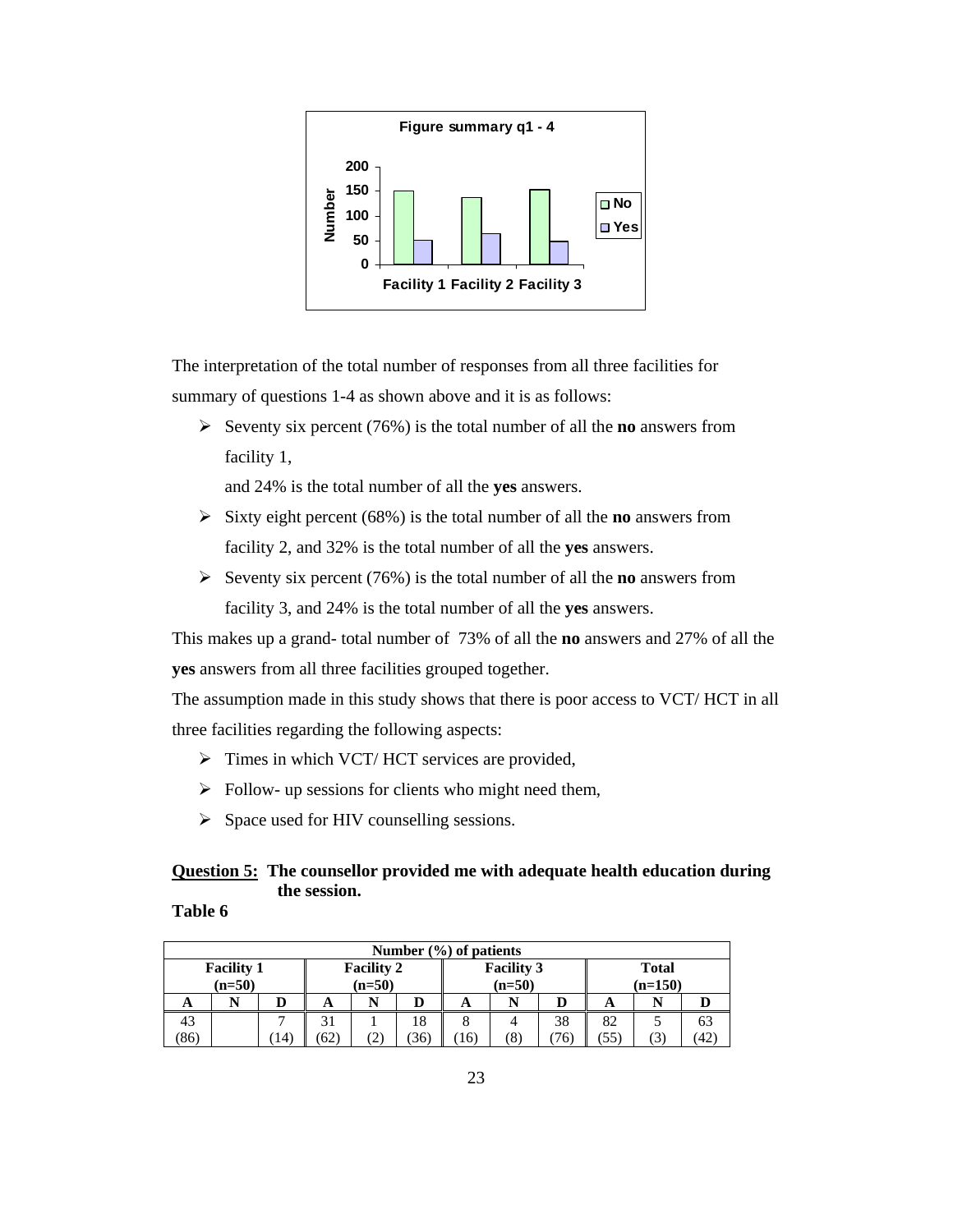This table represents all the respondents to question 5 and their responses in percentages and numbers from all the three health facilities where data was collected, including totals thereof.



Figure 5 shows the number of facilities and the percentages of the respondents according to their responses to question 5. Figure 5's data is as follows:

- $\triangleright$  Eighty six percent (86%) of the respondents from facility 1 agreed with the statement,
- $\triangleright$  Sixty two percent (62%) from facility 2 also agreed and 2% neither agreed no disagreed with the statement,
- Seventy six percent (76%) from facility 3 disagreed and 8% neither agreed nor disagreed with the statement that the counsellor provided them with adequate health education during the session. The grand- total for all who agreed is 55% and those who disagreed is 42%, and 3% neither agreed nor disagreed with the statement.

The assumption made in this study with regard to facility 3 is that there might be a problem of clients/ patients not being provided with this kind of information before they can decide whether to get tested or not and this needs further investigation.

**Question 6: I did not have to wait for a long time before I received HIV counselling**

#### **Table 7**

|    |                                                                |      |     |  |      | Number $(\% )$ of patients                                 |  |     |   |  |     |
|----|----------------------------------------------------------------|------|-----|--|------|------------------------------------------------------------|--|-----|---|--|-----|
|    | <b>Facility 2</b><br><b>Facility 1</b><br>$(n=50)$<br>$(n=50)$ |      |     |  |      | <b>Facility 3</b><br><b>Total</b><br>$(n=50)$<br>$(n=150)$ |  |     |   |  |     |
| A  |                                                                |      | A   |  |      | A                                                          |  |     | A |  |     |
|    |                                                                | 48   |     |  | 43   |                                                            |  | 48  |   |  | 139 |
| (4 |                                                                | '96) | 14) |  | (86) | (4)                                                        |  | (96 |   |  | 93  |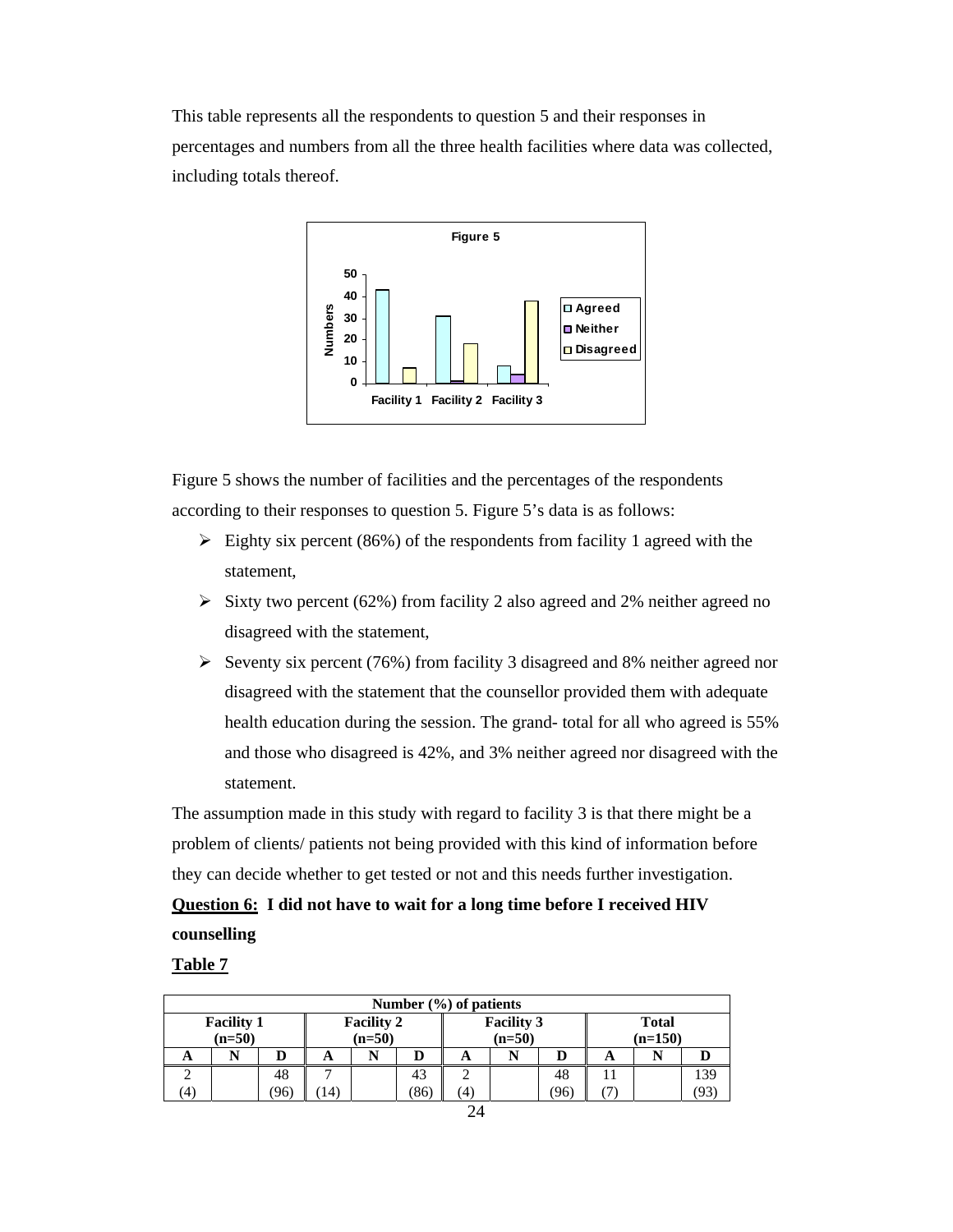This table represents all the respondents to question 6 and their responses in percentages and numbers from all the three health facilities where data was collected, including totals thereof.



Figure 6 shows the number of facilities and the percentages of the respondents according to their responses to question 6. Figure 6's data is as follows:

- $\triangleright$  Four percent (4%) of the respondents from facility 1 agreed with the statement,
- $\triangleright$  Fourteen percent (14%) from facility 2 agreed with the statement,
- $\triangleright$  Four percent (4%) from facility 3 also agreed with the statement that they did not have to wait for a long time before they received HIV counselling.

The grand- total percentage for all those who agreed is 7% and for those who disagreed is 93%. The assumption made in this study is that all the respondents from all three facilities experienced a challenge of having to wait for a long time before they got HIV counselling. In future, the S.A. government, especially the Department of Health should look at ensuring that patients/ clients visiting health facilities for VCT/ HCT need to be attended within reasonable waiting period so that they are encouraged to visit these facilities even to refer other people as well.

People who visit facilities for VCT/ HCT are sometimes or always nervous to know their HIV status and the longer they are made to wait, the more likelihood that they can change their minds about taking the test.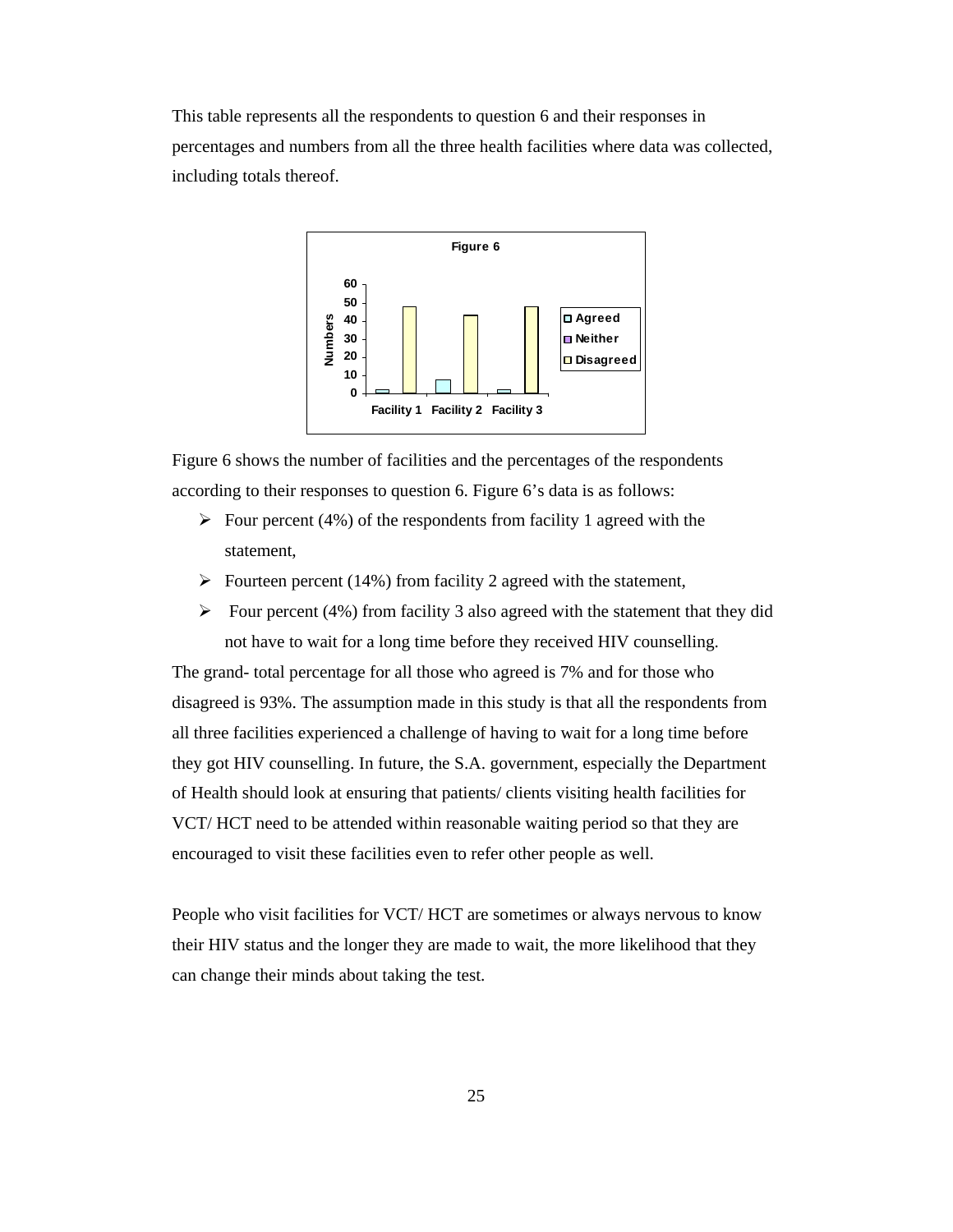**Question 7: The counsellor gave me an opportunity to ask questions so I could get clarity on some things I did not know**

## **Table 8**

|     |                   |      |          |                   |     | Number $(\% )$ of patients |                   |    |              |                |    |  |
|-----|-------------------|------|----------|-------------------|-----|----------------------------|-------------------|----|--------------|----------------|----|--|
|     | <b>Facility 1</b> |      |          | <b>Facility 2</b> |     |                            | <b>Facility 3</b> |    | <b>Total</b> |                |    |  |
|     | $(n=50)$          |      | $(n=50)$ |                   |     |                            | $(n=50)$          |    | $(n=150)$    |                |    |  |
| A   |                   |      | A        | N                 |     | A                          | N                 |    | A            |                |    |  |
| 37  |                   | 13   | 37       | $\sim$            |     |                            | 2                 | 44 | 78           |                | 68 |  |
| 74, |                   | (26) | 74).     | $\left( 4\right)$ | 22. | (8)                        | Έ                 | 88 | (52)         | $\mathfrak{I}$ | 45 |  |

This table represents all the respondents to question 7 and their responses in percentages and numbers from all the three health facilities where data was collected, including totals thereof.



Figure 7 shows the number of facilities and the percentages of the respondents according to their responses to question 7. Figure 7's data is as follows:

- Seventy four percent (74%) of the respondents from facility 1 and facility 2 agreed with the statement and 4% from facility 2 neither agreed nor disagreed with the statement,
- $\triangleright$  Eighty eight percent (88%) of respondents from facility 3 disagreed, and 4% of respondents neither agreed nor disagreed with the statement that the counsellor gave them an opportunity to ask questions so they could get clarity on some things they did not know.

The grand- total number of the responses from all the three facilities in percentages, who agreed is 52%, who disagreed is 45%, and who neither agreed nor disagreed is 3%.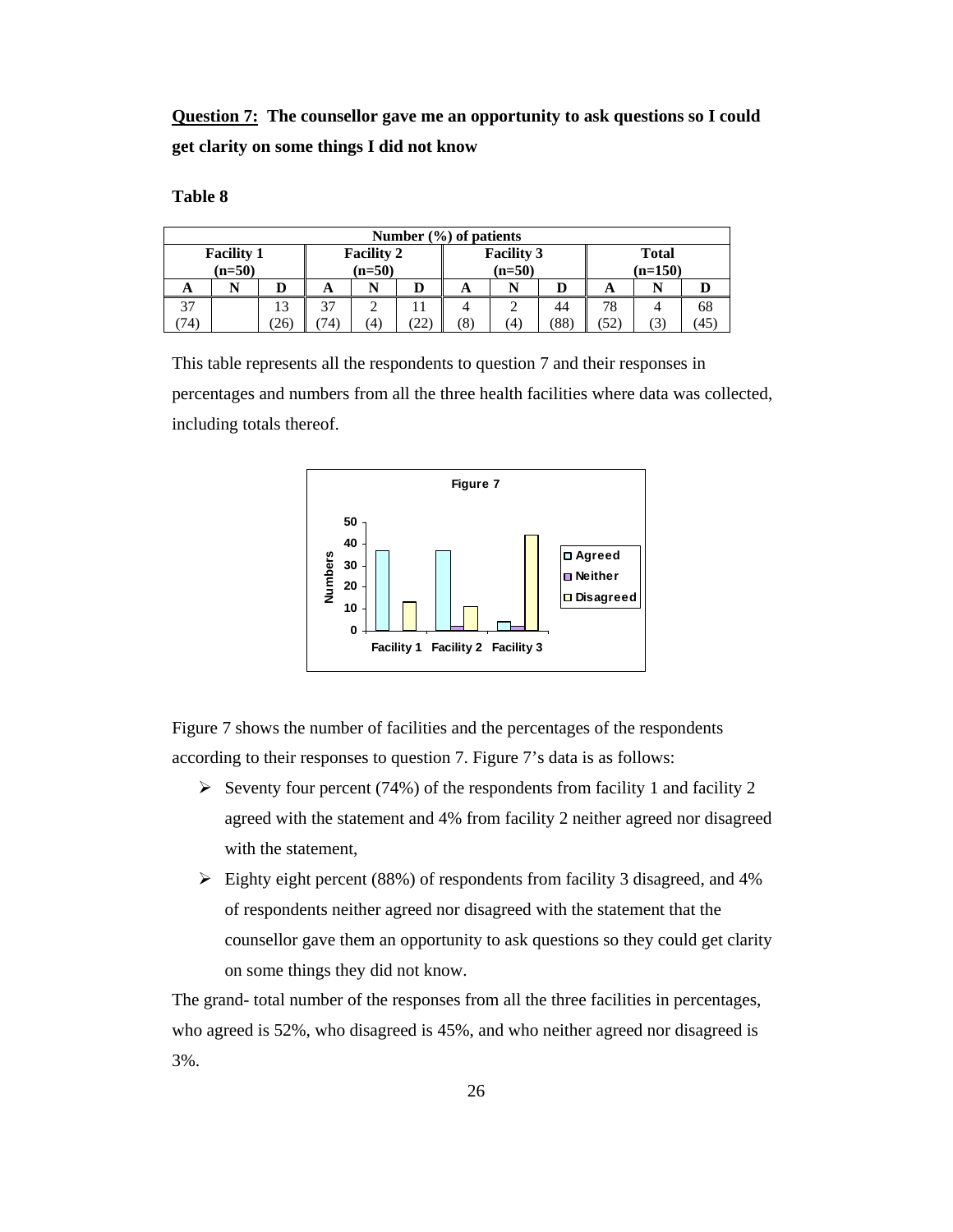The assumption made in this study is that facilities 1 and 2 are doing a good job regarding this question while facility 3 , however, this means that there is poor access to this type of a service in facility 3.

**Question 8: We had a meaningful counselling session with the counsellor**

**Table 9** 

|                |                               |     |     |                               | Number $(\% )$ of patients |                   |                               |     |                           |               |     |  |
|----------------|-------------------------------|-----|-----|-------------------------------|----------------------------|-------------------|-------------------------------|-----|---------------------------|---------------|-----|--|
|                | <b>Facility 1</b><br>$(n=50)$ |     |     | <b>Facility 2</b><br>$(n=50)$ |                            |                   | <b>Facility 3</b><br>$(n=50)$ |     | <b>Total</b><br>$(n=150)$ |               |     |  |
| A              |                               |     | A   |                               |                            | A                 | N                             |     | A                         |               |     |  |
| 13             |                               | 35  | 13  |                               | 35                         |                   | 3                             | 46  | 27                        |               | 116 |  |
| $^{\prime}26)$ | ΄4                            | 70) | 26) | (4)                           | 70)                        | $\left( 2\right)$ | (6)                           | 92, | 18)                       | $\mathcal{D}$ |     |  |

This table represents all the respondents to question 8 and their responses in percentages and numbers from all the three health facilities where data was collected,

including totals thereof.



Figure 8 shows the number of facilities and the percentages of the respondents according to their responses to question 8. Figure 8's data is as follows:

- $\triangleright$  Twenty six percent (26%) of the respondents from facilities 1 and 2 agreed and 4% from both facilities neither agreed nor disagreed,
- $\triangleright$  Two percent (2%) from facility 3 of the respondents agreed and 6% neither agreed nor disagreed with the statement that they had a meaningful counselling session with the counsellor.

The grand- total number of the responses from all the three facilities in percentages, who agreed is 18%, who disagreed is 77%, and who neither agreed nor disagreed is 5%.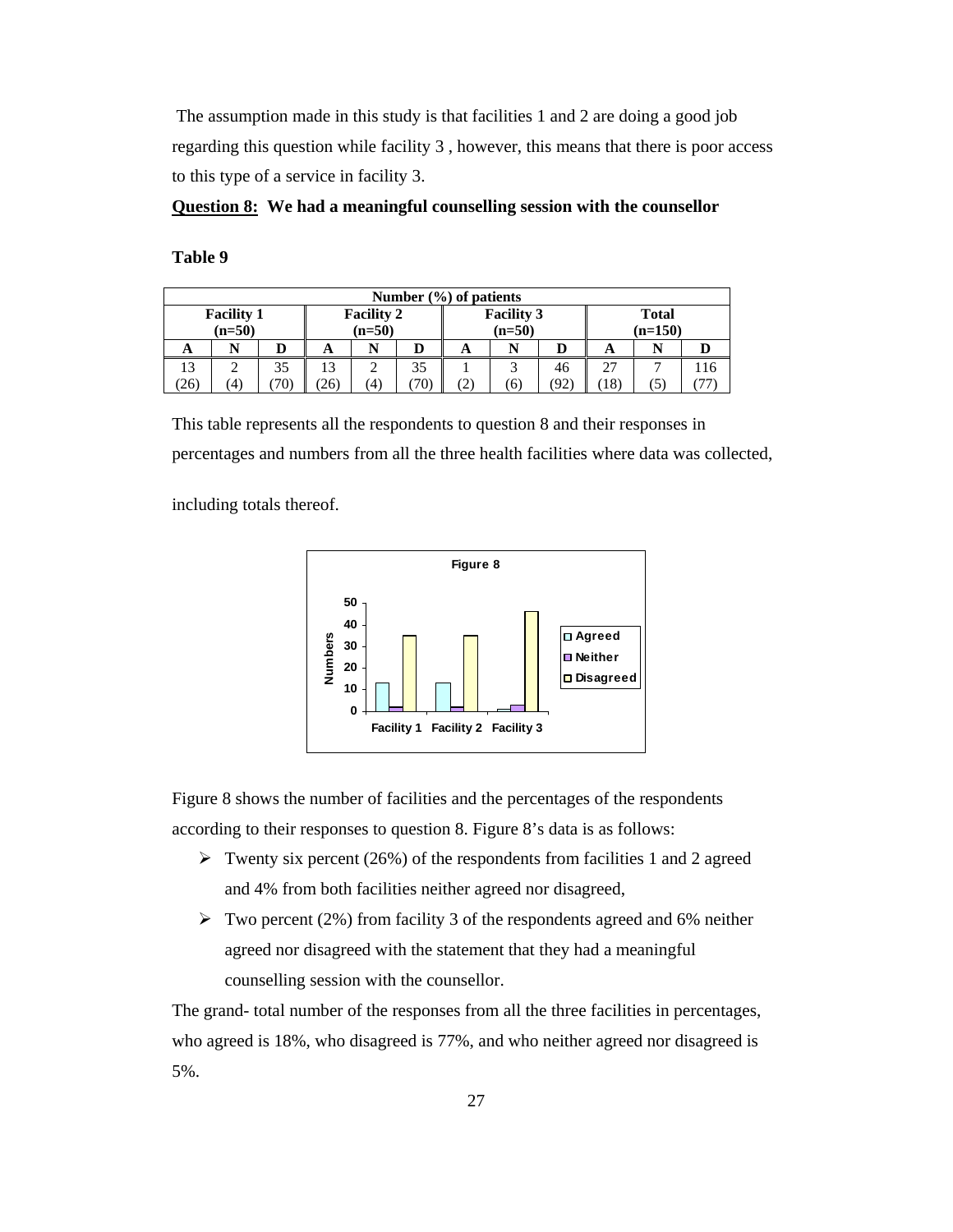The assumption made in this study is that all respondents experienced a problem regarding the quality of time spent on counselling of patients/ clients.

# **Question 9: The counselling room provided adequate privacy for the session Table 10**

|                                                                |        |    |  |  |    | Number $(\% )$ of patients                                 |     |     |   |     |      |
|----------------------------------------------------------------|--------|----|--|--|----|------------------------------------------------------------|-----|-----|---|-----|------|
| <b>Facility 2</b><br><b>Facility 1</b><br>$(n=50)$<br>$(n=50)$ |        |    |  |  |    | <b>Facility 3</b><br><b>Total</b><br>$(n=50)$<br>$(n=150)$ |     |     |   |     |      |
| A                                                              | N<br>A |    |  |  |    | A                                                          |     | D   | A |     |      |
|                                                                |        | 45 |  |  | 42 |                                                            |     | 46  |   |     | 133  |
| (90)<br>84<br>(4)<br>(6)<br>6                                  |        |    |  |  |    | $\left( 2\right)$                                          | (6) | (92 |   | (4) | (89) |

This table represents all the respondents to question 9 and their responses in percentages and numbers from all the three health facilities where data was collected, including totals thereof.



Figure 9 shows the number of facilities and the percentages of the respondents according to their responses to question 9. Figure 9's data is as follows:

- $\triangleright$  Four percent (4%) of the respondents from facility 1 agreed and 6% neither agreed nor disagreed with the statement,
- $\triangleright$  Sixteen percent (16%) of the respondents from facility 2 agreed,
- $\triangleright$  Two percent (2%) of the respondents from facility 3 also agreed and 6% neither agreed nor disagreed with the statement that the counselling room provided them with adequate privacy for counselling, while the grand- total for the disagreed answers is 89% and 7% for the agreed, and 4% for the neither agree nor disagree answers from all three facilities.

The assumption made in this study is that all three health facilities have a problem of adequate space for HIV counselling services.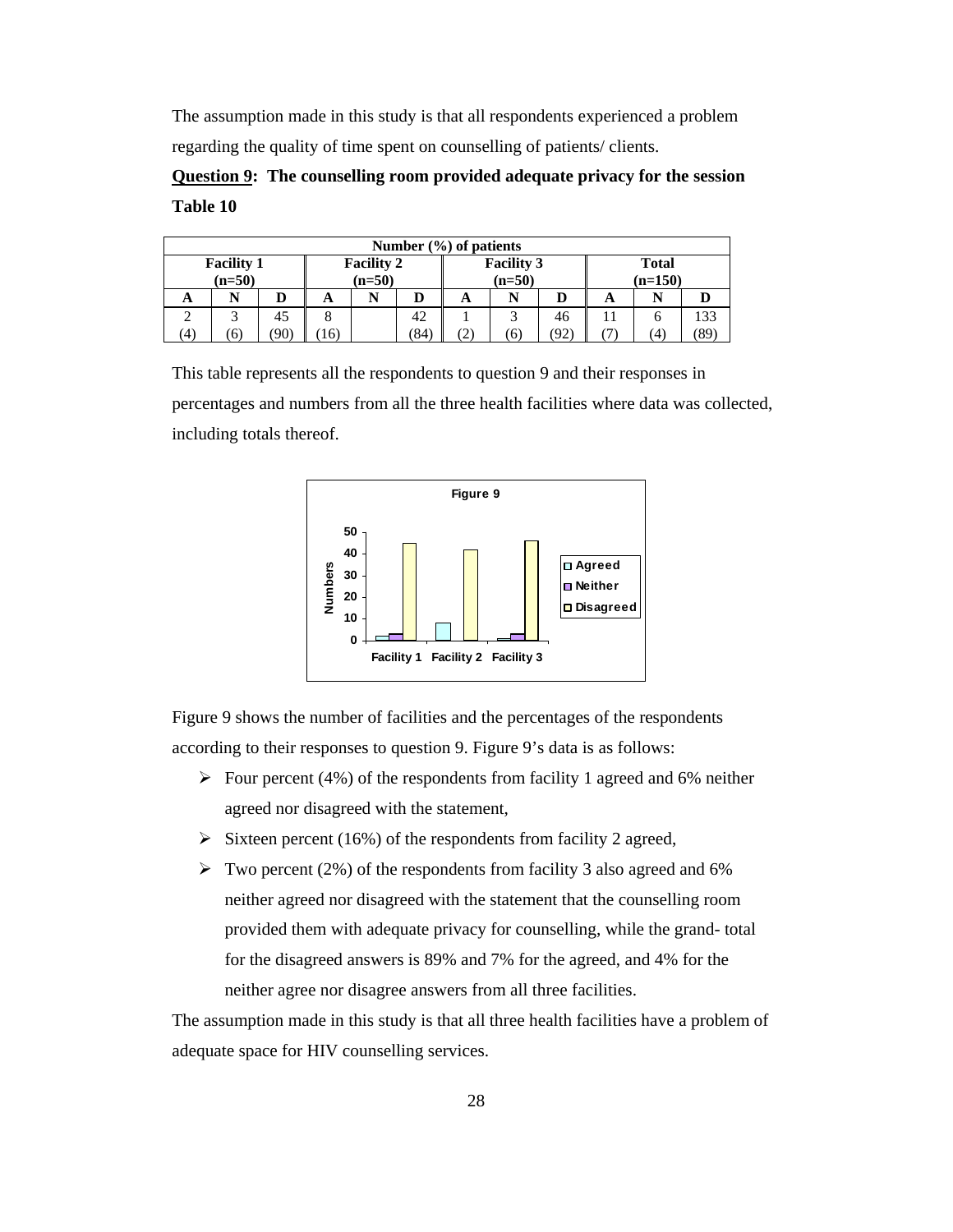| ******* |                      |                   |      |                   |                 |                            |                   |    |              |  |    |  |
|---------|----------------------|-------------------|------|-------------------|-----------------|----------------------------|-------------------|----|--------------|--|----|--|
|         |                      |                   |      |                   |                 | Number $(\% )$ of patients |                   |    |              |  |    |  |
|         | <b>Facility 1</b>    |                   |      | <b>Facility 2</b> |                 |                            | <b>Facility 3</b> |    | <b>Total</b> |  |    |  |
|         | $(n=50)$<br>$(n=50)$ |                   |      |                   |                 | $(n=50)$                   |                   |    | $(n=150)$    |  |    |  |
| A       |                      |                   | A    | N                 | D               | A                          | N                 | D  | A            |  |    |  |
| 46      |                      |                   | 43   |                   |                 |                            |                   | 48 | 89           |  |    |  |
| '92,    |                      | $\left( 8\right)$ | (86) | $\left( 4\right)$ | 10 <sub>l</sub> |                            | (4)               | 96 | 59)          |  | 38 |  |

**Question 10: The counsellor assured confidentiality during the session Table 11** 

This table represents all the respondents to question 10 and their responses in percentages and numbers from all the three health facilities where data was collected, including totals thereof.



Figure 10 shows the number of facilities and the percentages of the respondents according to their responses to question 10. Figure 10's data is as follows:

- $\triangleright$  Ninety two percent (92%) of the respondents from facility 1, agreed with the statement,
- $\triangleright$  Eighty six percent (86%) respondents from facility 2 agreed and 4% neither agreed nor disagreed,
- $\geq$  Zero percent (0%) respondents from facility 3 agreed, and 96% from this facility disagreed and 4% neither agreed nor disagreed with the statement that the counsellor assured confidentiality during the session.

This amounts to a grand- total of 59% of respondents from all three facilities who agreed, and a grand- total of 38% who disagreed and 3% neither agreed nor disagreed. The assumption made is that there is a problem in facility 3 as opposed to facilities 1 and 2 where it looks like respondents were not assured confidentiality by the lay counsellor which may be of high risk for people's HIV status and their own personal information being shared with other people, and this needs to be further investigated.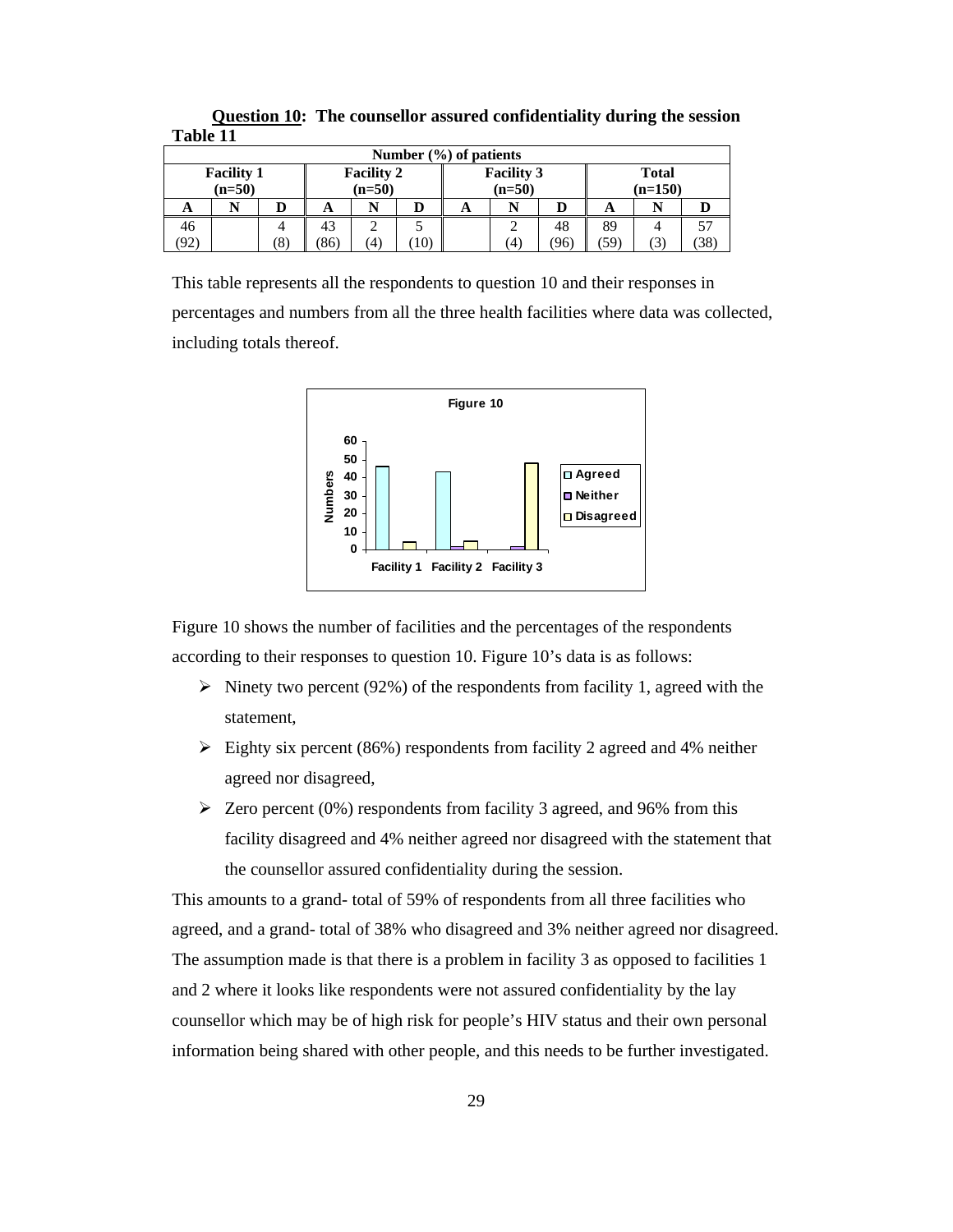|  | <b>Question 11:</b> The counsellor was friendly when providing counselling |  |  |
|--|----------------------------------------------------------------------------|--|--|
|  |                                                                            |  |  |

|     |                                                                |      |    |                 |     | Number $(\% )$ of patients    |     |                           |    |    |    |
|-----|----------------------------------------------------------------|------|----|-----------------|-----|-------------------------------|-----|---------------------------|----|----|----|
|     | <b>Facility 1</b><br><b>Facility 2</b><br>$(n=50)$<br>$(n=50)$ |      |    |                 |     | <b>Facility 3</b><br>$(n=50)$ |     | <b>Total</b><br>$(n=150)$ |    |    |    |
| A   |                                                                |      | A  |                 |     | A                             | N   |                           | A  |    |    |
|     |                                                                | 41   |    |                 | 37  |                               | 4   | 41                        |    | 10 | 19 |
| 16) | 2                                                              | (82) | 16 | 10 <sup>2</sup> | 74, | $10^{\circ}$                  | (8) | ′82.                      | 14 |    |    |

This table represents all the respondents to question 11 and their responses in percentages and numbers from all the three health facilities where data was collected, including totals thereof.



Figure 11 shows the number of facilities and the percentages of the respondents according to their responses to question 11. Figure 11's data is as follows:

- $\triangleright$  Sixteen percent (16%) respondents from facilities 1 and 2 agreed with the statement, and 2% from facility 1 and 10% from facility 2 neither agreed nor disagreed with the statement.
- $\triangleright$  Ten percent (10%) respondents from facility 3 also agreed and 8% neither agreed nor disagreed with the statement that the counsellor was friendly when providing counselling. However, the grand- total for all the responses from all three facilities show that 14% of respondents agreed and 79% of respondents disagreed, and 7% neither agreed nor disagreed with the statement.

The assumption made in the study is that in all three facilities respondents experienced the unfriendliness of the counsellor. This poses high risk to the uptake of VCT/ HCT services as a prevention strategy and an entry point to treatment, care and support.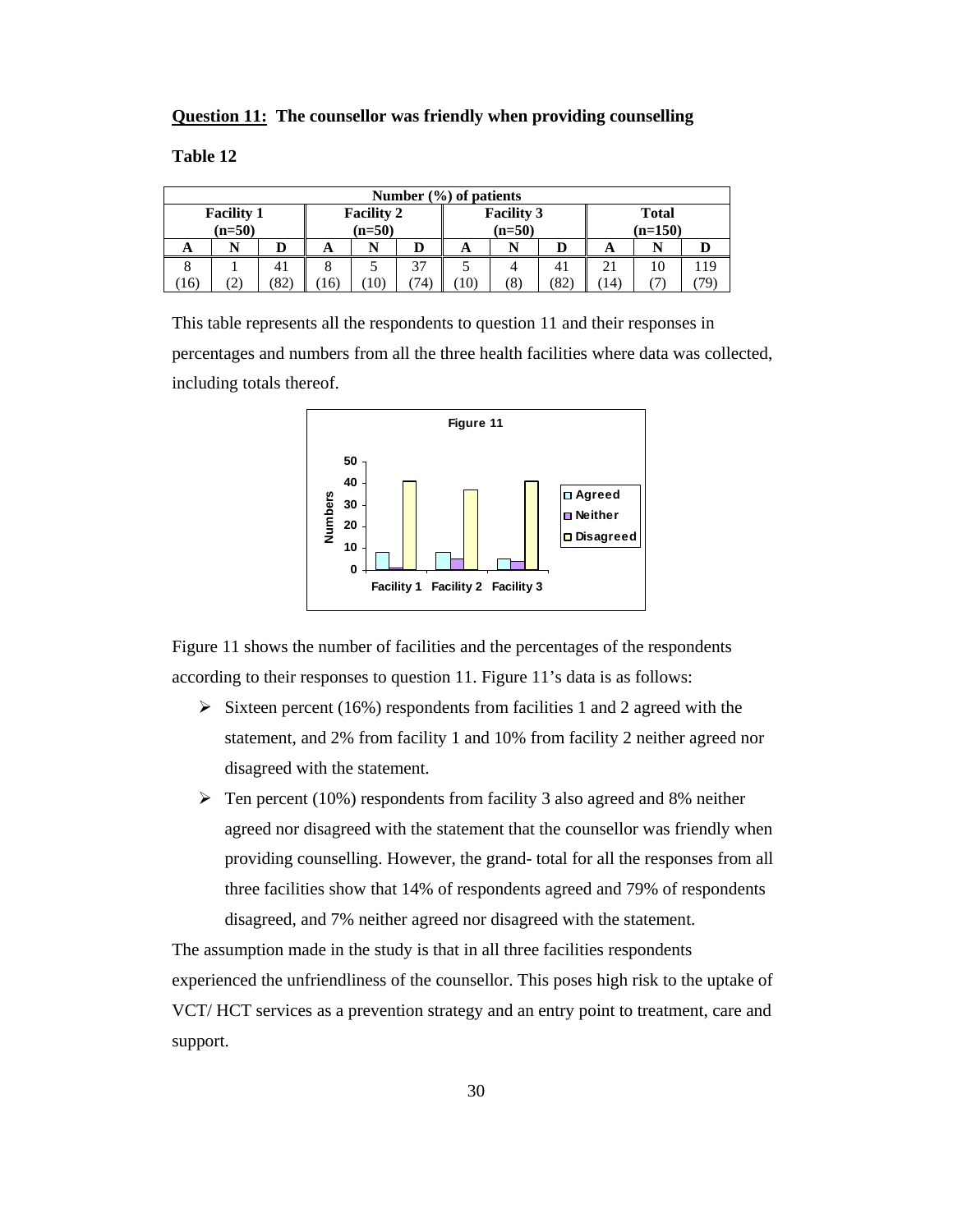**Question 12: It is easy to refer friends, colleagues and family members to the clinic** 

|    |                               |                               |  |     |                       | Number $(\% )$ of patients |                               |      |                           |    |                       |  |
|----|-------------------------------|-------------------------------|--|-----|-----------------------|----------------------------|-------------------------------|------|---------------------------|----|-----------------------|--|
|    | <b>Facility 1</b><br>$(n=50)$ | <b>Facility 2</b><br>$(n=50)$ |  |     |                       |                            | <b>Facility 3</b><br>$(n=50)$ |      | <b>Total</b><br>$(n=150)$ |    |                       |  |
| A  |                               | N<br>D<br>A<br>A              |  |     |                       |                            |                               | A    |                           |    |                       |  |
|    |                               | 43                            |  |     |                       |                            |                               | 48   |                           |    | 132                   |  |
| 14 |                               | (86)                          |  | 16) | $^{\prime}82^{\cdot}$ | (2)                        | $\mathbf{2}$                  | (96) | <sub>0</sub>              | 6) | $^{\prime}88^{\cdot}$ |  |

This table represents all the respondents to question 12 and their responses in percentages and numbers from all the three health facilities where data was collected, including totals thereof.



Figure 12 shows the number of facilities and the percentages of the respondents according to their responses to question 12. Figure 12's data is as follows:

- $\triangleright$  Fourteen percent (14%) respondents from facility 1 agreed with the statement,
- $\triangleright$  Two percent (2%) respondents from facilities 2 and 3 also agreed with the statement, 16% from facility 2, and 2% from facility 3 neither agreed nor disagreed with the statement that it is easy to refer friends, colleagues and family members to the clinic. The grand- total for all the responses from all three facilities show that 6% of respondents agreed and 88% of respondents disagreed and 6% of respondents neither agreed nor disagreed with the statement.

The assumption made in this study is that respondents did not feel comfortable to refer these category of people mentioned in the questionnaire. This is a problem because VCT/ HCT services are meant to assist people to access proper information, some of them being referred by either, friends, colleagues or family members in order to help in the scaling up of this service.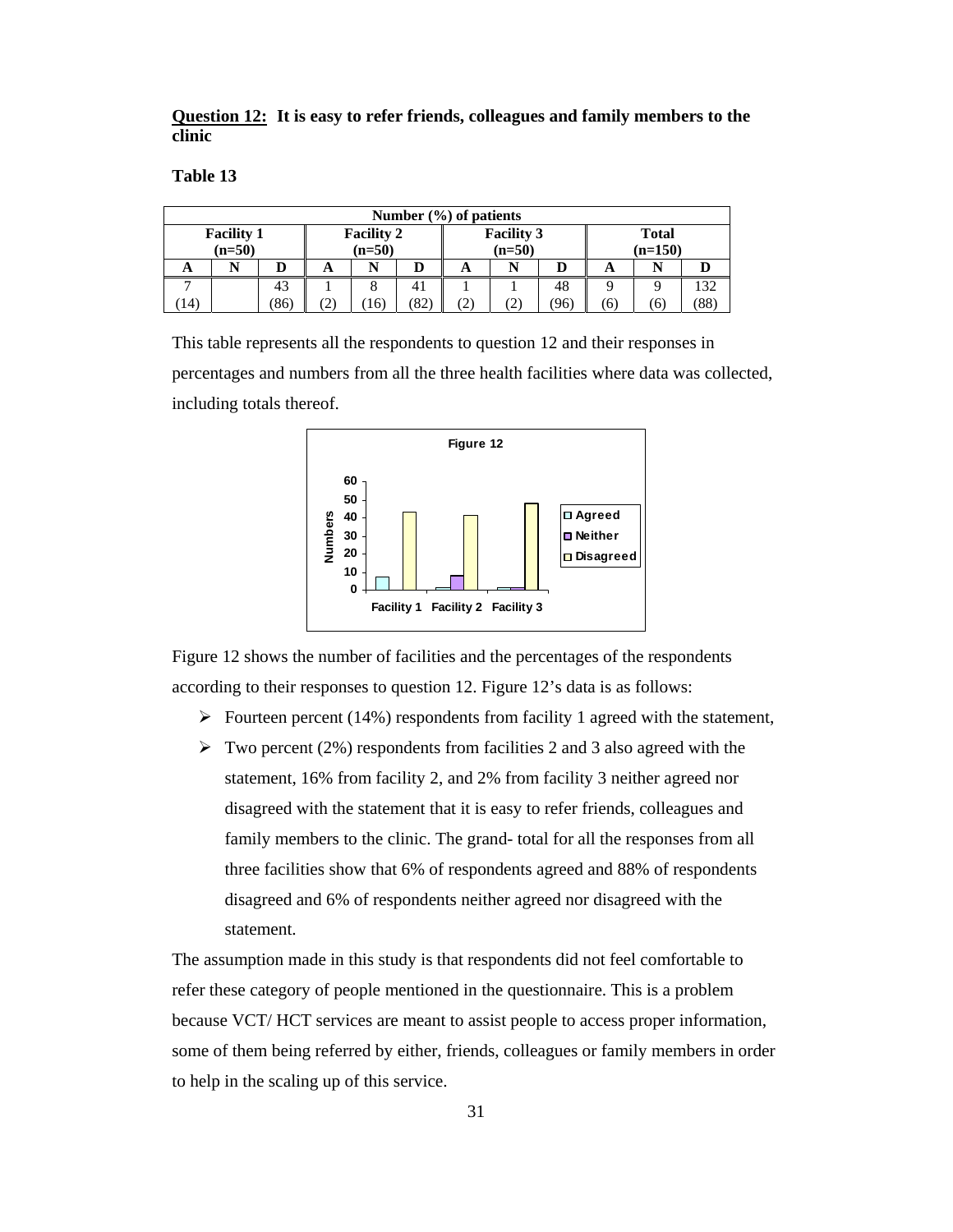| Question 13: It was easy to identify where I could go for VCT/HCT at the clinic |
|---------------------------------------------------------------------------------|
|---------------------------------------------------------------------------------|

|      |                                                                |              |   |          |      | Number $(\% )$ of patients                                 |            |    |    |                  |  |  |
|------|----------------------------------------------------------------|--------------|---|----------|------|------------------------------------------------------------|------------|----|----|------------------|--|--|
|      | <b>Facility 1</b><br><b>Facility 2</b><br>$(n=49)$<br>$(n=50)$ |              |   |          |      | <b>Facility 3</b><br><b>Total</b><br>$(n=50)$<br>$(n=149)$ |            |    |    |                  |  |  |
| A    |                                                                |              | A | N        |      | A                                                          | N          |    | A  | N                |  |  |
| 47   |                                                                | ⌒            |   | 32<br>16 |      |                                                            | o          | 40 | 52 | 22               |  |  |
| (94) |                                                                | <sup>6</sup> |   | (33)     | (65) | (8)                                                        | 78O)<br>12 |    |    | (35)<br>15<br>50 |  |  |

This table represents all the respondents to question 13 and their responses in percentages and numbers from all the three health facilities where data was collected, including totals thereof.



Figure 13 shows the number of facilities and the percentages of the respondents according to their responses to question 13. Figure 13's data is as follows:

- $\triangleright$  Ninety four percent (94%) of respondents from facility 1 agreed with the statement,
- $\triangleright$  Two percent (2%) of respondents from facility 2 agreed and 65% disagreed, 33% neither agreed nor disagreed,
- $\triangleright$  Eight percent (8%) of respondents from facility 3 also agreed, 80% disagreed and 12% neither agreed nor disagreed with the statement that it was easy to identify where they could go for VCT/ HCT at the clinic. The grand- total for all the responses from all three facilities show that 35%% of respondents agreed and 50% of respondents disagreed and 15% of respondents neither agreed nor disagreed with the statement.

The assumption made is that in facility 1, VCT/ HCT services are visible and appropriately marketed to the clients/ patients, while it is clear that there is a problem with facilities 2 and 3. The mechanisms used to inform patients/ clients who are targeted to scale up VCT/ HCT is very important so ensure accessibility.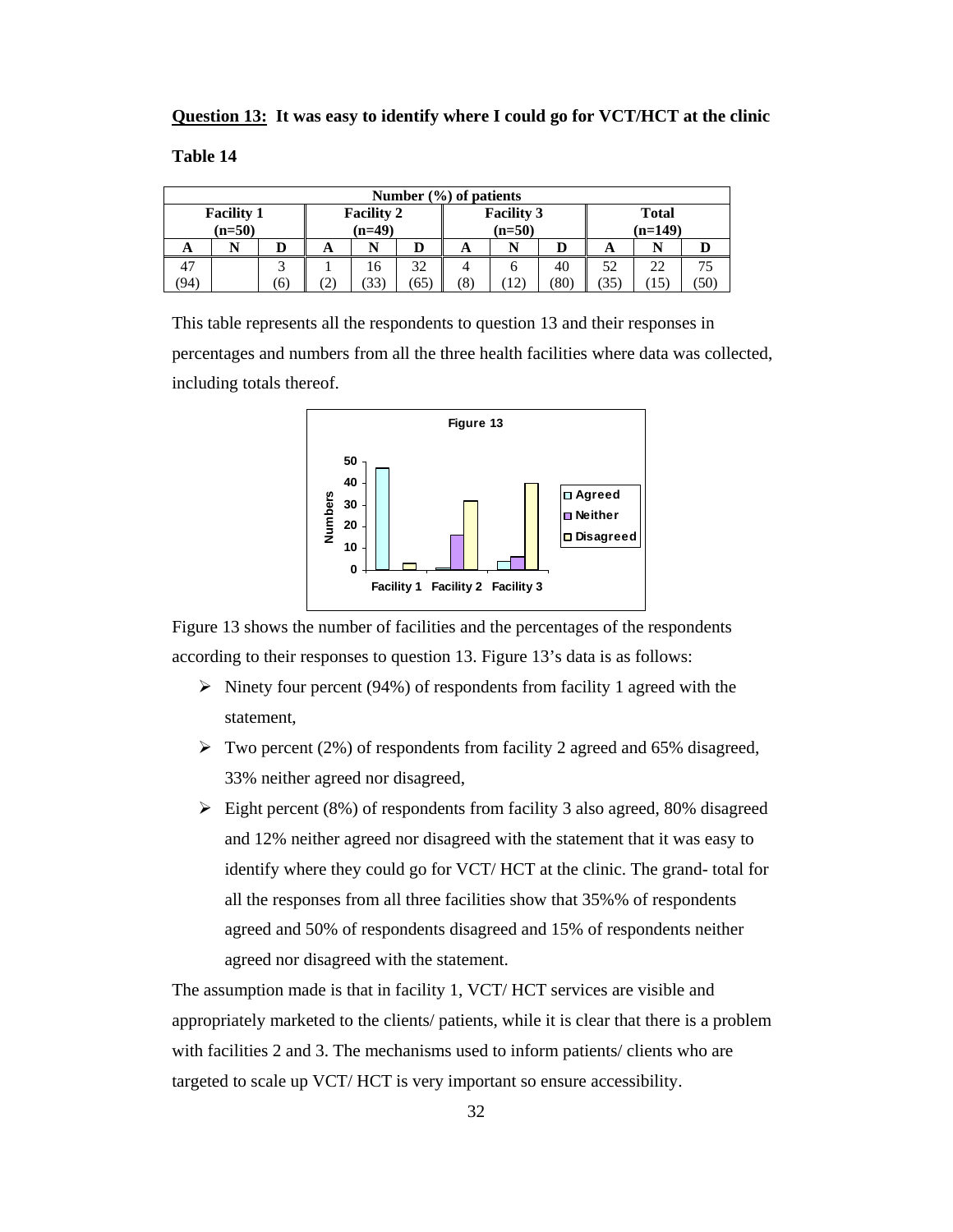**Question 14: There are ongoing counselling services available at the clinic whether for HIV positive or HIV negative patients/ clients** 

**Table 15** 

|                                                                |   |    |    |   |    | Number $(\% )$ of patients |                               |     |                           |            |     |  |
|----------------------------------------------------------------|---|----|----|---|----|----------------------------|-------------------------------|-----|---------------------------|------------|-----|--|
| <b>Facility 2</b><br><b>Facility 1</b><br>$(n=50)$<br>$(n=50)$ |   |    |    |   |    |                            | <b>Facility 3</b><br>$(n=50)$ |     | <b>Total</b><br>$(n=150)$ |            |     |  |
| N<br>A<br>А                                                    |   |    |    | N |    | N<br>D<br>A<br>A           |                               |     |                           |            |     |  |
|                                                                | ∼ | 44 | 13 |   | 26 |                            |                               | 40  | 18                        | 22         | 110 |  |
| (52)<br>(88)<br>(8)<br>(22)<br>4)<br>(26)                      |   |    |    |   |    | (2)                        | (18)                          | '80 |                           | $15^\circ$ |     |  |

This table represents all the respondents to question 14 and their responses in percentages and numbers from all the three health facilities where data was collected, including totals thereof.



Figure 14 shows the number of facilities and the percentages of the respondents according to their responses to question 14. Figure 14's data is as follows:

- $\triangleright$  Eight percent (8%) of respondents from facility 1 agreed and 88% disagreed, and 4% neither agreed nor disagreed with the statement,
- $\triangleright$  Twenty six percent (26%) of respondents from facility 2 agreed, 52% disagreed and 22% neither agreed nor disagreed,
- $\triangleright$  Two percent (2%) of respondents from facility 3 agreed and 80% disagreed and 18% neither agreed nor disagreed with the statement that there are ongoing counselling services available at the clinic whether for HIV positive or HIV negative patients/ clients.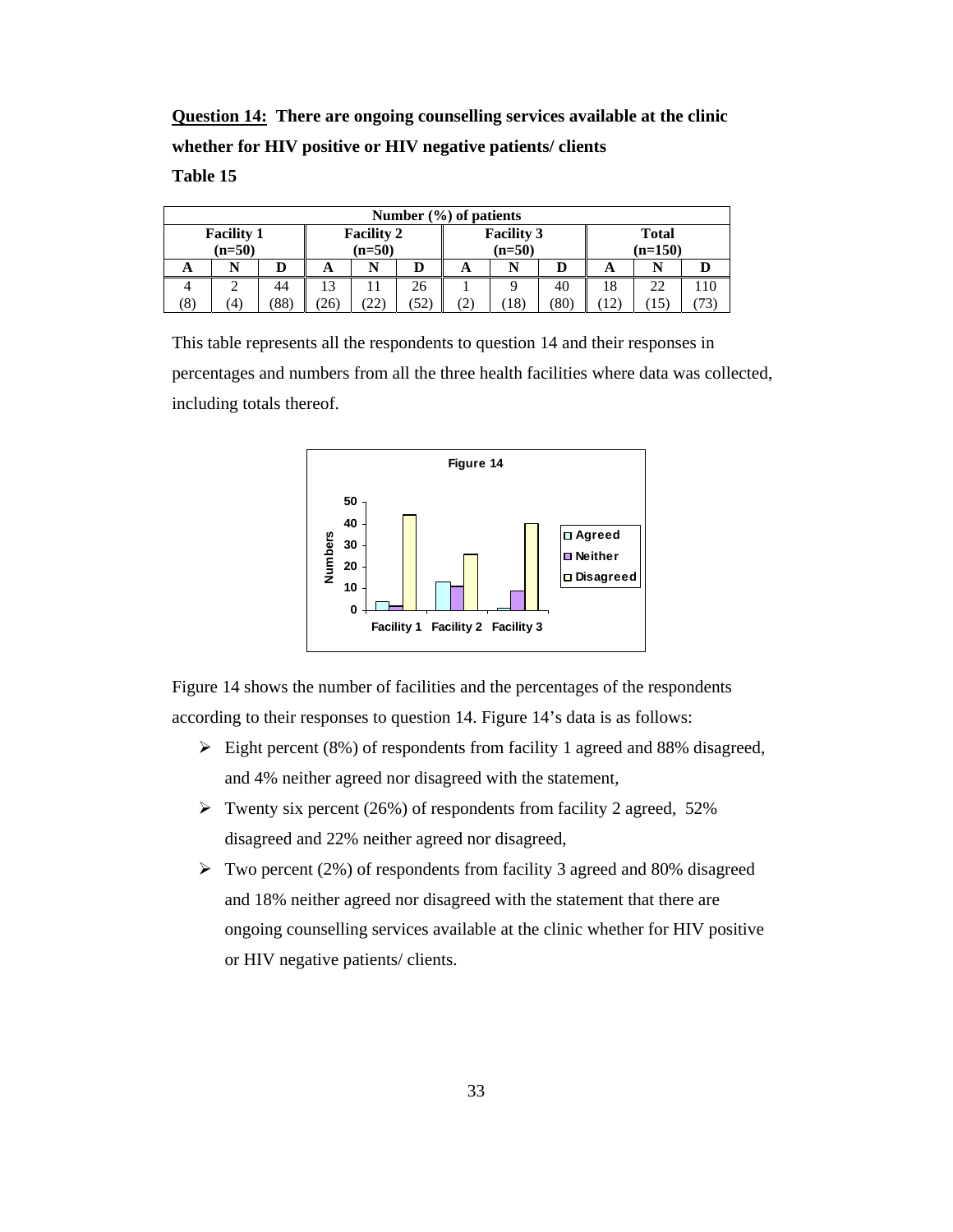**Summary table for all the responses Q5 – Q14 from three facilities grouped together** 

|                                        |                            |     |     |    |     | Number $(\% )$ of patients |                   |     |              |    |      |  |
|----------------------------------------|----------------------------|-----|-----|----|-----|----------------------------|-------------------|-----|--------------|----|------|--|
| <b>Facility 1</b><br><b>Facility 2</b> |                            |     |     |    |     |                            | <b>Facility 3</b> |     | <b>Total</b> |    |      |  |
|                                        | $(n=499)$<br>$(n=500)$     |     |     |    |     |                            | (n=500)           |     | $(n=1499)$   |    |      |  |
| A                                      |                            |     | A   | N  | D   | A                          | N                 | D   | A            |    |      |  |
| 209                                    | 8                          | 283 | 162 | 47 | 290 | 27                         | 34                | 439 | 398          | 89 | 1012 |  |
| (42)                                   | (58)<br>(9)<br>32)<br>'24) |     |     |    |     | (52)                       |                   | 88  | 27           | 6) | 6/   |  |

Table showing all the responses per percentage and numbers for the responses for question 5- question 14 from all three facilities.



The interpretation of the total number of responses from all three facilities for summary of question 5- question 14 as shown above and it is as follows:

- Forty two percent (42%) is the total number of all the **agree,** 24% of **neither agree nor disagree and** 57% **disagree** answers from facility 1 grouped together.
- Thirty two percent (32%) is the total number of all the **agree, 9% all the neither agree nor disagree** answers and 58% of all the **disagree** answers from facility 2,
- Fifty two percent (52%) is the total number of all the **agree** answers from facility 3, and 7% is the total number of all the **neither agree nor disagree**  and 88% is the total number of all the disagree answers.

This makes up a grand- total number of 27% of all the **agree** answers and 6% of all the **neither agree nor disagree** answers and 67% of all the **disagree** answers from all three facilities grouped together.

The assumption made in this study shows that in general, there is poor access to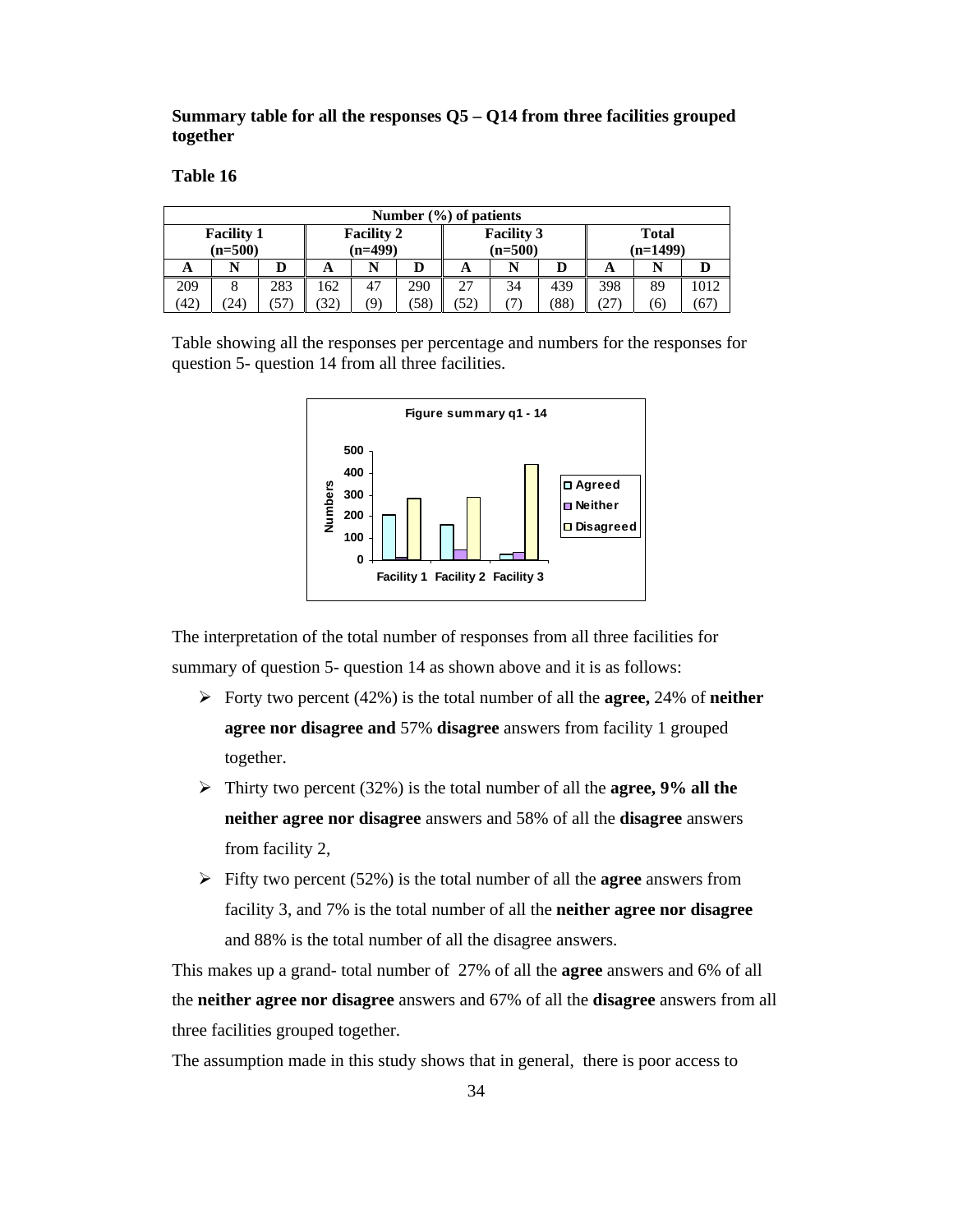VCT/ HCT in all three facilities regarding the following aspects:

- $\triangleright$  The lay counsellor being able to provide clients/ patients with adequate health education during the counselling session,
- $\triangleright$  The long waiting period in facilities,
- $\triangleright$  The lay counsellor being able to give clients/ patients an opportunity to ask questions and them providing appropriate answers,
- $\triangleright$  Lay counsellors being unable to spend reasonable amount of time on HIV counselling sessions,
- $\triangleright$  Inadequate room space for counselling sessions,
- $\triangleright$  Inability for lay counsellors to assure confidentiality to patients/ clients,
- $\triangleright$  The lay counsellor being unable to apply their empathy regarding being friendly during counselling sessions,
- $\triangleright$  Inability of the VCT/HCT environment at health facilities to build trust in their patients/ clients so that it can be easy for them to refer others,
- $\triangleright$  The poor visibility of VCT/ HCT services in facilities,
- $\triangleright$  The lack of ongoing counselling sessions in health facilities.

#### **Respondent Data ( Lay Counsellors)**

#### **Question 1: I feel I am adequately trained to do HIV counselling.**

**Table 17** 

|                                                              | Number $(\% )$ of patients |  |      |                              |      |     |                          |      |      |  |      |
|--------------------------------------------------------------|----------------------------|--|------|------------------------------|------|-----|--------------------------|------|------|--|------|
| <b>Facility 1</b><br><b>Facility 2</b><br>$(N=5)$<br>$(N=5)$ |                            |  |      | <b>Facility 3</b><br>$(N=5)$ |      |     | <b>Total</b><br>$(N=15)$ |      |      |  |      |
| A                                                            |                            |  | A    |                              | D    | A   |                          | D    | A    |  |      |
|                                                              |                            |  |      |                              |      |     |                          |      |      |  |      |
| 100                                                          |                            |  | (60) |                              | (40) | 20) |                          | (80) | (60) |  | (40) |

This table represents all the respondents to question 1 and their responses in percentages from all the three health facilities where data was collected, including totals thereof.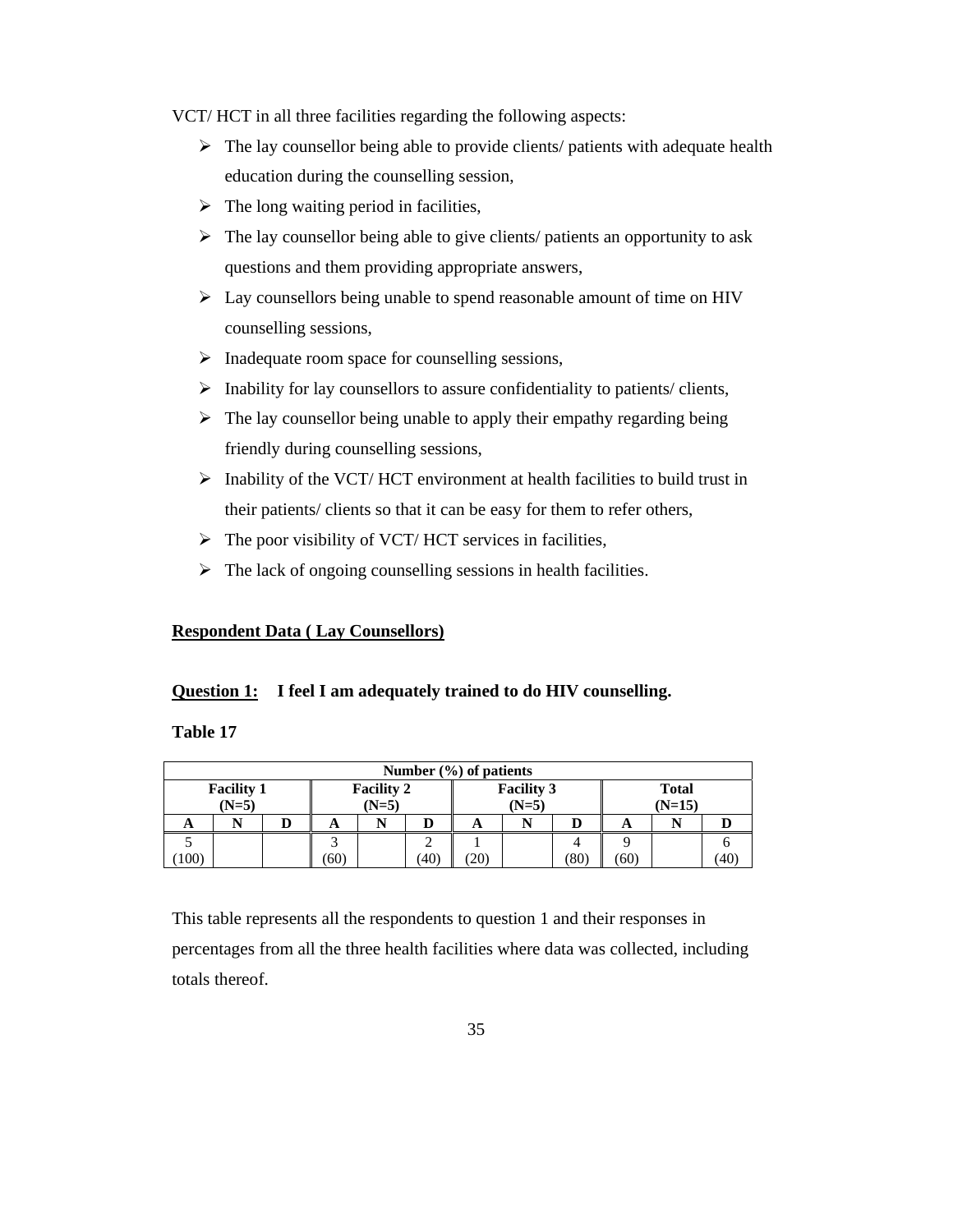

Figure representing percentages of responses from lay counsellors.

- Hundred percent (100%) from facility 1 agreed, 60% from facility 2, and 20% from facility 3.
- $\triangleright$  Forty percent (40%) from facility 2 disagreed with the statement.
- $\triangleright$  Eighty percent (80%) from facility 3 disagreed. A total percentage from three facilities show 60% of agreement and 40% disagreement with the statement.

The assumption made in this study is that lay counsellor from facilities 1 and 2 are adequately trained to do their job, but there is lack of adequate skills to do HIV counselling in facility 3. This needs to be addresses to ensure skilled people do the job.

## **Question 2: I feel the number of clients I counsel per day is too many.**

#### **Table 18**

|                                        | Number $(\% )$ of patients |  |         |  |                   |             |              |  |                |  |  |
|----------------------------------------|----------------------------|--|---------|--|-------------------|-------------|--------------|--|----------------|--|--|
| <b>Facility 1</b><br><b>Facility 2</b> |                            |  |         |  | <b>Facility 3</b> |             | <b>Total</b> |  |                |  |  |
| $(N=5)$                                |                            |  | $(N=5)$ |  |                   | $(N=5)$     |              |  | $(N=15)$       |  |  |
| A                                      |                            |  | A       |  |                   | A           |              |  | A              |  |  |
|                                        |                            |  |         |  |                   |             |              |  |                |  |  |
| 100                                    |                            |  | 100)    |  |                   | $100^\circ$ |              |  | $^{\prime}100$ |  |  |

This table represents all the respondents to question 2 and their responses in percentages from all the three health facilities where data was collected, including totals thereof.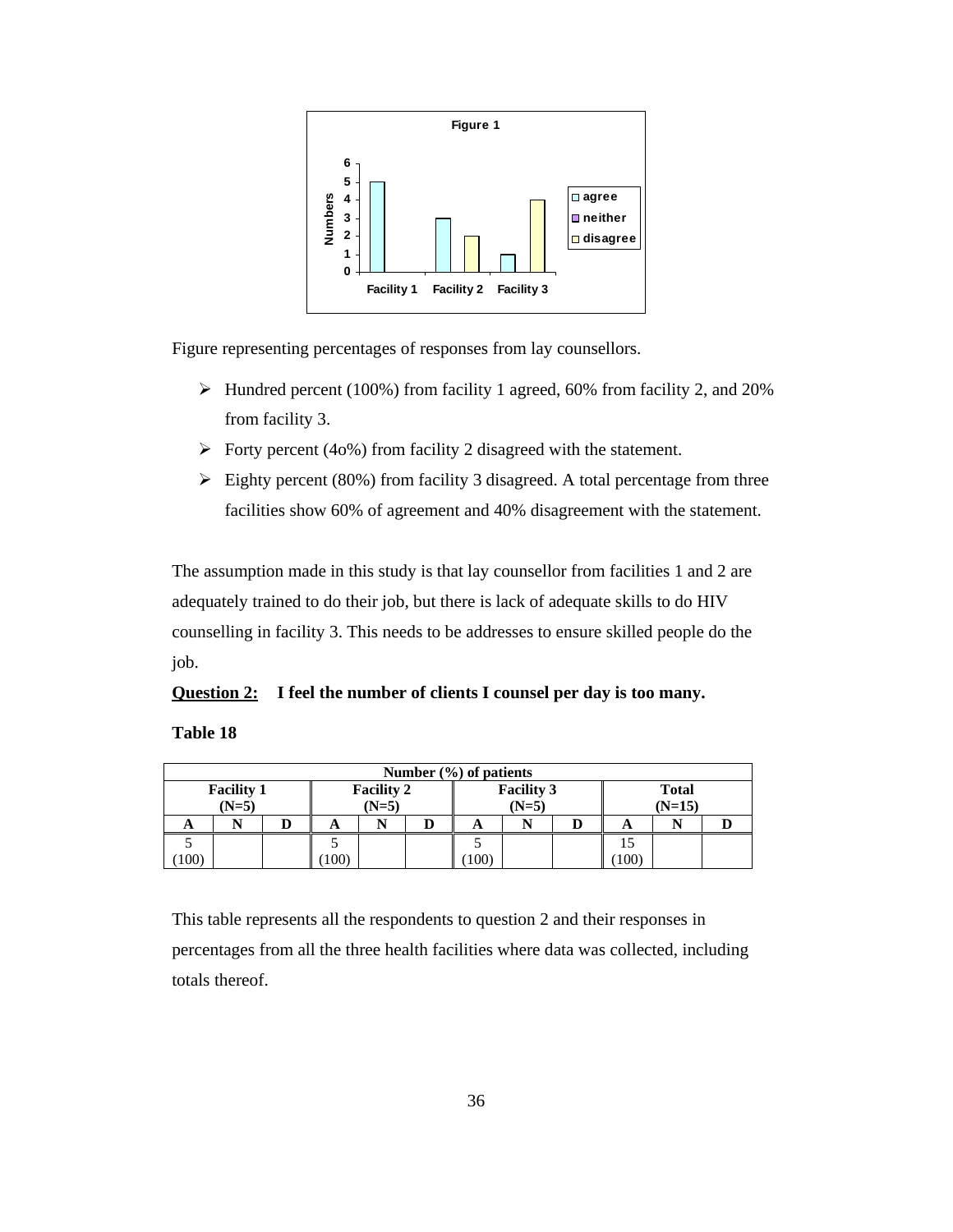

Figure representing percentages of responses from lay counsellors.

 $\triangleright$  One hundred percent (100%) from all three facilities agree with the statement that they feel the number of clients they counsel per day is too many.

The assumption made in this study show that lay counsellors have more people to counsel and this need to be looked into because it may lead to stress and burn- out.

**Question 3: Due to time constraints, I am unable to spend enough time on counselling. Table 19** 

|                              | Number $(\% )$ of patients |  |                              |  |                              |             |  |                          |     |  |  |
|------------------------------|----------------------------|--|------------------------------|--|------------------------------|-------------|--|--------------------------|-----|--|--|
| <b>Facility 1</b><br>$(N=5)$ |                            |  | <b>Facility 2</b><br>$(N=5)$ |  | <b>Facility 3</b><br>$(N=5)$ |             |  | <b>Total</b><br>$(N=15)$ |     |  |  |
|                              |                            |  |                              |  |                              |             |  |                          |     |  |  |
| A                            |                            |  | A                            |  |                              | A           |  |                          | A   |  |  |
|                              |                            |  |                              |  |                              |             |  |                          |     |  |  |
| (100)                        |                            |  | 100                          |  |                              | $100^\circ$ |  |                          | 100 |  |  |

This table represents all the respondents to question 3 and their responses in percentages from all the three health facilities where data was collected, including totals thereof.



Figure representing percentages of responses from lay counsellors.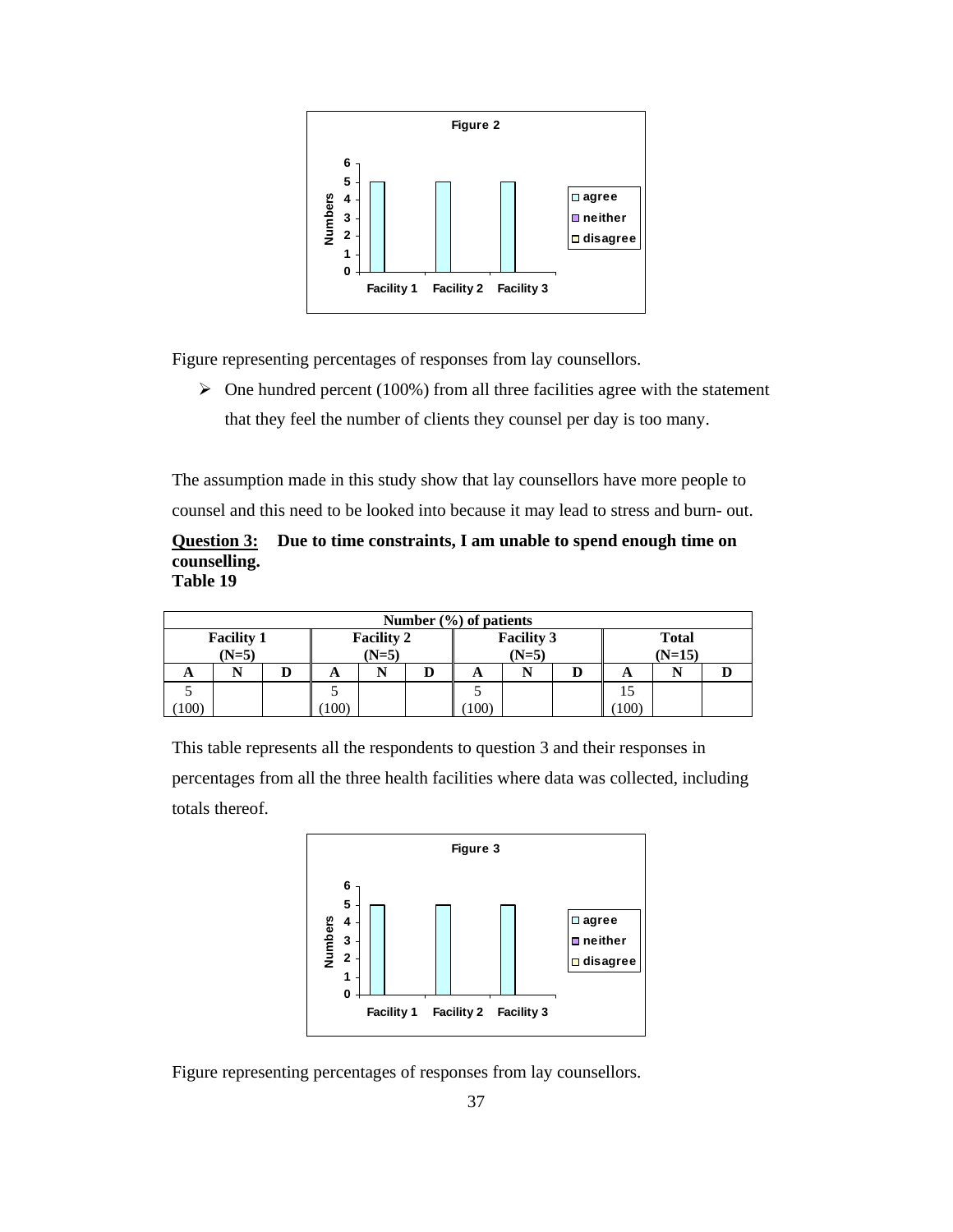$\triangleright$  One hundred percent (100%) of the respondents agreed with the statement that due to time constraints, lay counsellors are unable to spend enough time on counselling.

The assumption made in this study is that lay counsellors are unable to spend reasonable amount of time with patients/ clients during the counselling session because of the number of patients/ clients they attend to. This is a matter that needs serious consideration by the Department of Health as this compromises the quality of VCT/ HCT services in health facilities.

# **Question 4: Sometimes counsellors at my clinic are expected to do the pricking for VCT instead of nurses.**

**Table 20** 

| Number $(\% )$ of patients   |  |      |                              |  |    |                              |  |   |                          |  |  |
|------------------------------|--|------|------------------------------|--|----|------------------------------|--|---|--------------------------|--|--|
| <b>Facility 1</b><br>$(N=5)$ |  |      | <b>Facility 2</b><br>$(N=5)$ |  |    | <b>Facility 3</b><br>$(N=5)$ |  |   | <b>Total</b><br>$(N=15)$ |  |  |
| A                            |  | D    | A                            |  | D  | A                            |  | D | A                        |  |  |
|                              |  |      |                              |  |    |                              |  |   | 10                       |  |  |
| (40)                         |  | (60) | (60)                         |  | 40 | 100)                         |  |   | 67                       |  |  |

This table represents all the respondents to question 4 and their responses in percentages from all the three health facilities where data was collected, including totals thereof.



Figure representing percentages of responses from lay counsellors.

- $\triangleright$  Forty percent (40%) from facility 1agreed to the statement that sometimes counsellors at their clinic are expected to do the pricking for VCT/ HCT instead of nurses.
- $\triangleright$  Sixty percent (60%) from facility 2 agreed, while 40% disagreed.
- $\blacktriangleright$  Hundred percent (100%) from facility 3 agreed.
- Total percentage of 67% from three facilities agreed and 33% disagreed.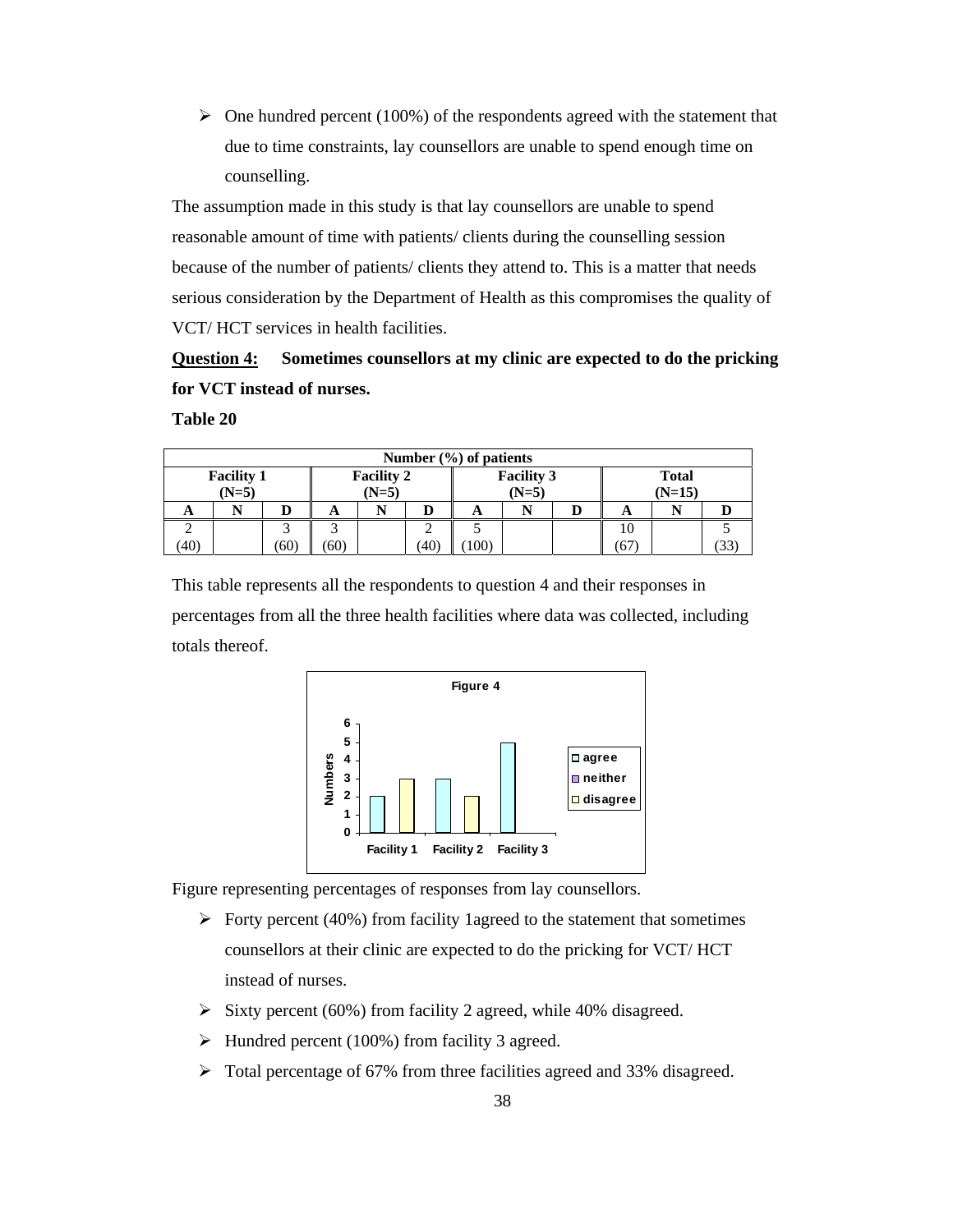The assumption made in this study is that some facilities have done task- shifting in order to allow their lay counsellors to learn and do more than others do in their facilities. Maybe this is due to capacity- building of some kind.

**Question 5: I do not have an opportunity to attend debriefing sessions in my work place.**

**Table 21** 

|                                        | Number $(\% )$ of patients |      |                   |   |  |              |  |  |          |  |  |
|----------------------------------------|----------------------------|------|-------------------|---|--|--------------|--|--|----------|--|--|
| <b>Facility 2</b><br><b>Facility 1</b> |                            |      | <b>Facility 3</b> |   |  | <b>Total</b> |  |  |          |  |  |
| $(N=5)$                                |                            |      | $(N=5)$           |   |  | $(N=5)$      |  |  | $(N=15)$ |  |  |
| A                                      | N                          |      | A                 | N |  | A            |  |  | A        |  |  |
|                                        |                            |      |                   |   |  |              |  |  | 14       |  |  |
| (80)                                   |                            | (20) | 100)              |   |  | 100)         |  |  | 93       |  |  |

This table represents all the respondents to question 5 and their responses in percentages from all the three health facilities where data was collected, including totals thereof.



Figure representing percentages of responses from lay counsellors.

- $\triangleright$  Eighty percent (80%) from facility 1 agreed that they do not have an opportunity to attend debriefing sessions in their workplaces.
- $\blacktriangleright$  Hundred percent (100%) from facility 1 and 2.
- This shows a total of 93% respondents who agreed and 7% respondents who disagreed.

The assumption made in this study is that lay counsellors do not have an opportunity to attend debriefing sessions which also not good given the kind of the job that they do. Debriefing sessions are important so that lay counsellors are able to learn and share challenges and successes with their colleagues.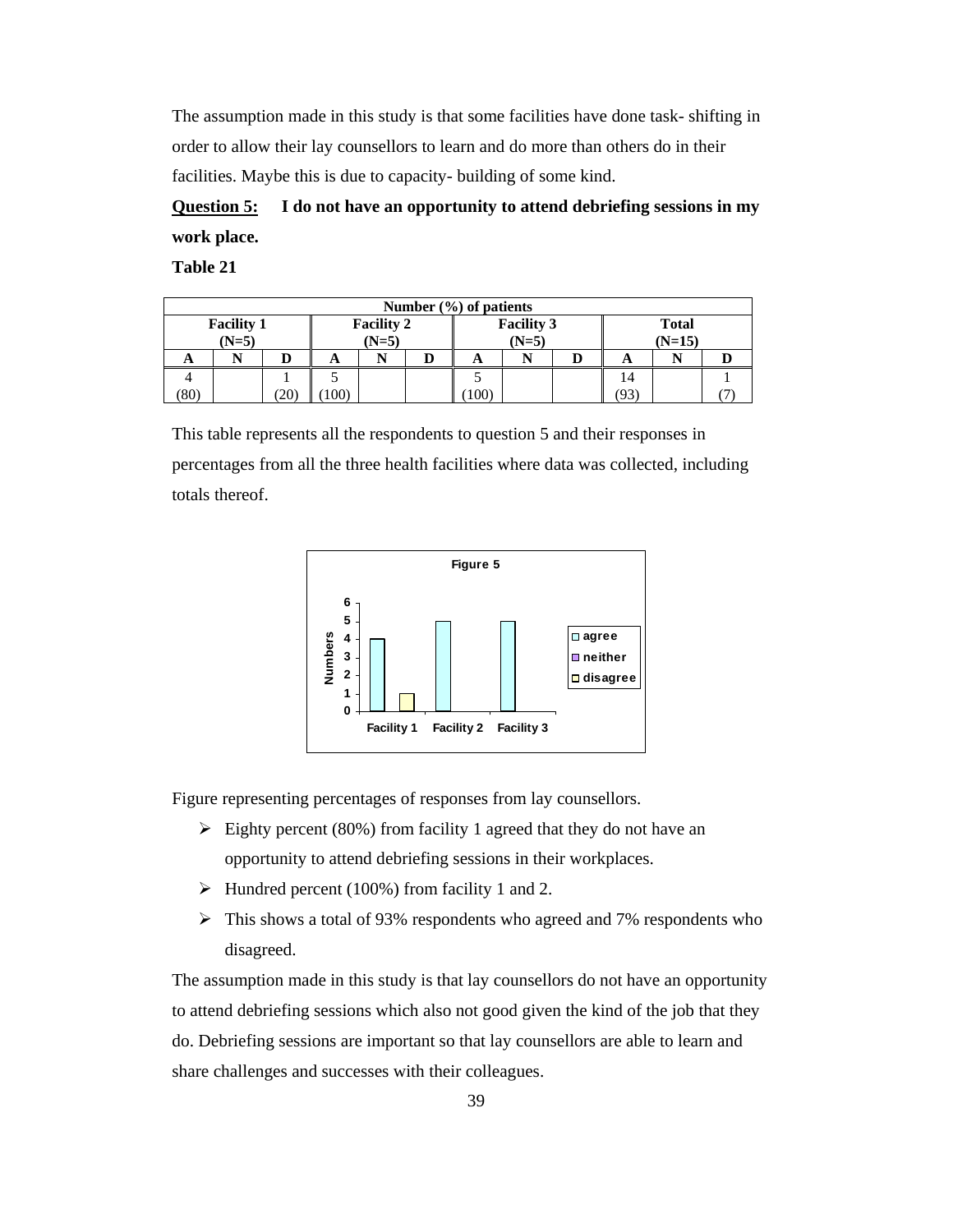#### **Question 6: I am presented with opportunities to attend refresher courses**

**Table 22** 

| Number $(\frac{6}{6})$ of patients                           |  |      |                              |   |      |                          |  |      |               |  |  |
|--------------------------------------------------------------|--|------|------------------------------|---|------|--------------------------|--|------|---------------|--|--|
| <b>Facility 1</b><br><b>Facility 2</b><br>$(N=5)$<br>$(N=5)$ |  |      | <b>Facility 3</b><br>$(N=5)$ |   |      | <b>Total</b><br>$(N=15)$ |  |      |               |  |  |
| A                                                            |  |      | A                            | N | D    | A                        |  |      | n             |  |  |
|                                                              |  |      |                              |   | ◠    |                          |  |      |               |  |  |
| (80)                                                         |  | (80) | (40)                         |   | (60) | 20.                      |  | (80) | $\mathcal{L}$ |  |  |

This table represents all the respondents to question 5 and their responses in percentages from all the three health facilities where data was collected, including totals thereof.



Figure representing percentages of responses from lay counsellors.

- $\triangleright$  Twenty percent (20%) from facility 1 agreed, while 80% disagreed with the statement that they are presented with opportunities to attend refresher courses,
- $\triangleright$  Forty percent (40%) from facility 2 agreed, while 60% disagreed.
- Twenty percent (20%) from facility 3 agreed, while 80% disagreed.
- In This gives a total of 27% of agreed and 73% of disagreed responses.

The assumption that is made in this study is that in all three facilities lay counsellors do n have an opportunity to be sent for any refresher courses. This also impacts negatively on quality service delivery for VCT/ HCT. It is important that people who work with all HIV/ AIDS related issues are always up- to- date current information as this is an evolving disease.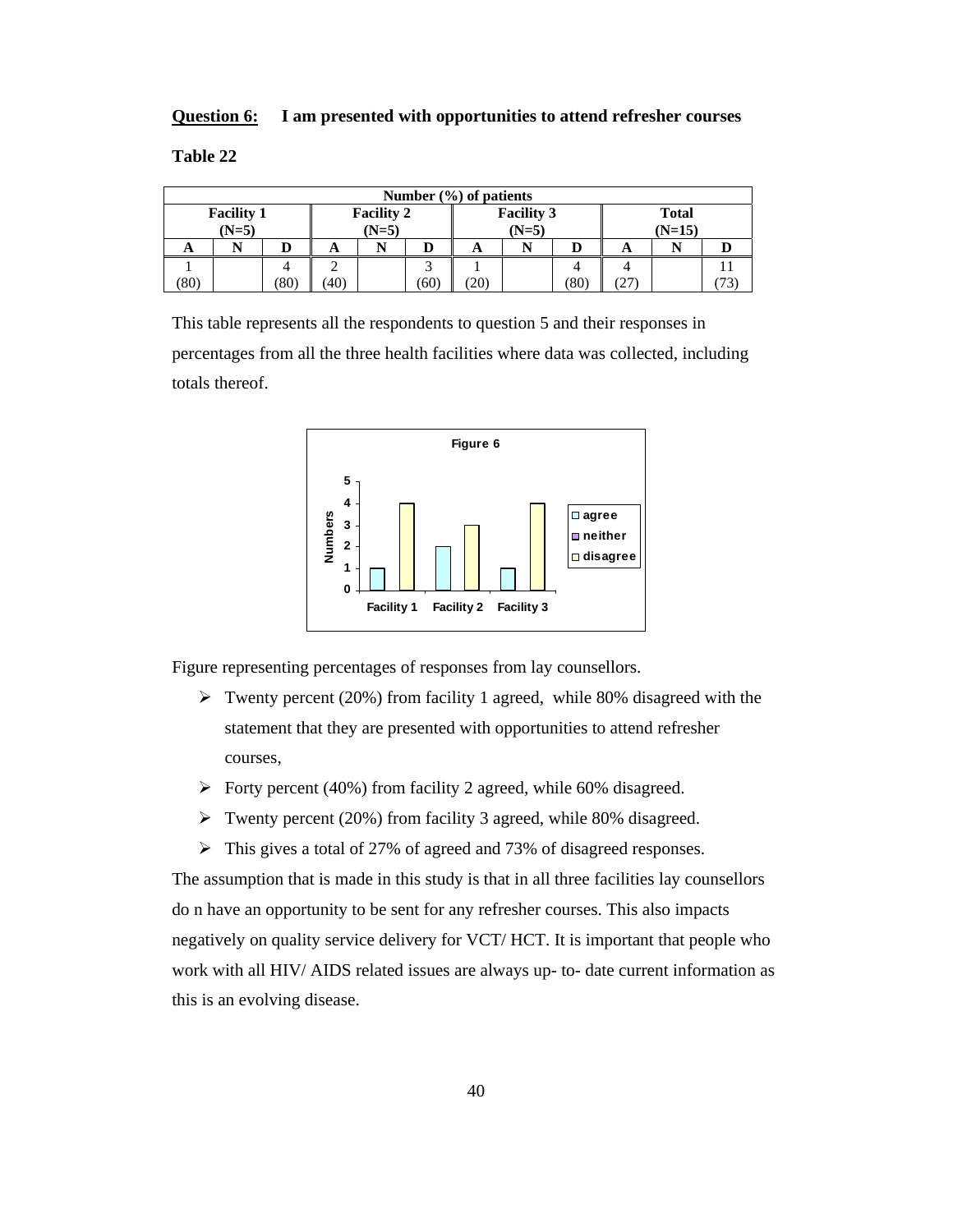**Summary table for all the responses Q1 – Q6 from three facilities grouped together** 

**Table 23** 

| Number $(\% )$ of patients    |  |              |    |                               |     |                               |  |    |                          |  |    |
|-------------------------------|--|--------------|----|-------------------------------|-----|-------------------------------|--|----|--------------------------|--|----|
| <b>Facility 1</b><br>$(N=30)$ |  |              |    | <b>Facility 2</b><br>$(N=30)$ |     | <b>Facility 3</b><br>$(N=30)$ |  |    | <b>Total</b><br>$(N=90)$ |  |    |
| A                             |  |              | A  |                               |     | A                             |  |    | A                        |  |    |
| 22                            |  |              | 23 |                               |     | 22                            |  |    | 67                       |  | 23 |
| 72                            |  | <u>، ، ،</u> |    |                               | 25. | 73,                           |  | 27 | 74.                      |  | 26 |

This table represents a percentage of all summary responses from lay counsellors in all the three facilities.



Figure summary representing question 1- question 6 from lay counsellors.

- Seventy three percent (73%) from facility 1 agreed, while 27% disagreed with the statement.
- $\triangleright$  Twenty seven percent (77%) from facility 2 agreed, while 23% disagreed.
- Seventy three percent (73%) from facility 3 agreed, while 27 disagreed.

The grand- total number of the responses from all three facilities are as follows:

 Seventy four percent (74%) of all the **agree** responses and 26% of **disagree** responses grouped together.

The assumption that is made in this study is that there is in general, poor quality of VCT/ HCT provided by lay counsellors in all three facilities especially regarding the following aspects:

- $\triangleright$  The large number of clients they provide counselling to,
- $\triangleright$  Unavailability of reasonable time to spend enough time with clients/ patients,
- > Task- shifting to accommodate clients/ patients load.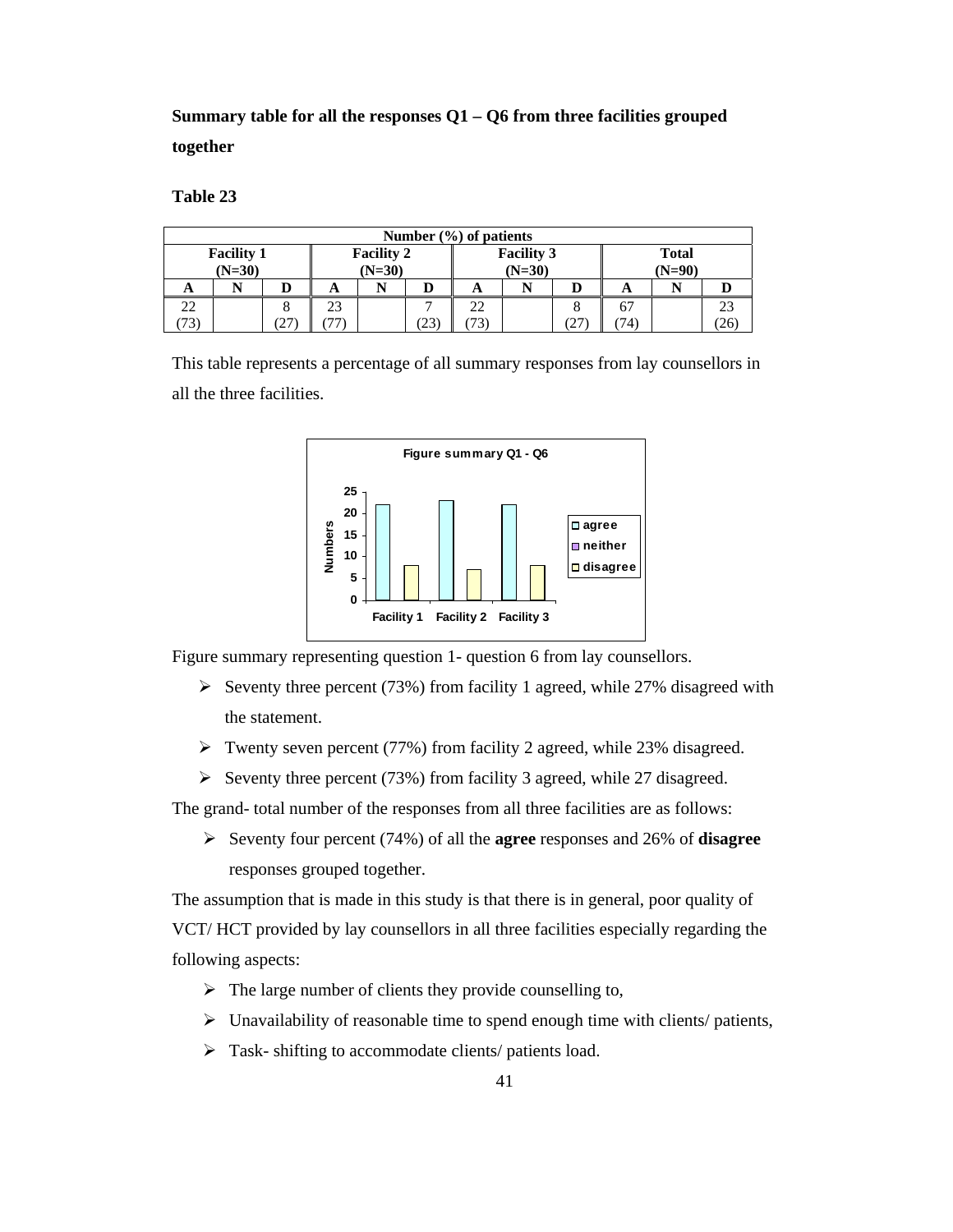$\triangleright$  Lack of opportunities to attend debriefing sessions and refresher courses.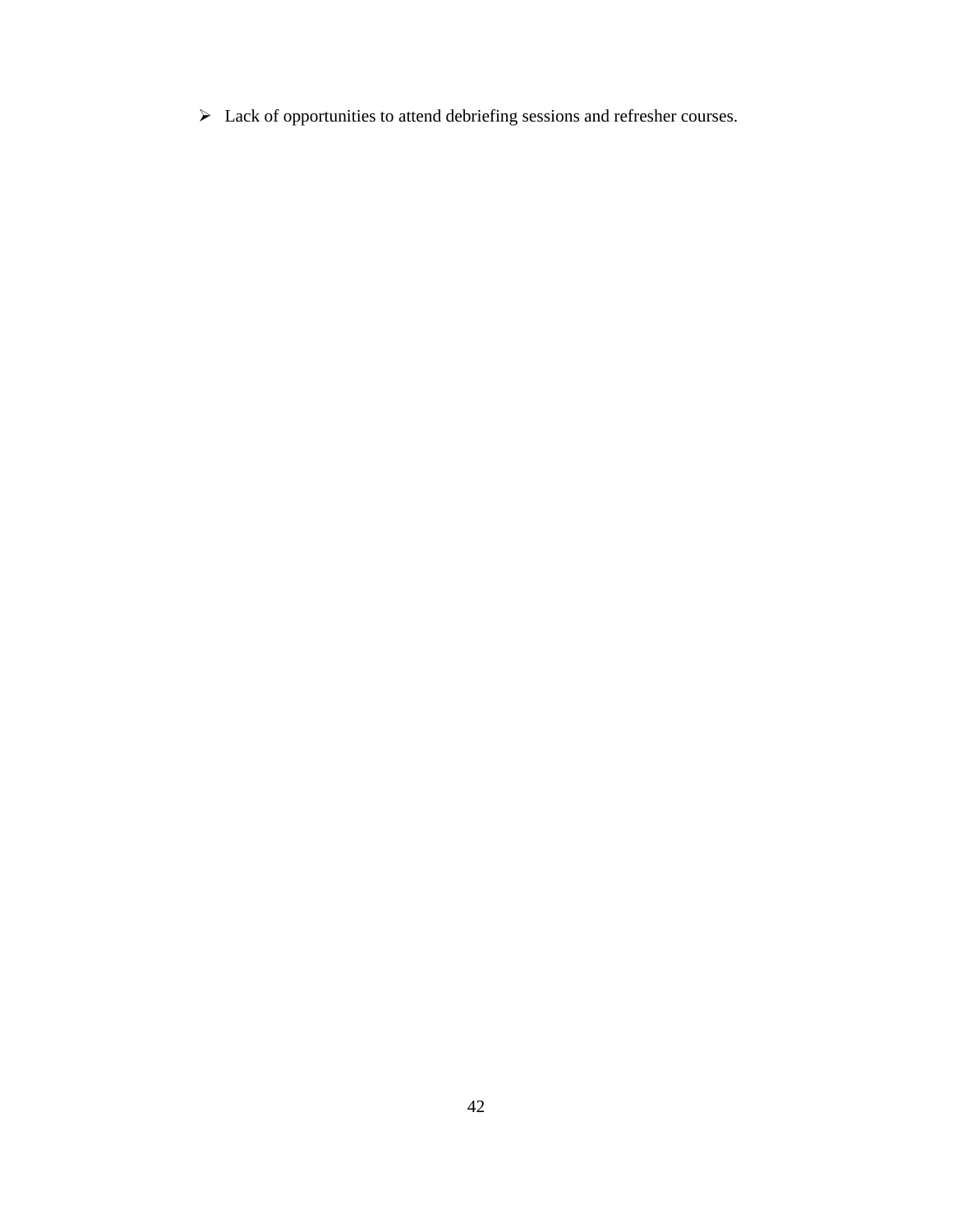# **7. Findings**

#### **7.1 Findings Clients/ Patients Data**

Seventy four (74%) of respondents, 150 (n=150) (clients/ patients) from all three facilities across all age groups had said no to all the first four questions, i.e. question1 question 4 while 26% of the same category responded with yes. This shows that there is poor access to VCT/ HCT services in all three facilities regarding the following aspects:

- $\triangleright$  Opening and closing times,
- $\triangleright$  Access to information in the language preferable to the client/ patient,
- $\triangleright$  Unavailability of follow- up sessions for clients/ patients who would like to consult further,
- $\triangleright$  Inadequate infrastructure in terms of the counselling space.

In addition to this information, regarding information provided by respondents from question 5- question 14, the total responses is as follows:

- $\triangleright$  Twenty seven percent (27%) of respondents (clients/ patients) from all three facilities across all age groups agreed with the statements, while 67% disagreed with statements. This shows that there are challenges from all three facilities and they are listed below as follows:
- $\triangleright$  Challenges in terms of the lay counsellor having to provide adequate health education ,
- The long waiting period before clients/ patients could receive HIV/ HCT counselling,
- $\triangleright$  The lay counsellor having to provide clients with an opportunity to ask questions and given clarity where applicable,
- $\triangleright$  Having provided with meaningful counselling sessions,
- $\triangleright$  Lack of privacy because the nature of counselling rooms used for HIV counselling,
- $\triangleright$  Issues pertaining to confidentiality,
- $\triangleright$  Clients not confident to refer their family, friend or colleague,
- $\triangleright$  Inability for the identification of VCT/HCT services at the facility,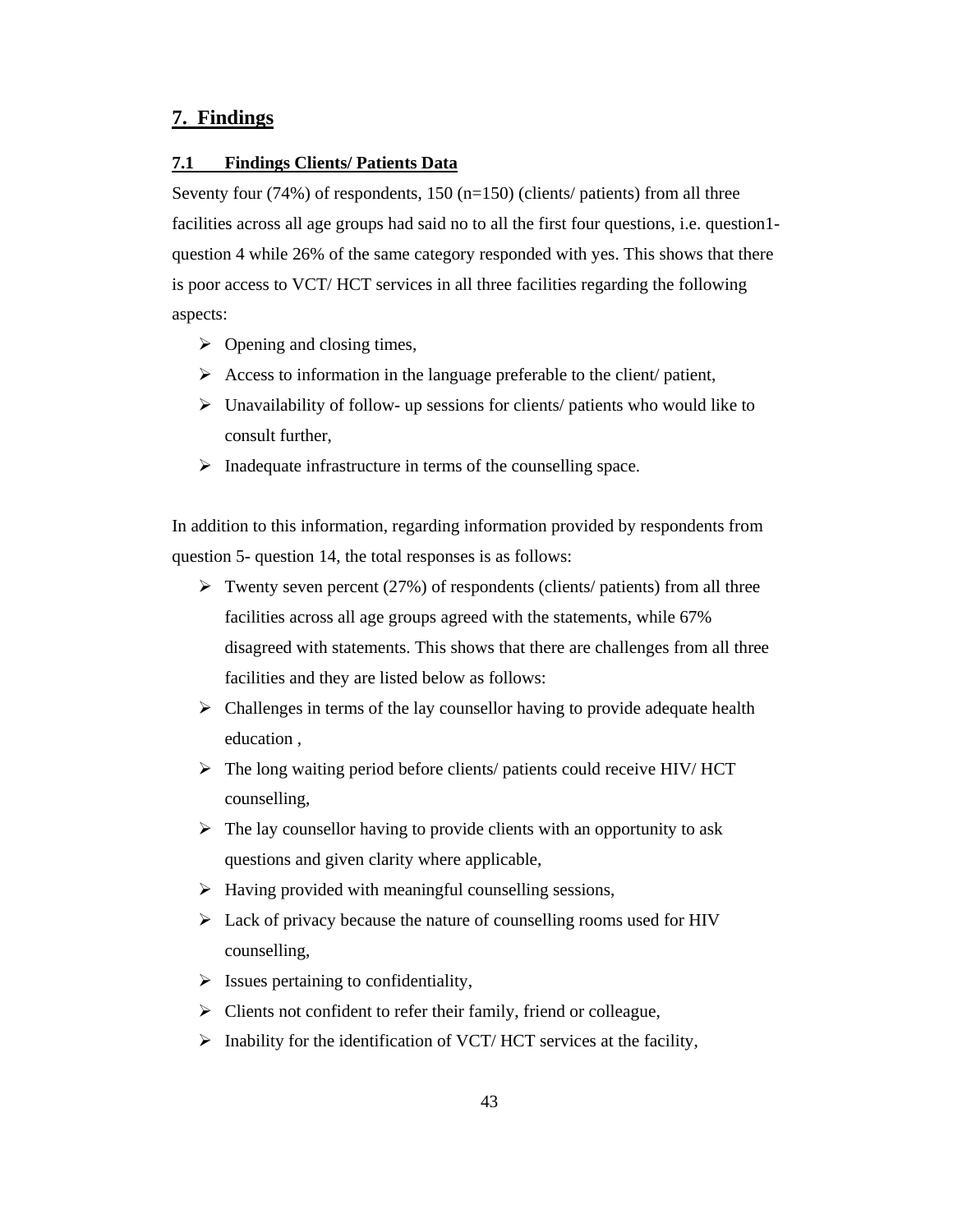$\triangleright$  Lack of ongoing counselling for both HIV positive/ negative clients/ patients.

#### **7.2 Findings and Recommendations :Lay Counsellors' Data**

The following is data collected from 15 lay counsellors  $(n=15)$  from all three health facilities.

Seventy four percent (74%) agreed, while 26% disagreed with the statements about their HIV counselling experiences. The following is an example of what came out of this research paper regarding lay counsellors' daily counselling experiences:

- $\triangleright$  Lay counsellors do not agree that they are adequately trained to do HIV counselling.
- $\triangleright$  They feel they see more clients per day,
- $\triangleright$  Time constraints do not allow them to spend enough time during counselling,
- $\triangleright$  Lay counsellors are sometimes expected to do the pricking for VCT/ HCT instead of the role being played by nurses,
- $\triangleright$  Lay counsellors do not have an opportunity to attend debriefing sessions,
- $\triangleright$  Lay counsellors are not presented with opportunities to attend refresher courses.
- $\triangleright$  At the end of the lay counsellors questionnaire, there is a part where they indicated the training that they have so as to carry out the responsibility of their core function. What lay counsellors indicated was the fact 100% of the surveyed ones, was trained on peer education and as well as HIV and AIDS counselling. However, 96% indicated that there are no refresher courses for them to keep them up- to- date with current HIV related issues. In addition, 80% cited the issue of workload that result to not having enough time to spend with clients, being unable to do ongoing counselling.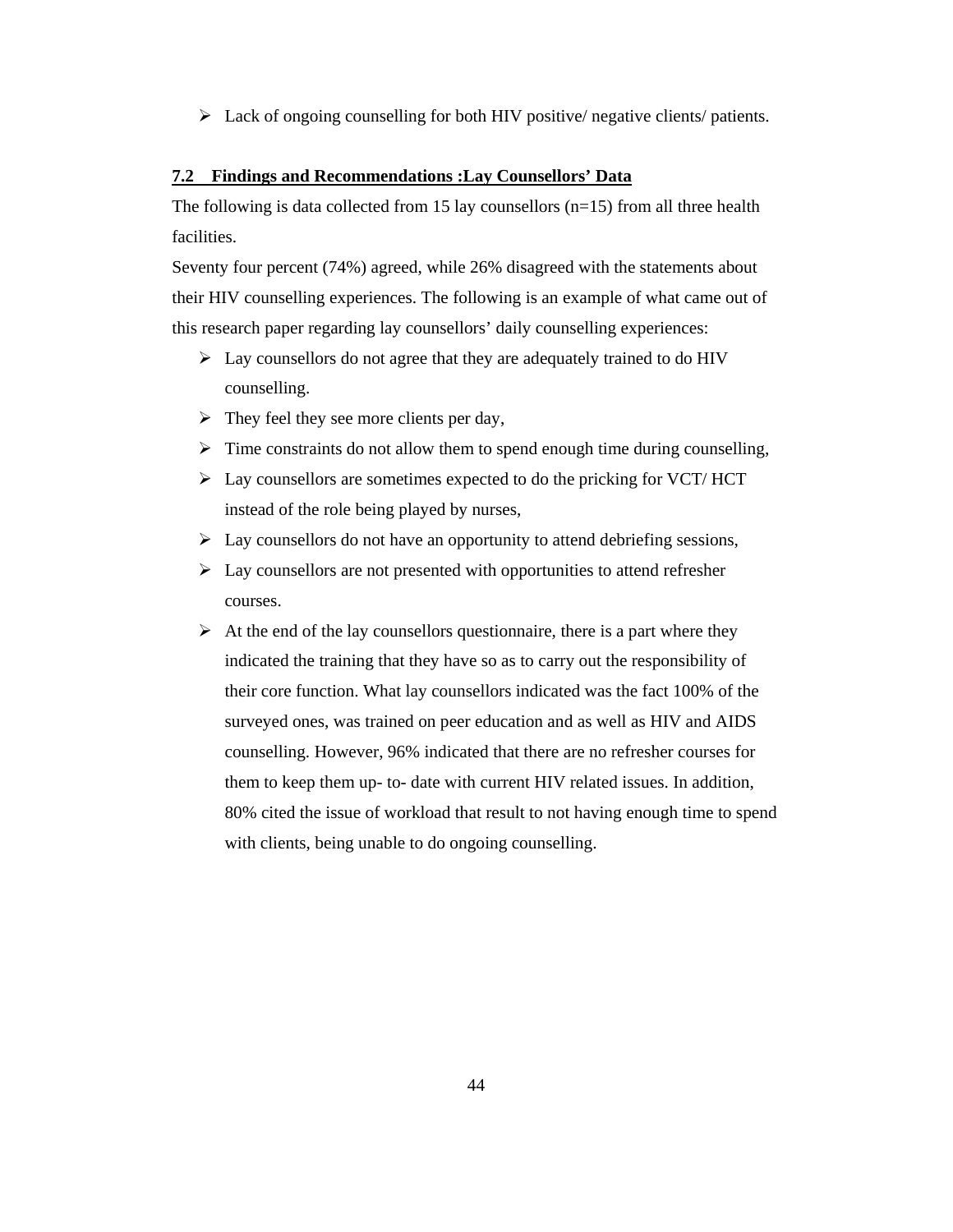## **8. Recommendations**

As a result of this research paper findings for the following recommendations for future purposes are as follows:

It is important that there is an understanding of baseline needs assessments in the community prior to setting up a service that provides information on whether VCT/HCT is wanted and this information can help to ensure that services are set up in appropriate areas, not merely on the basis of HIV prevalence. For example, the currently available VCT/HCT services are available in medical set- ups where this element hinders the proper marketing of VCT/HCT.

## **8.1 Availability of Adequately Trained Personnel**

The quality of service delivery is expected to be determined by the adequacy of staffing levels as well as all the technical and professional capacities of staff employed in VCT/HCT facilities. Also, perceptions of the lack of confidentiality in VCT/HCT facilities influences low VCT/HCT uptake in health facilities. There is need for the government to develop a platform for cooperation with civil society and CBOs, NGOs whereby the government will create a facilitating environment by providing technical and financial support so that these organizations can be able to provide much needed services. This will enable the expansion of service delivery and increase access to VCT/HCT. This can reduce stigma and discrimination of HIV and AIDS.

#### **8.2 Organisational Support For Staff**

If given opportunities, lay counsellors have good potential since they are from communities themselves given the high level of stigma attached to HIV/ AIDS. Organisational support should be integrated to the organizational culture, whereby managers and supervisors ensure that every effort is made for the provision of a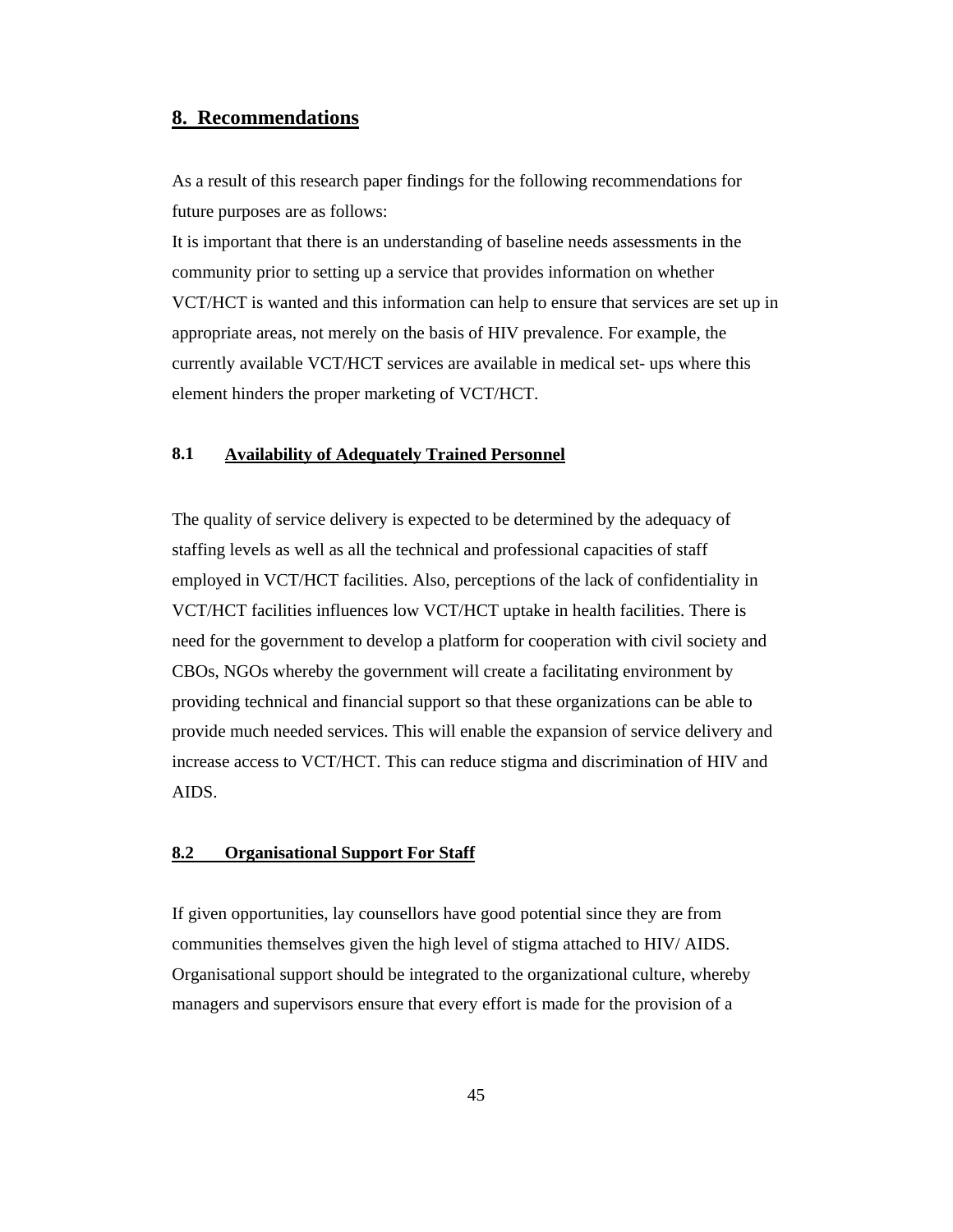supportive working environment, that also include debriefing sessions to avoid emotional stress and so as to ensure a good network system.

The Department of Health, should take note and address the detrimental effects of too heavy a workload on staff at all levels, but specifically the lay counsellors, and should allocate a manageable number of clients/ patients on every counsellor per day.

Frequent meetings are also important so as to identify challenges and address them immediately if possible. The involvement of staff by management in decision- making is important. Supervision, mentoring and coaching for lay counsellors is important as it provides a good environment for learning. Managers and supervisors should guide the process of case management and ensure that HIV counselling is helpful and not harmful.

Lay counsellors should always be provided with continuing/ training education, refresher courses, updates and workshops to upgrade their skills. These will help them deliver quality service to their clients/patients.

## **8.3 Monitoring And Evaluation**

Monitoring and evaluation is a necessary component of the implementation and management of the VCT/HCT programmes, ensuring that the resources going into a programme are being utilized, services are being accessed, activities are occurring in an efficient and guided manner, and the expected results are being achieved. This is for improving service quality and thus obtaining the maximum health benefit for the population served.

Monitoring is the routine tracking of service and programme performance using input, process and outcome information, collected on a regular and ongoing basis. This includes VCT/HCT programme tools such as registers, regular reporting systems and template (for example, District Health Information Systems) as well as health facility support visits, client surveys and to some extent population based surveys. (National Department of Health HCT Guideline 2009)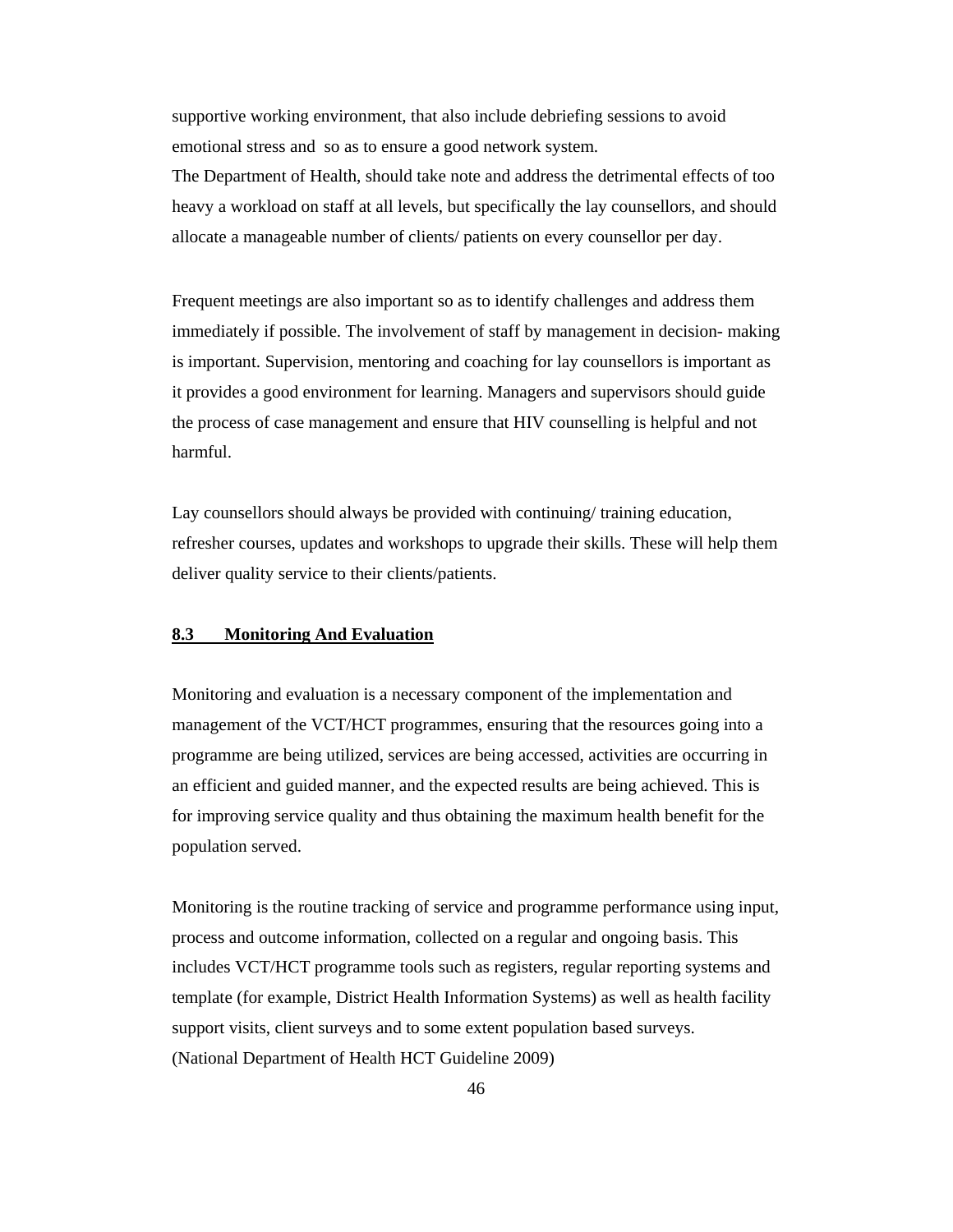## **9 References**

Attwood, V.(2008). *HIV/AIDS in the workplace* World Wide Web(http://www.learnscapes.co.za)

Berry, L.M.& Houston, J.P.(1993).Psychology at work: *An Introduction to Industrial and Organizational Psychology*  San Francisco State University& University of California

Los Angeles.

Christensen, L. B. (2001). *An Experimental Methodology* ( $8^{th}$  Edition).  *Allyn & Bacon:* Boston.

Desmond, C. & Gouw.J.(*Impact and Interventions: The epidemic and the Children of South Africa.*  University of Natal Press: S.A.

Department of Health (a). (2002). *HIV and AIDS VCT Guidelines: How to establish VCT services*  Department of Health: S.A.

Department of Health.(2007- 2011). *HIV and AIDS & STI- National Strategic Plan*  Department of Health: S.A.

DeJong Jocelyn (2003). *Making an Impact in HIV and AIDS* 103- 106 Southampton Row London WCIB 4HL UK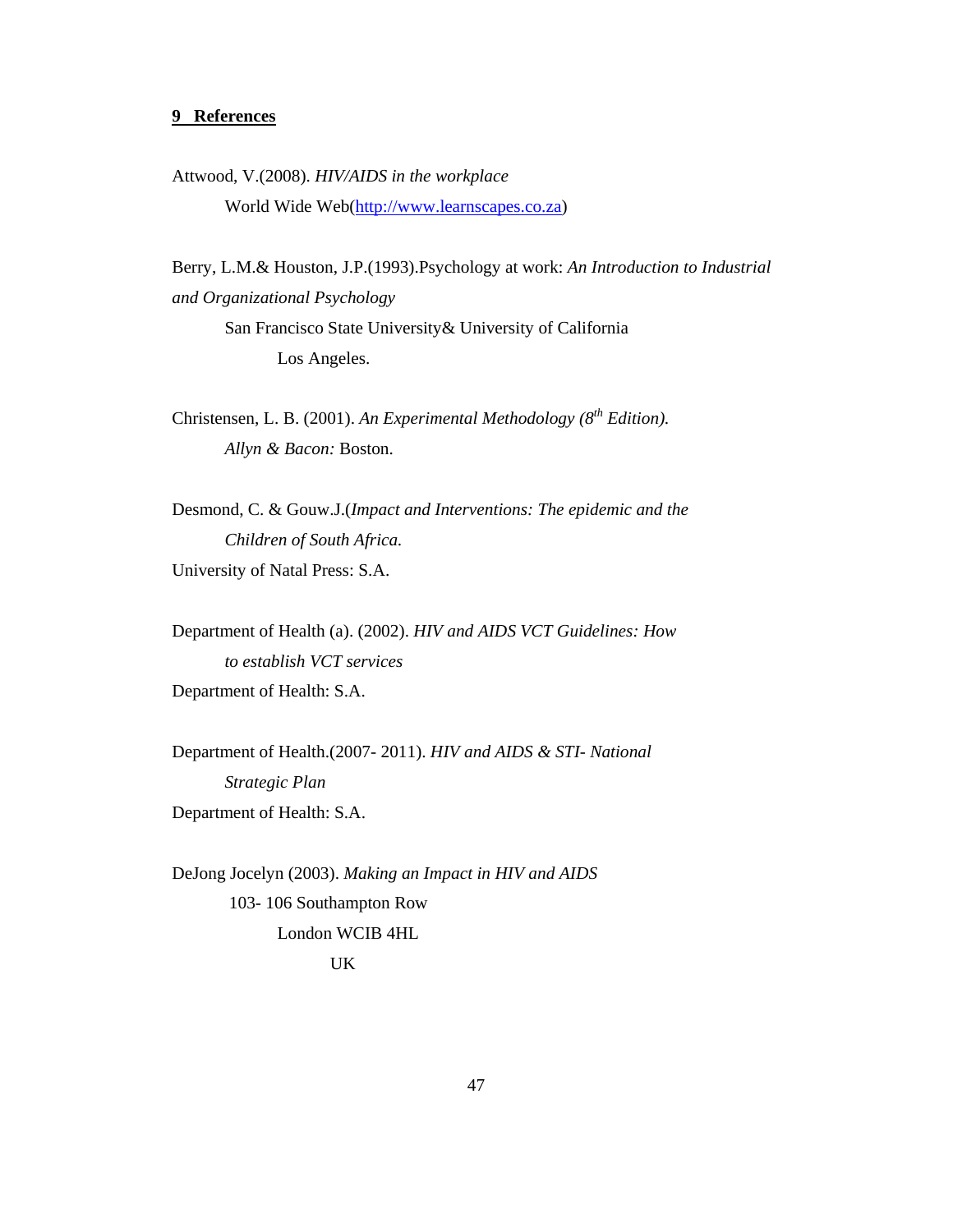Evian, C. (2000). *Primary AIDS Care (3rd Edition).*  Houghton: S.A.

Health Systems Development Unit (2001). Primary Clinical Care Vol.3 Johannesburg: South Africa

Jackson, H.(2002). *AIDS Africa: Continent in Crisis*  Harare: Zimbabwe.

Kartikeyan et al. (2007). HIV and AIDS: Basic Elements and Priorities AA Dordrecht: The Netherlands

Kerlinger, F.N.(1992). *Foundation of Behaviour Research (3rd Edition).* Orlando *Harcourt*: Brace.

Machedi, S. et al.(2006). *Learning about health care:*  Lansdowne: S.A.

MRC (Medical Research Council). (2001). *Guidelines on Ethics in Medical Research.*  World Wide Web (http://www.mrc.co.za)

Strand et al. (2005). HIV/ AIDS and Democratic Governance in South Africa: Illustrating the Impact on Electoral Processes Institute for Democracy in South Africa (IDASA) Pretoria. South Africa

UNAIDS.(2003). *The Newsletter of the International HIV/ AIDS Alliance*  World Wide Web(http://www.aidsalliance.org

UNAIDS. (2002).Joint United Nations Programme on HIV and AIDS. World Wide Web(http://www.unaids.org.za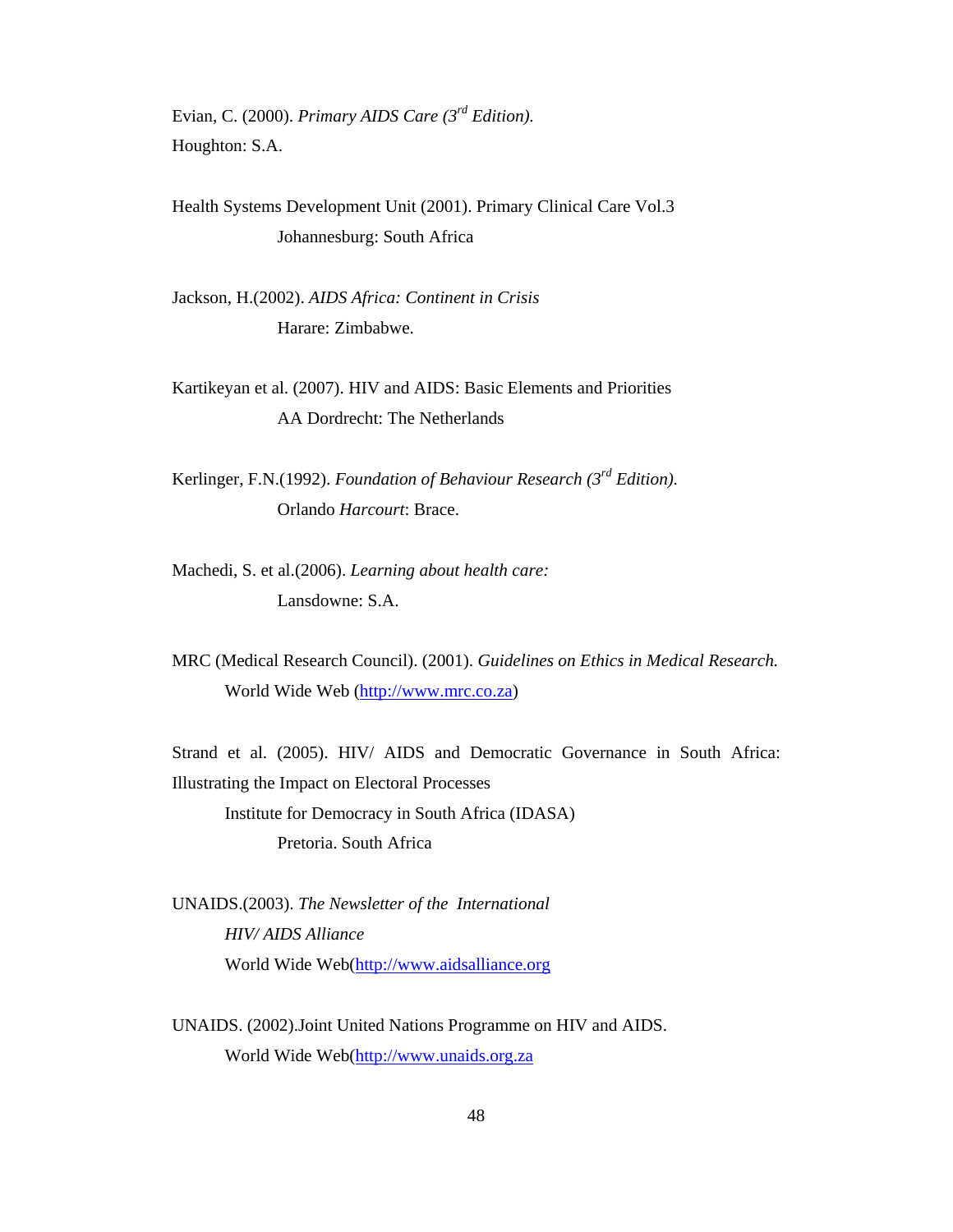University of Kwazulu- Natal's Implementation Manual for an integrated Comprehensive Package of Care for PMTCT in Routine Maternal and Child Health Services in South Africa ( 2006)

In Association with the Achiva Project

Durban. South Africa

Van Dyk, A. (2008). HIV/ AIDS Care and Counselling: *A multi- Disciplinary Approach:* 

Maskew Miller Longman. (Pty) LTD.

South Africa.

Van Rensburg, H.C.(2004). *Health and Health Care in South Africa.*  Pretoria. South Africa.

WHO and UNAIDS (2007). *Guidance on provider- initiated HIV testing and Counselling in health facilities*  World Wide Web(http://www.int)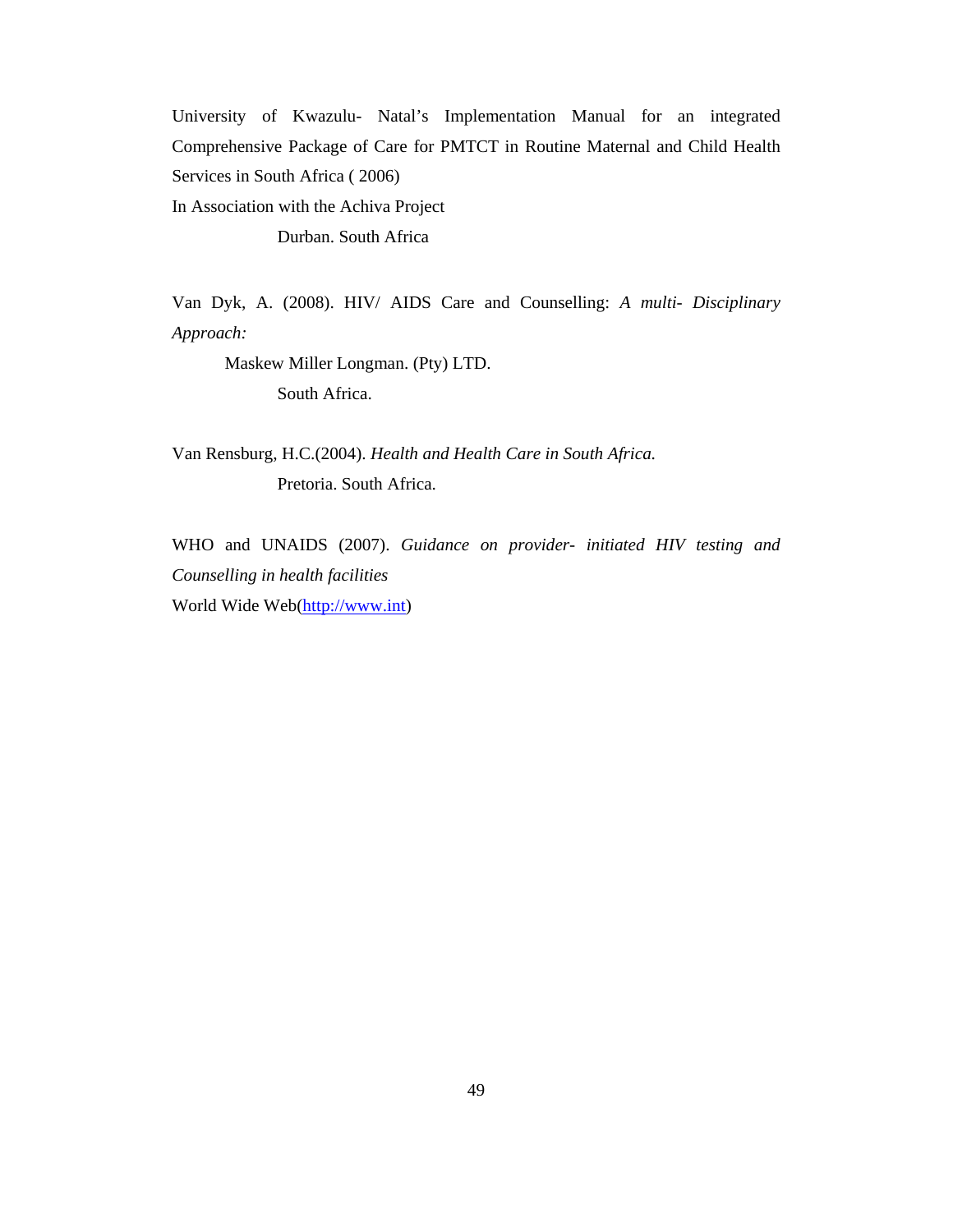# **ADDENDUM A**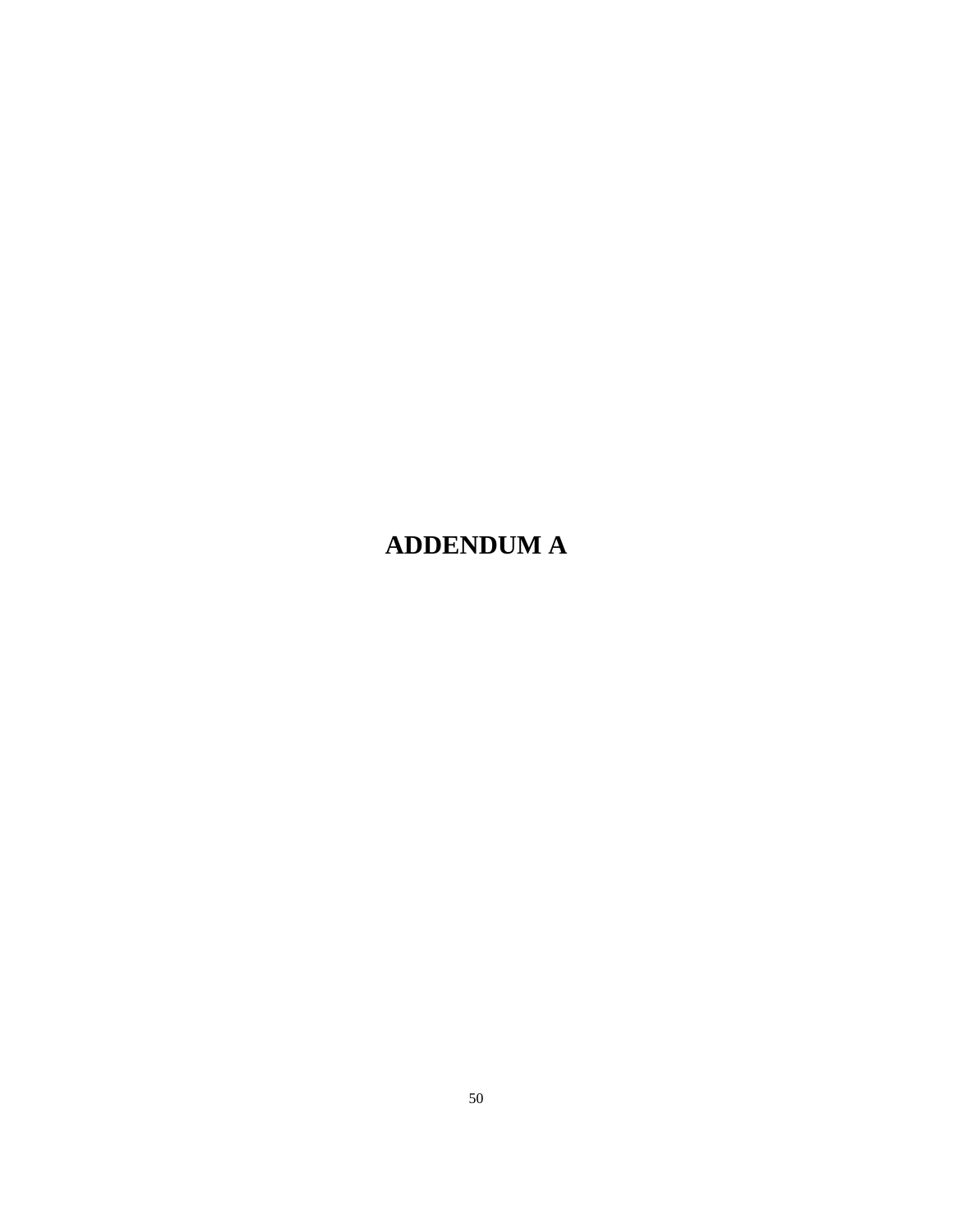#### **HIV counselling Questionnaire**

This questionnaire is used to determine people's perceptions on the quality of HIV counselling in the health facility. This questionnaire is meant for those who have an experience of VCT/HCT in the health facility

Please complete the form, it is completely voluntary, anonymous and confidential. Your cooperation is highly appreciated.

| <b>Please indicate your:</b> |             |           |       |  |
|------------------------------|-------------|-----------|-------|--|
| <b>GENDER</b>                | <b>Male</b> | Female    |       |  |
| <b>AGE GROUP</b>             | 12-19       | $20 - 25$ | 26-40 |  |

**Place a tick in the appropriate column** 

| 1. VCT/HCT services are available 24 hours a      | N <sub>O</sub> | <b>YES</b> |
|---------------------------------------------------|----------------|------------|
| day                                               |                |            |
| 2. Was HIV<br>counselling conducted in the        |                |            |
| language of your choice?                          |                |            |
| 3. Did the counsellor secure a follow- up session |                |            |
| for you?                                          |                |            |
| 4. Did the room provide adequate space for the    |                |            |
| counselling session?                              |                |            |

| Please indicate the extent of your agreement or             | strongly | agree | neither   | disagree | strongly |
|-------------------------------------------------------------|----------|-------|-----------|----------|----------|
| disagreement with the statement below.                      | agree    |       | agree nor |          | disagree |
| Do this by placing a tick in the appropriate column.        |          |       | disagree  |          |          |
| 5. The counsellor provided me with adequate health          |          |       |           |          |          |
| education during the session                                |          |       |           |          |          |
| 6. I did not have to wait for a long time before I received |          |       |           |          |          |
| <b>HIV</b> counselling                                      |          |       |           |          |          |
| 7. The counsellor gave me an opportunity to ask             |          |       |           |          |          |
| questions so I could get clarity on some things I did not   |          |       |           |          |          |
| know                                                        |          |       |           |          |          |
| 8. We had a meaningful counselling session with the         |          |       |           |          |          |
| counsellor                                                  |          |       |           |          |          |
| 9. The counselling room provided adequate privacy for       |          |       |           |          |          |
| the session                                                 |          |       |           |          |          |
| 10. The counsellor assured confidentiality during the       |          |       |           |          |          |
| session                                                     |          |       |           |          |          |
| 11. The counsellor was friendly when providing              |          |       |           |          |          |
| counselling                                                 |          |       |           |          |          |
| 12. It is easy to refer friends, colleagues and family      |          |       |           |          |          |
| members to the clinic                                       |          |       |           |          |          |
| 13. It was easy to identify where I could go for VCT/HCT    |          |       |           |          |          |
| at the clinic                                               |          |       |           |          |          |
| 14. There is ongoing counselling services available at the  |          |       |           |          |          |
| clinic whether for HIV positive or HIV negative patients    |          |       |           |          |          |